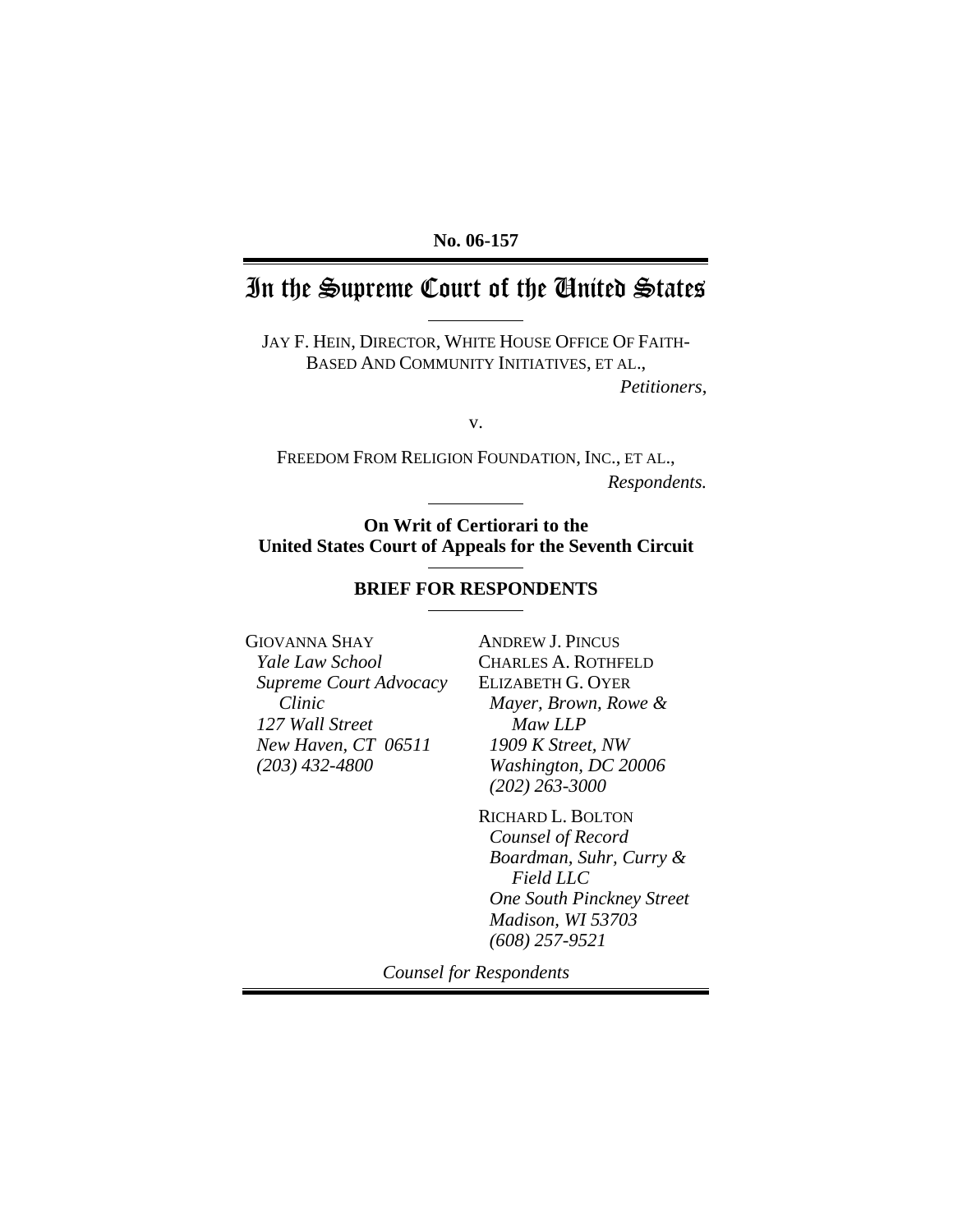## **QUESTION PRESENTED**

<span id="page-1-0"></span>Whether the standing principle recognized in *Flast* v. *Cohen*, 392 U.S. 83 (1968), and reaffirmed unanimously in *Bowen* v. *Kendrick*, 487 U.S. 605 (1988), permits taxpayers to challenge on Establishment Clause grounds an expenditure of funds pursuant to a congressional appropriation when that expenditure is fairly traceable to the allegedly unconstitutional conduct.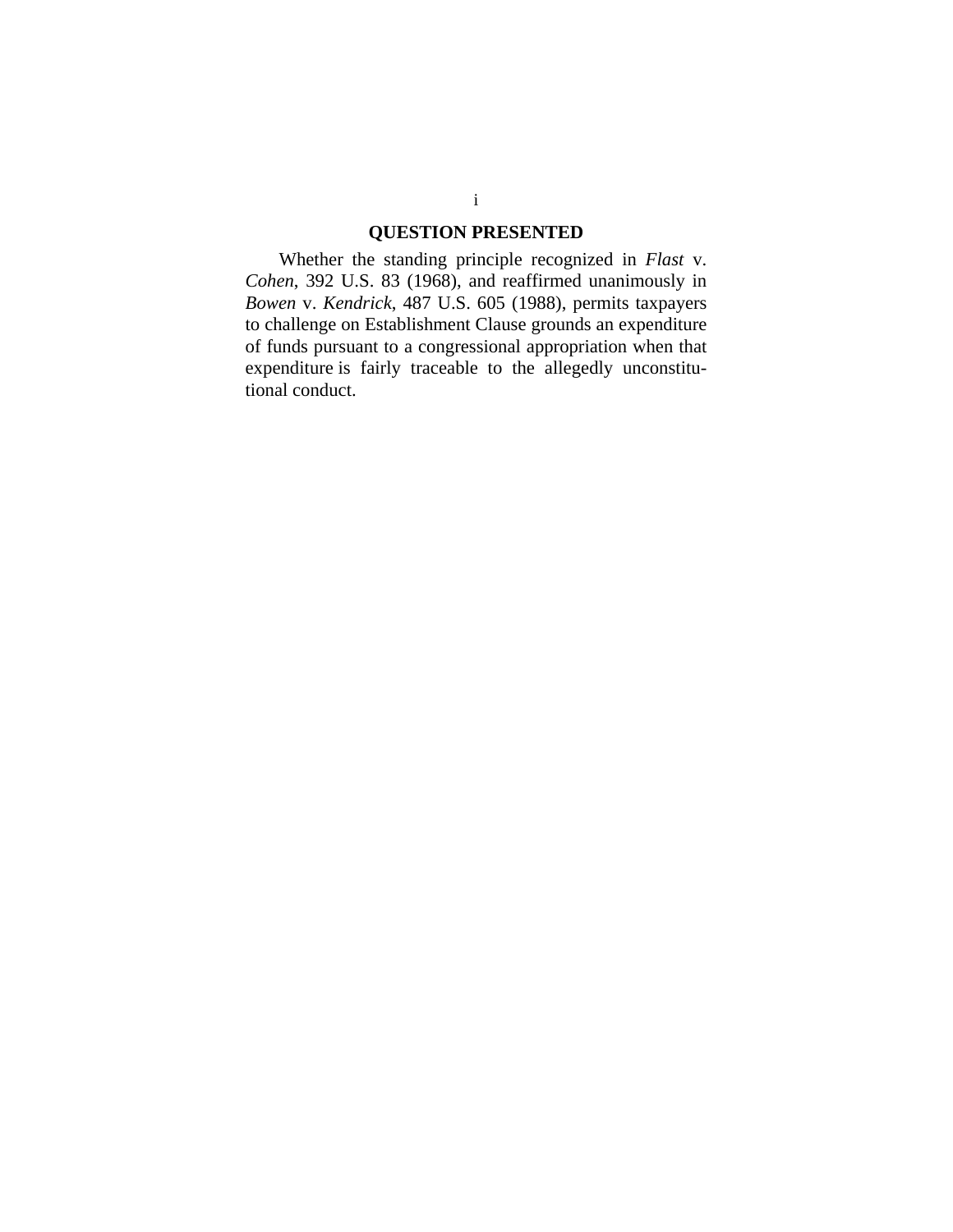# **TABLE OF CONTENTS**

| Page                                         |
|----------------------------------------------|
|                                              |
|                                              |
|                                              |
|                                              |
|                                              |
|                                              |
| R.                                           |
|                                              |
|                                              |
|                                              |
| RESPONDENTS HAVE STANDING AS                 |
| FEDERAL TAXPAYERS TO CHALLENGE               |
| THE FAITH-BASED OFFICES' PROGRAM TO          |
| DIRECT MORE FEDERAL GRANTS TO                |
|                                              |
| A. To Maintain A Claim Under Flast, The      |
| Taxpayer Must Demonstrate That The           |
| Challenged Expenditure Is Fairly Traceable   |
| To The Alleged Unconstitutional Conduct.  19 |
| B. Flast And Its Progeny Recognize Taxpayer  |
| <b>Standing To Challenge Discretionary</b>   |
| Spending Decisions By The Executive Branch   |
| With Respect To Funds Appropriated By        |
|                                              |
| 1. Flast Itself Upheld Taxpayers' Standing   |
| To Challenge Discretionary Spending          |
| Decisions By The Executive Branch22          |
| 2. Kendrick Rejected The Precise Argument    |
| Advanced By The Government Here25            |

ii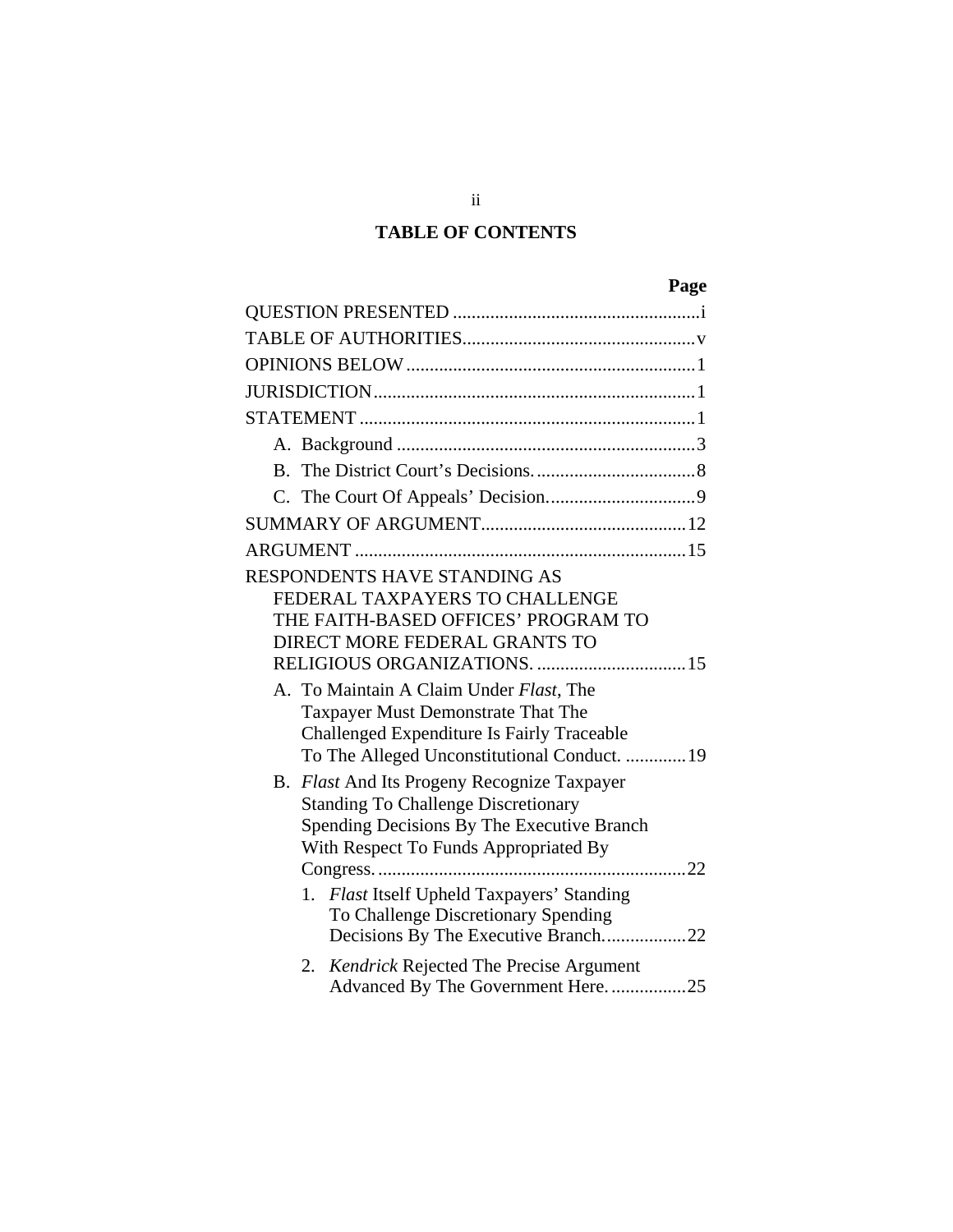# **TABLE OF CONTENTS—continued**

| 3. |    | The Discretion Exercised By The<br><b>Executive Branch With Respect To</b><br>Spending Decisions Not Tied To A<br><b>Congressional Program Is</b><br>Indistinguishable From The Discretion<br>Involved In The Challenged Decisions In |
|----|----|---------------------------------------------------------------------------------------------------------------------------------------------------------------------------------------------------------------------------------------|
|    | a. | The government's test would preclude<br>taxpayers from challenging a broad<br>range of expenditures that inflict the<br>precise injury that the Framers sought                                                                        |
|    | b. | The existence of a congressional<br>"program" is irrelevant to the<br>taxpayer's substantive claim. 31                                                                                                                                |
|    | c. | The government's "program" test is                                                                                                                                                                                                    |
|    | d. | <i>Flast</i> requires a congressional<br>appropriation, not a congressional                                                                                                                                                           |
| 4. |    | The Other Decisions Relied Upon By The<br>Government Provide No Support For<br>Prohibiting Taxpayer Challenges To<br>Discretionary Spending Decisions By The                                                                          |
| 5. |    | The History Of The Establishment Clause<br><b>Demonstrates That Its Framers' Concerns</b><br><b>Encompassed All Government Spending</b>                                                                                               |

iii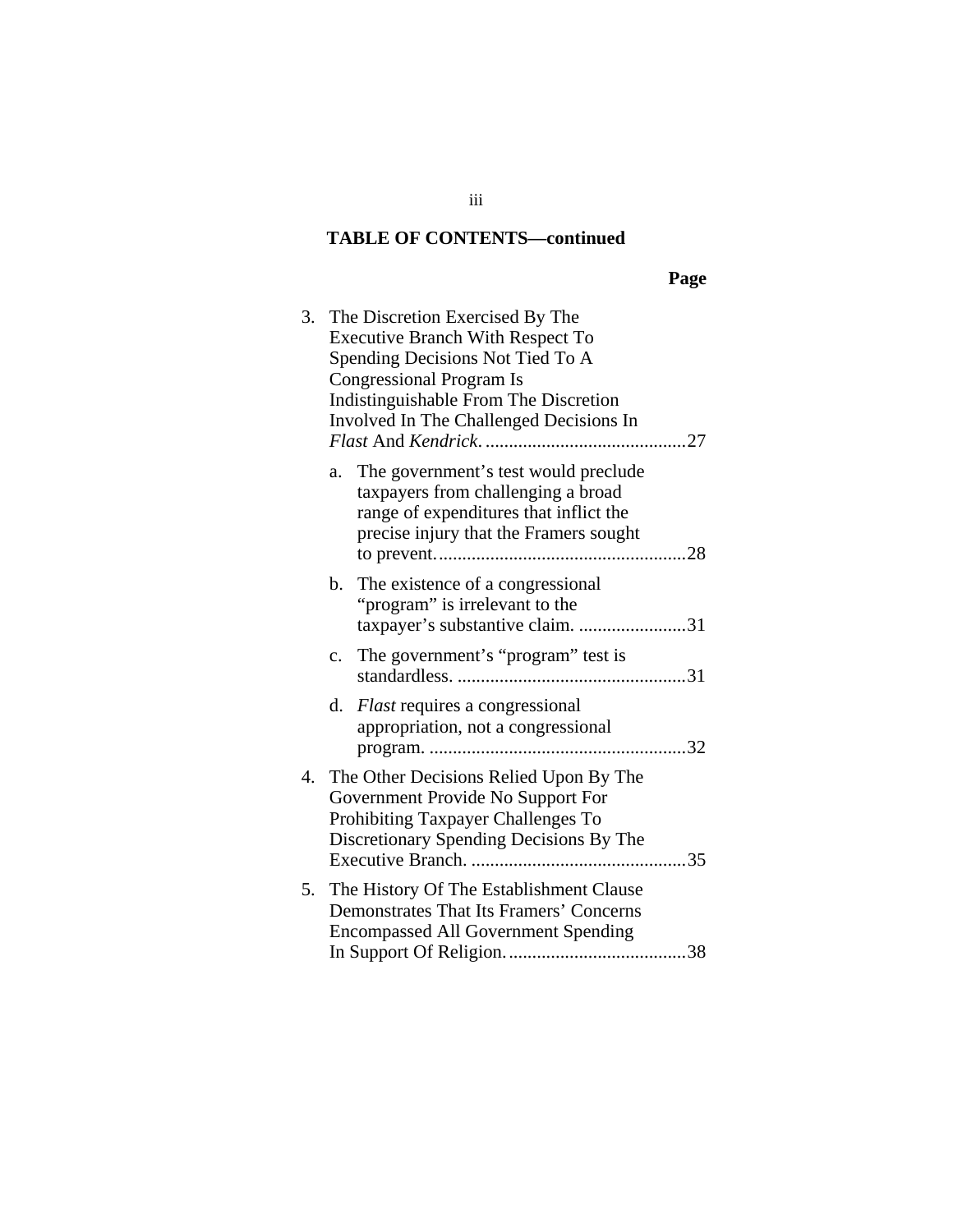# **TABLE OF CONTENTS—continued**

| C. Taxpayers' Standing To Assert Establishment<br>Clause Challenges Is Not Restricted To     |
|----------------------------------------------------------------------------------------------|
| <b>Grants Of Government Funds To Third</b>                                                   |
|                                                                                              |
| D. The Government's Proposed Restrictions Are                                                |
| Not Justified By General Standing Principles                                                 |
| Or Separation Of Powers Concerns46                                                           |
| 1. Flast Is Entirely Consistent With General                                                 |
|                                                                                              |
| 2. Existing Principles Governing Taxpayer<br><b>Standing Prevent Intrusion On Legitimate</b> |
|                                                                                              |
| E. The Amended Complaint Alleges Facts                                                       |
| <b>Sufficient To Establish Respondents'</b>                                                  |
| Standing As Taxpayers To Challenge The                                                       |
| Expenditures At Issue In This Action.  48                                                    |
|                                                                                              |
|                                                                                              |

iv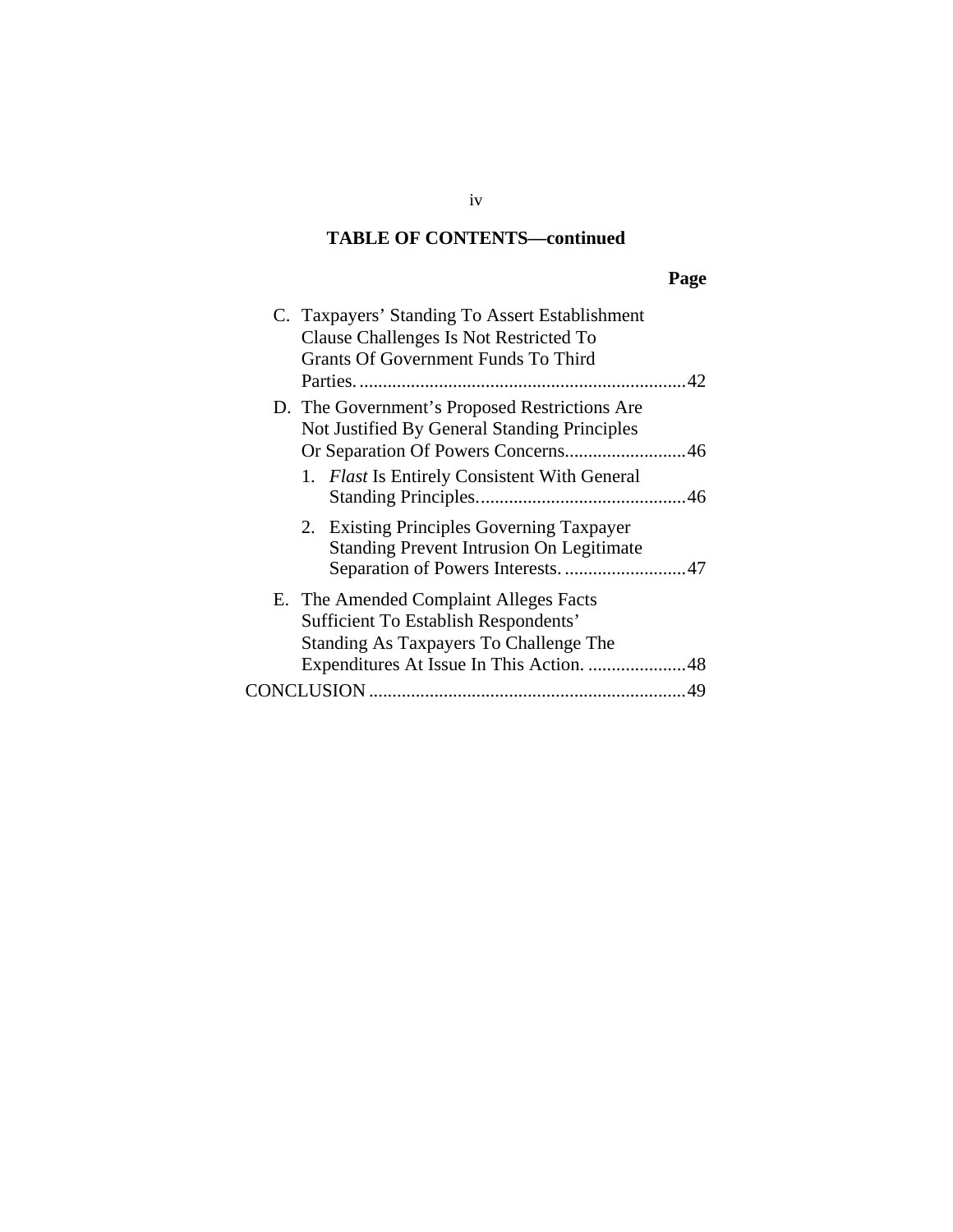# **TABLE OF AUTHORITIES**

**Page(s)** 

# <span id="page-5-0"></span>**CASES**

| Agostini v. Felton, 521 U.S. 203 (1997)  16                                                        |
|----------------------------------------------------------------------------------------------------|
| Aguilar v. Felton, 473 U.S. 402 (1985) 16                                                          |
|                                                                                                    |
| Andrus v. Sierra Club, 442 U.S. 347 (1979) 34                                                      |
| Bowen v. Kendrick, 487 U.S. 605 (1989) passim                                                      |
| Committee for Public Education & Religious Liberty                                                 |
| DaimlerChrysler Corp. v. Cuno,                                                                     |
|                                                                                                    |
| Danzl v. City of Bismarck, 451 N.W. 2d 127 (N.D.                                                   |
|                                                                                                    |
| Doremus v. Board of Education,                                                                     |
|                                                                                                    |
| Everson v. Board of Education of Ewing Township,                                                   |
|                                                                                                    |
|                                                                                                    |
|                                                                                                    |
|                                                                                                    |
|                                                                                                    |
| Katcoff v. Marsh, 755 F.2d 223 (2d Cir. 1985) 43                                                   |
|                                                                                                    |
| Laskowski v. Spellings, 443 F.3d 930, amended on<br>reh'g, 456 F.3d 702 (2002), petition for cert. |
|                                                                                                    |
| Levitt v. Committee for Public Education & Religious                                               |
| Louisiana Associated General Contractors, Inc. v.                                                  |
| Calcasieu Parish School Board, 586 So. 2d 1354                                                     |

v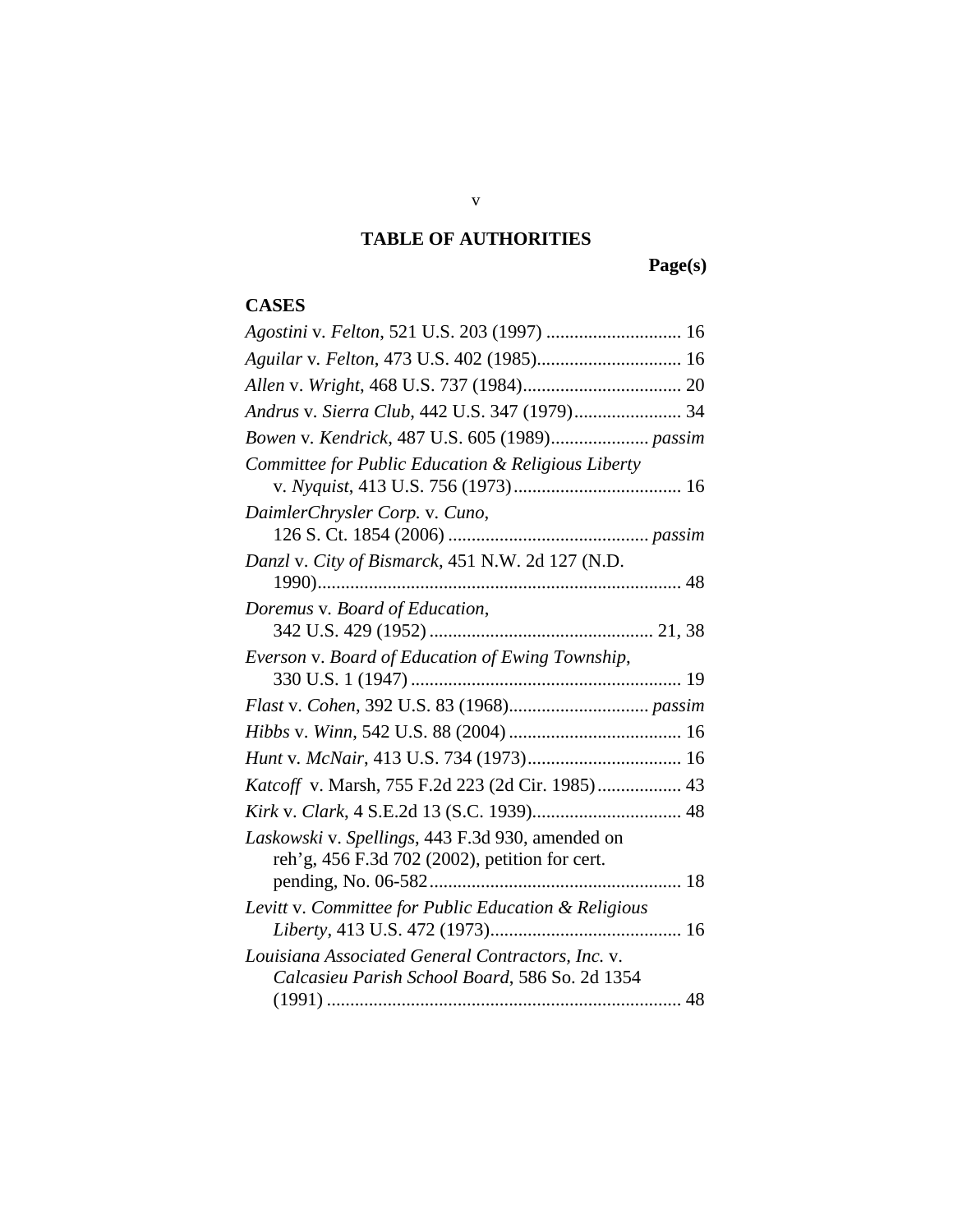| Lujan v. Defenders of Wildlife,                      |
|------------------------------------------------------|
|                                                      |
| Marsh v. Chambers, 463 U.S. 783 (1983)  43           |
| MD/DC/DE Broadcasters Ass'n v. FCC,                  |
| Meek v. Pittenger, 421 U.S. 349 (1975) 16            |
| Mitchell v. Helms, 530 U.S. 793 (2000) 16, 27, 45    |
| Monterey Mechanical Co. v. Wilson,                   |
| Monterey Mechanical Co. v. Wilson,                   |
| Mueller v. Allen, 463 U.S. 388 (1983)  16            |
| New York Times Co. v. United States, 403 U.S. 713    |
| Public Citizen, Inc. v. Simon, 589 F.2d 211          |
| Roemer v. Board of Public Works,                     |
| Safeco Insurance Co. of America v. City of White     |
| Schlesinger v. Reservists Committee to Stop the War, |
| School District of Grand Rapids v. Ball,             |
| Simon v. Eastern Kentucky Welfare Rights Org.,       |
|                                                      |
| Steel Co. v. Citizens for a Better Environment,      |

vi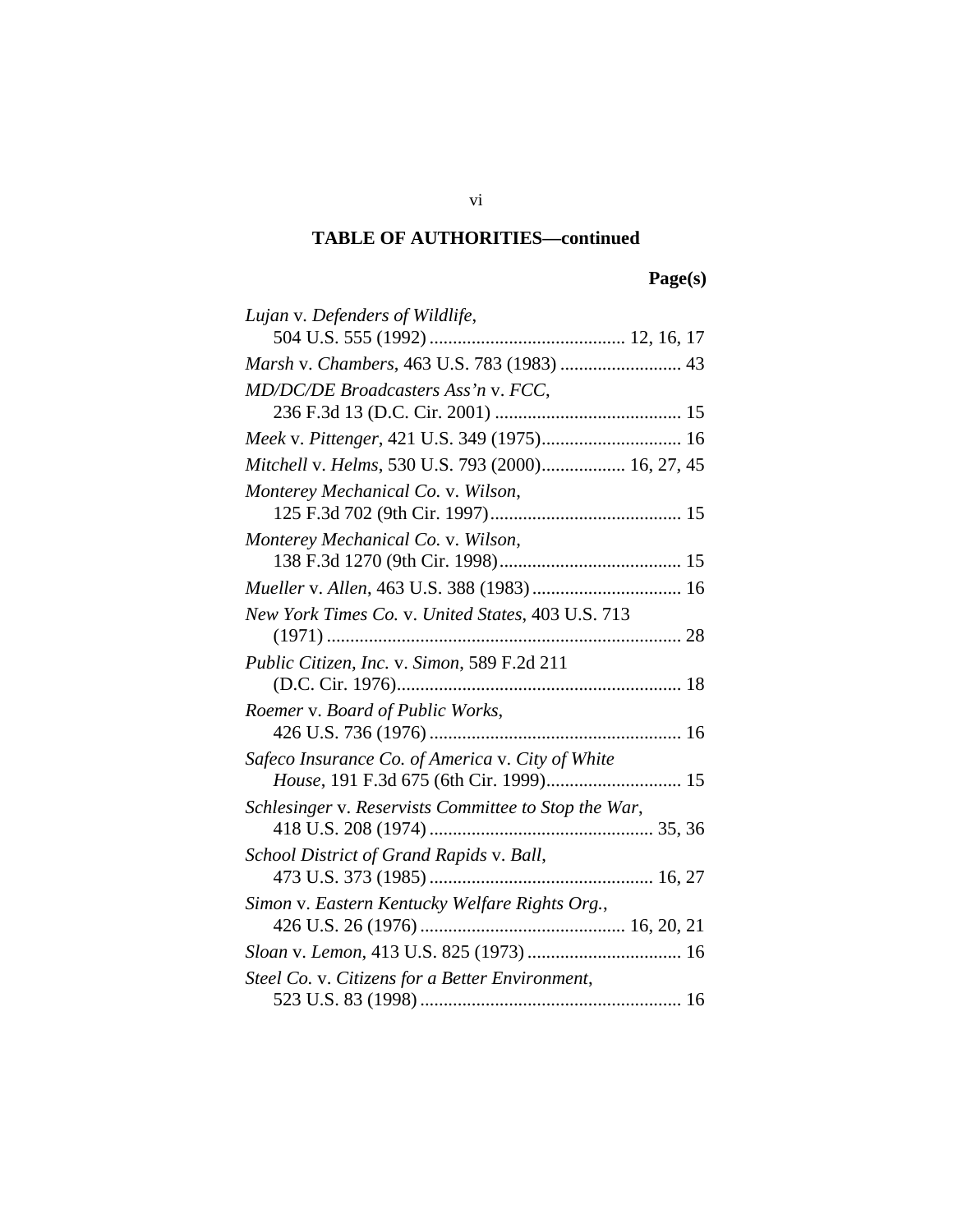**Page(s)**

| Tilton v. Richardson, 403 U.S. 672 (1971)  16            |
|----------------------------------------------------------|
| United States v. Richardson, 418 U.S. 166 (1974)  35, 36 |
| Valley Forge Christian College v. Americans United       |
| for Separation of Church & State, Inc.,                  |
|                                                          |
| Van Orden v. Perry, 545 U.S. 844, 125 S. Ct. 2854        |
|                                                          |
| Walz v. Tax Commission, 397 U.S. 664 (1970)  45          |
| Washington ex rel. Boyles v. Whatcom County Supe-        |
| rior Court, 694 P.2d 27 (Wash. 1985)  48                 |
| Williams v. Lara, 52 S.W.3d 171 (Tex. 2000)  48          |
|                                                          |
| Zeigler v. Baker, 344 So. 2d 761 (Ala. 1977)  48         |
| Zelman v. Simmons-Harris, 536 U.S. 639 (2002) 16         |

# **STATUTES, RULES AND REGULATIONS**

| Adolescent Family Life Act, 95 Stat. 578, 42 U.S.C. § |  |
|-------------------------------------------------------|--|
|                                                       |  |
|                                                       |  |
| Elementary and Secondary Education Act of 1965,       |  |
|                                                       |  |
| Pub. L. No. 107-116, 115 Stat. 2177, 2196 (2002)  31  |  |

vii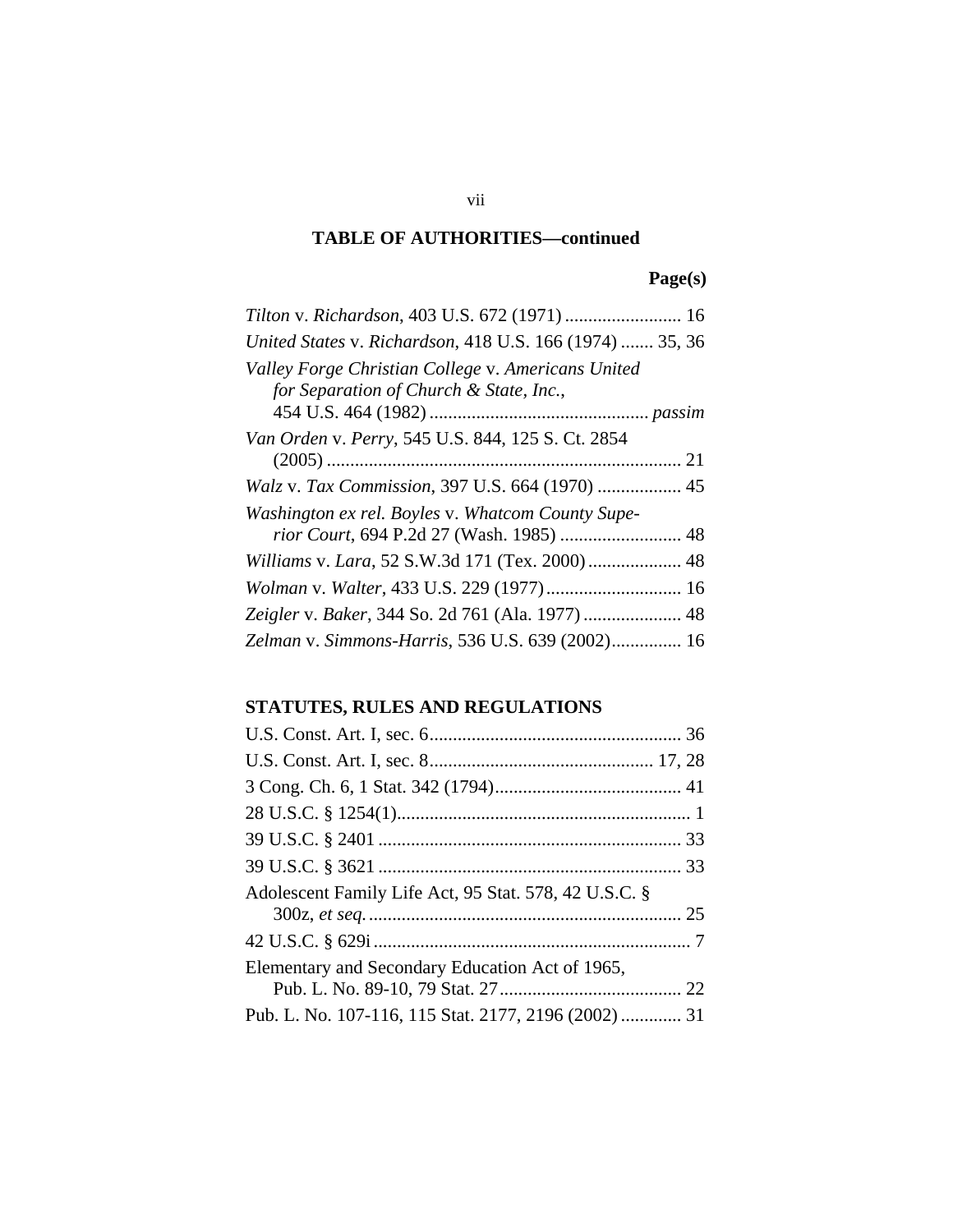# **Page(s)**

| Pub. L. No. 109-115, 119 Stat. 2396, 2472 (2005)  42 |  |
|------------------------------------------------------|--|
|                                                      |  |
|                                                      |  |
|                                                      |  |
|                                                      |  |

# **MISCELLANEOUS**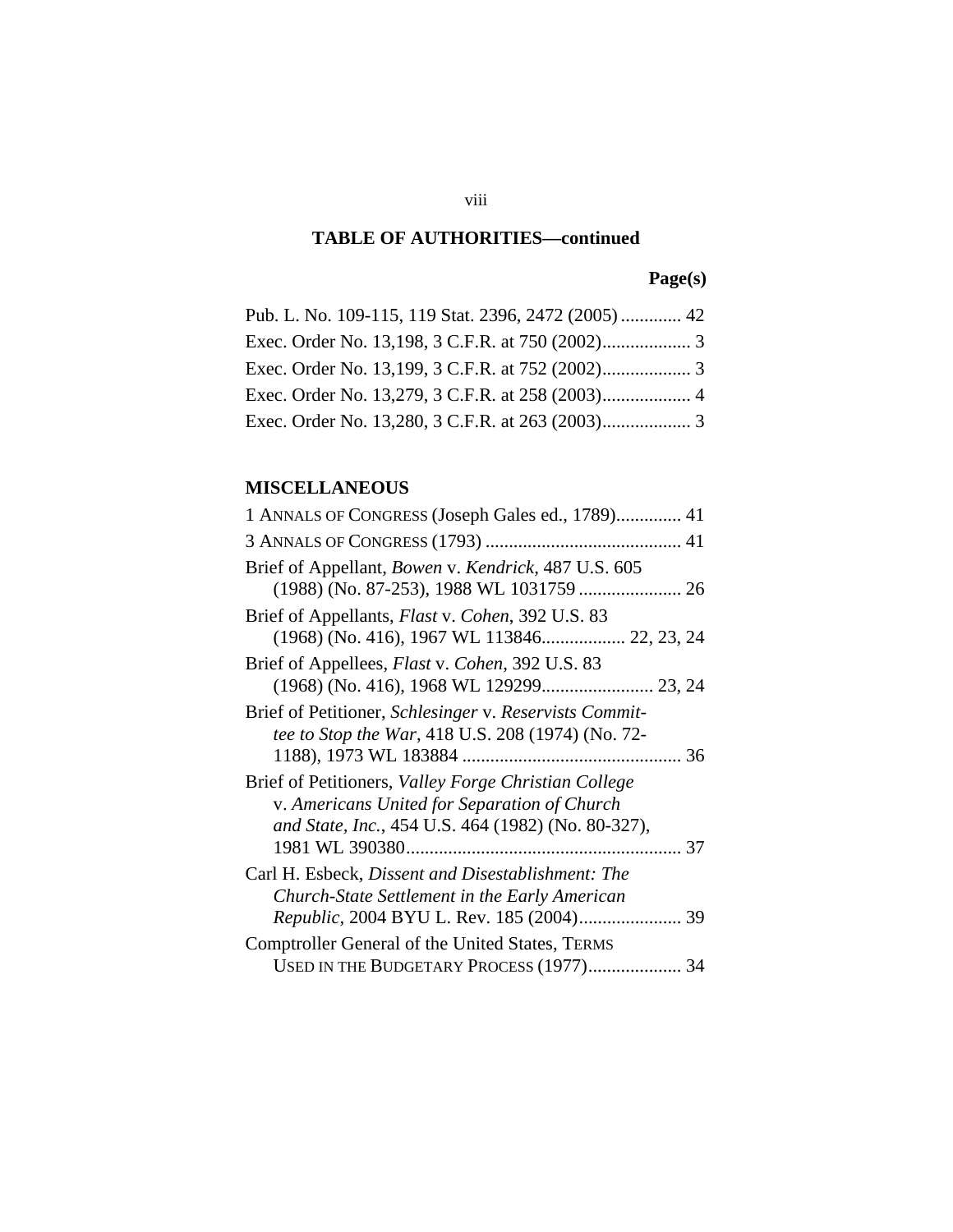| <b>Del</b><br>S.<br>.я |
|------------------------|
|------------------------|

| GAO, FAITH-BASED AND COMMUNITY INITIATIVE<br>(June 2006), available at                                                                                     |
|------------------------------------------------------------------------------------------------------------------------------------------------------------|
| http://www.gao.gov/new.items/d06616.pdf  5, 6                                                                                                              |
| GAO, 1 PRINCIPLES OF FEDERAL APPROPRIATIONS<br>LAW, (3d ed. 2004), available at                                                                            |
| http://www.gao.gov/special.pubs/d04261sp.pdf  32                                                                                                           |
| GAO, 2 PRINCIPLES OF FEDERAL APPROPRIATIONS<br>LAW, (3d ed. Feb. 2006), available at<br>http://www.gao.gov/special.pubs/d06382sp.pdf  30                   |
| Letter from Thomas Jefferson to Rev. Samuel Miller,<br>in THOMAS JEFFERSON: WRITINGS (Merrill D. Pe-                                                       |
| Marci A. Hamilton, Religious Institutions, the No-<br>Harm Doctrine, and the Public Good, 2004 BYU                                                         |
| 18 McQuillin, THE LAW OF MUNICIPAL CORPORA-                                                                                                                |
| THE FEDERALIST NO. 58 (Rossiter ed., 1961)  41                                                                                                             |
| 5 THE FOUNDERS' CONSTITUTION (Philip B. Kurland                                                                                                            |
| Thomas Jefferson, A Bill for Establishing Religious<br>Freedom (June 12, 1779), in 2 PAPERS OF THO-<br>MAS JEFFERSON (Julian P. Boyd et al. eds., 1950) 40 |
| United States Postal Service, 2005 ANNUAL REPORT,<br>available at                                                                                          |
| www.usps.com/history/anrpt05/usps_ar05.pdf  33                                                                                                             |

ix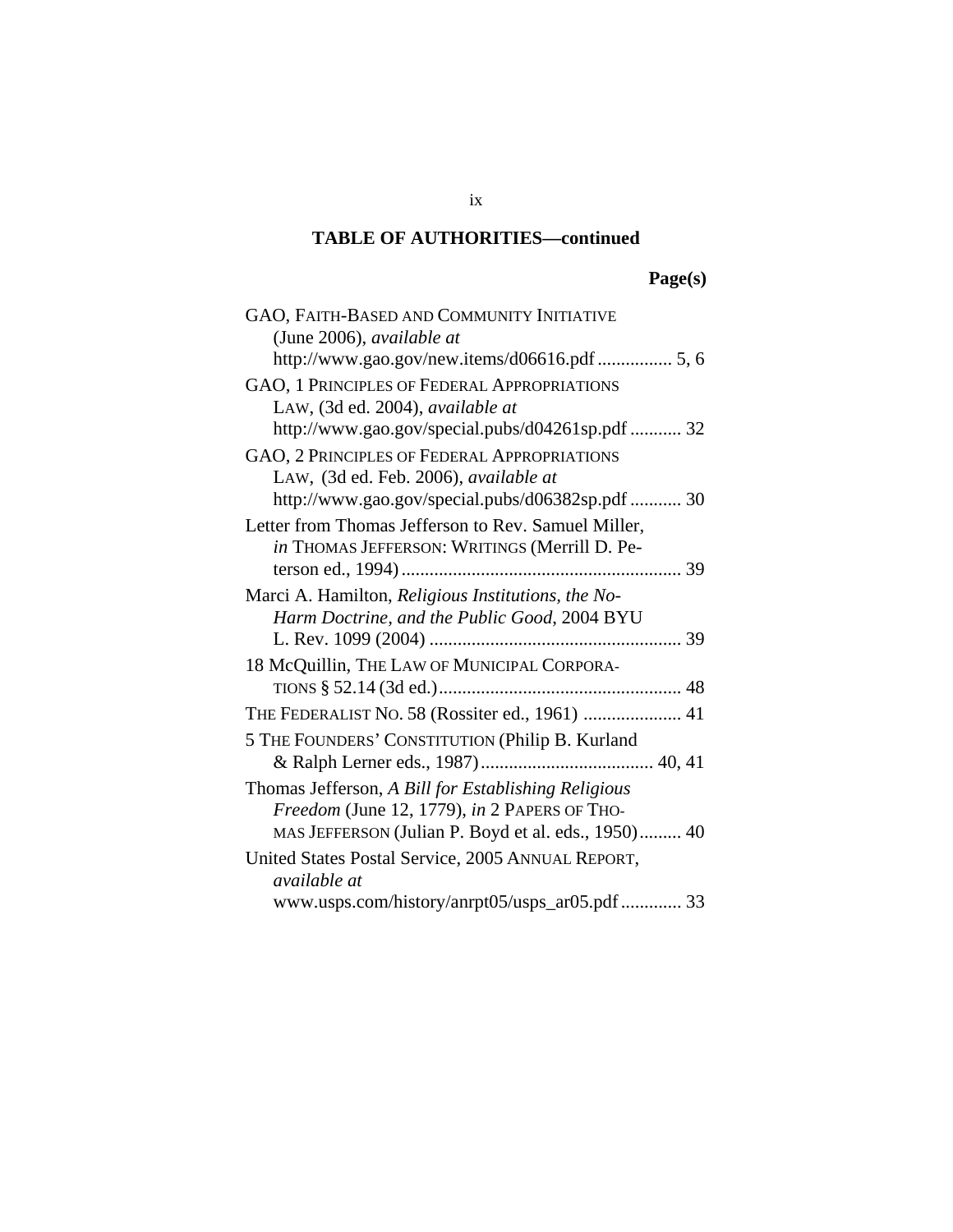**Page(s)**

| UNLEVEL PLAYING FIELD: BARRIERS TO PARTICIPA-  |  |
|------------------------------------------------|--|
| TION BY FAITH-BASED AND COMMUNITY ORGANI-      |  |
| ZATIONS IN FEDERAL SOCIAL SERVICE PROGRAMS     |  |
| (Aug. 2001), available at                      |  |
| http://www.whitehouse.gov/news/releases/2001/0 |  |
|                                                |  |
|                                                |  |

x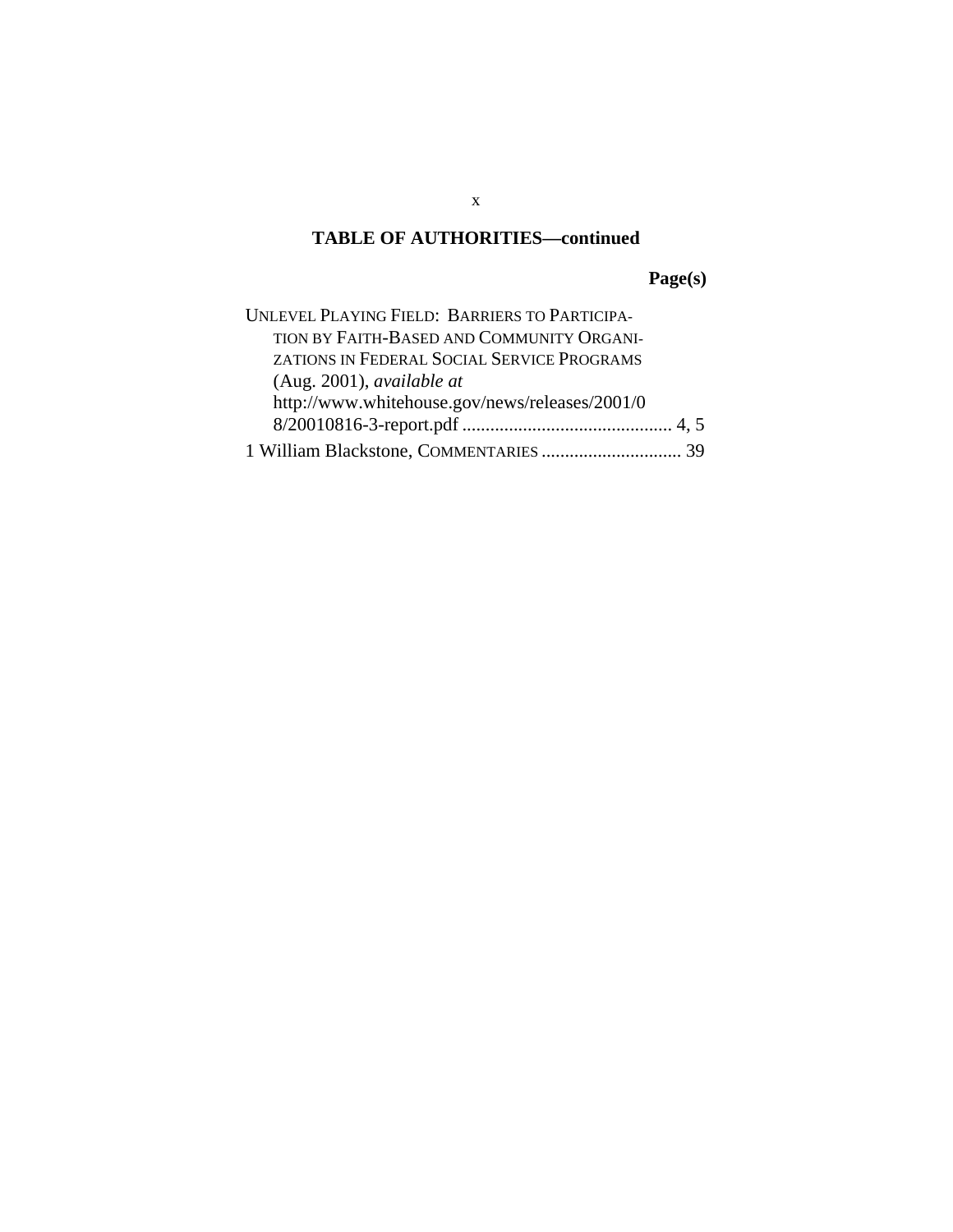#### **BRIEF FOR RESPONDENTS**

#### **OPINIONS BELOW**

<span id="page-11-0"></span>The opinion of the court of appeals (Pet. App. 1a-26a) is reported at 433 F.3d 989. The order of the court of appeals denying the government's petition for rehearing and rehearing en banc and the accompanying concurring and dissenting opinions (Pet. App. 58a-66a) are reported at 447 F.3d 988. The opinion of the district court granting the government's partial motion to dismiss the complaint (Pet. App. 27a-35a) and the opinion of the district court granting partial summary judgment in favor of respondents and partial summary judgment in favor of the government (Pet. App. 36a-57a) are unreported.

#### **JURISDICTION**

The judgment of the court of appeals was entered on January 13, 2006. A petition for rehearing was denied on May 3, 2006 (Pet. App. 59a). The petition for a writ of certiorari was filed on August 1, 2006, and the petition was granted on December 1, 2006. The jurisdiction of this Court is invoked under 28 U.S.C. § 1254(1).

#### **STATEMENT**

The standing principle recognized in *Flast* v. *Cohen*, 392 U.S. 83 (1968), rests firmly on one of the central purposes of the Establishment Clause: preventing government from using its taxing power to force citizens to provide financial support for religion. Moreover, as the Court recognized last Term in *DaimlerChrysler* v. *Cuno*, 126 S. Ct. 1854 (2006), *Flast*'s rationale fits comfortably with this Court's general standing jurisprudence. This Court most recently addressed the principle in *Bowen* v. *Kendrick*, 487 U.S. 605 (1989), unanimously rejecting an attempt by the government to narrow the doctrine on grounds virtually identical to those it advances here. The claim here is in all material respects identical to the claims permitted in *Flast* and *Kendrick*.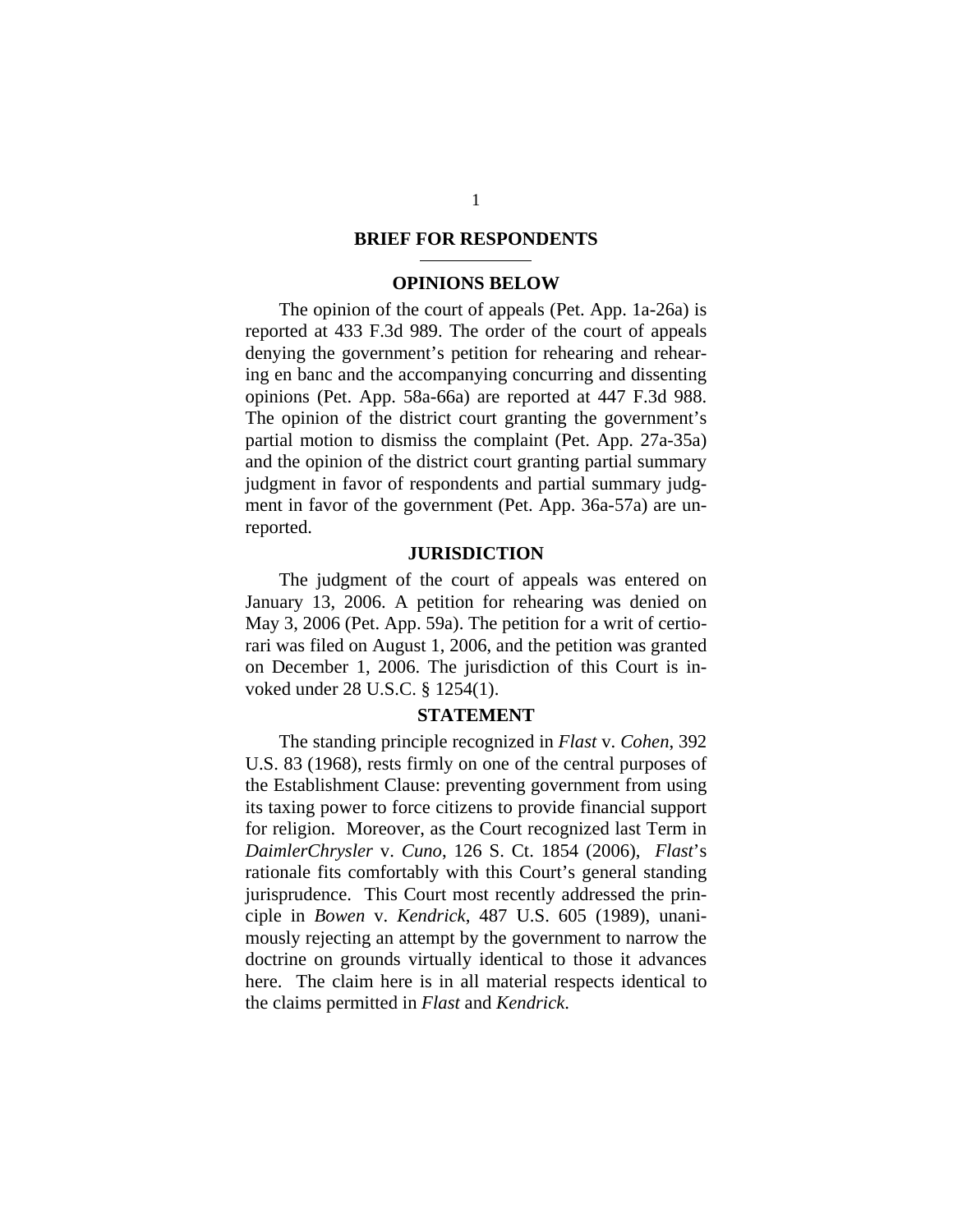Although the government does not point to an increase in unjustified taxpayer claims under the Establishment Clause, it frames this case in cataclysmic terms, asserting that the holding below threatens to "establish[] the courts, at the behest of any one of the more than 180 million taxpayers in the United States, as a standing Council of Revision for every governmental encounter with religion" (Pet. Br. 47). It proposes restrictions on standing that would dramatically constrict current law – exempting *all* expenditures of discretionary funds and *every* expenditure other than grants to religious organizations – thereby precluding a broad range of taxpayer claims seeking redress for the precise injury that was at the heart of the Framers' concern about government support of religion.

The government's dire predictions rests on a misunderstanding of the claim in this case, the holding below, and current law. This case does not involve a challenge to every government official's ability to "speak favorably about religion or \* \* \* meet with representatives of religious groups" (Pet. Br. 39). It involves, in the court of appeals' words, the claim that although petitioners assert that their conferences and other activities are designed "to promote community organizations whether secular or religious," "in fact the conferences are designed to promote religious community organizations over secular ones." Pet. App. 9a. The court of appeals' holding does not open the door to lawsuits challenging a particular speech; the court of appeals held that respondents had *no standing* to assert such a claim. *Id*. at 14a-15a.

Finally, the government ignores the existing limits on taxpayer standing that require the taxpayer to show that his injury – the challenged expenditure of federal funds – is fairly traceable to the conduct that allegedly violates the Establishment Clause. This familiar standing principle will screen out the attenuated claims that the government fears – if anyone chooses to bring them. There simply is no warrant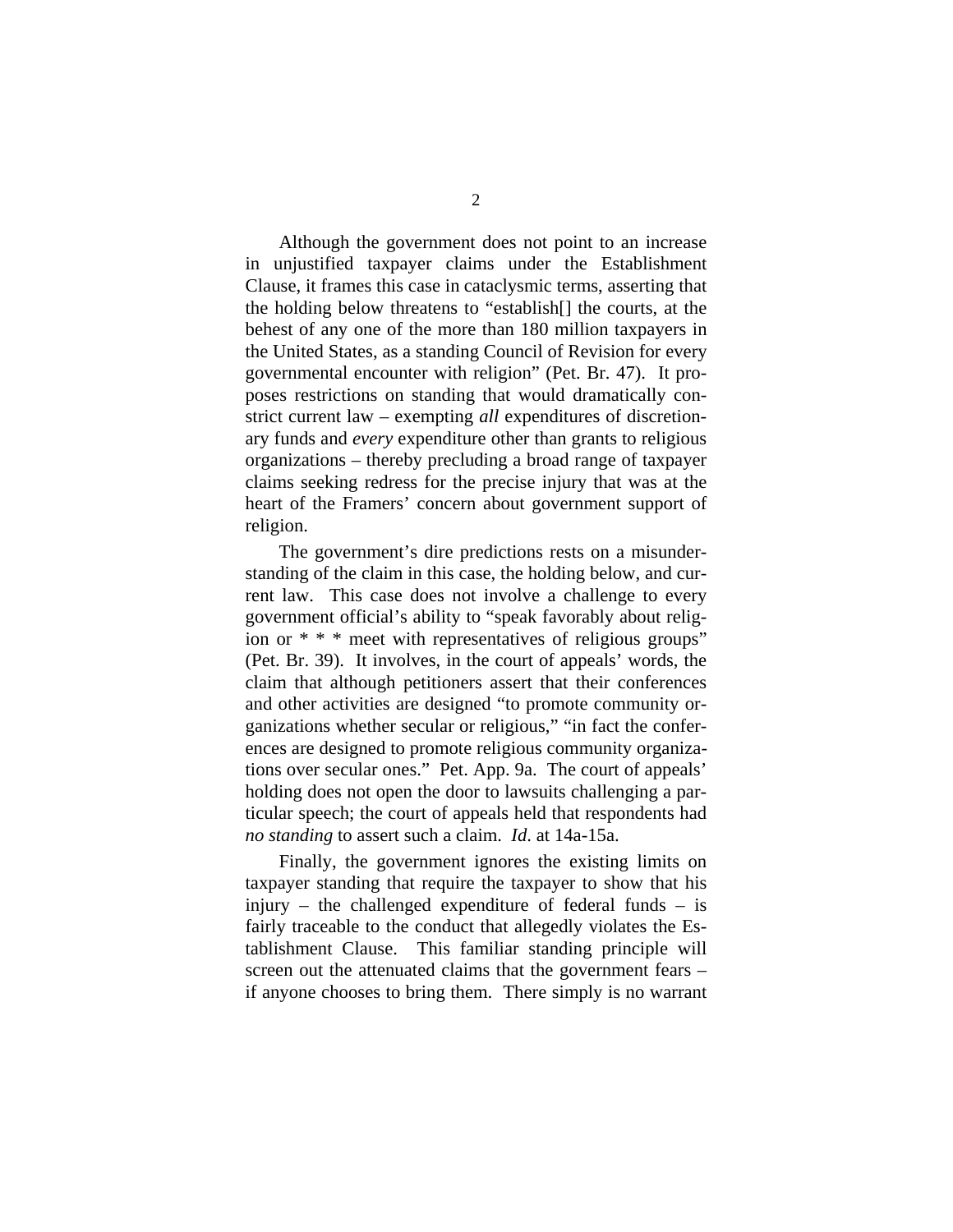<span id="page-13-0"></span>for the arbitrary, extraordinarily broad cut-back in taxpayer standing sought by the government here.

#### **A. Background**

1. Petitioners are the director of the White House Office of Faith-Based and Community Initiatives and the directors of similar Offices in the Departments of Justice, Labor, Education, Health and Human Services, Housing and Urban Development, and Agriculture and in the Agency for International Development ("FBCI Offices"). The White House FBCI Office was established by Executive Order in January 2001 and given "lead responsibility in the executive branch to establish policies, priorities, and objectives of the Federal Government's comprehensive effort to enlist, equip, enable, empower, and expand the work of faith-based and other community organizations to the extent permitted by law." Exec. Order No. 13,199, 3 C.F.R. § 2, at 752 (2002). The Executive Order identifies twelve "principal functions" to be carried out by the Office and states that the Office "shall have a staff to be headed by the Assistant to the President for Faith-Based and Community Initiatives" and "shall have such staff and other assistance to the extent permitted by law, as may be necessary to carry out the provisions of this order." *Id*. § 3, 4(b), at 753.

The Executive Orders establishing the FBCI Offices in the Departments and in the Agency for International Development similarly identify specific responsibilities for the Offices, state that each Office "shall be supervised by a Director, appointed by the department head" in consultation with the White House FBCI Office, and require the relevant agency to "provide its Center with appropriate staff, administrative support, and other resources to meet its responsibilities under this order." Exec. Order No. 13,198, 3 C.F.R. § 2(b), (c), at 750 (2002); Exec. Order No. 13,280, 3 C.F.R. § 2, at 263 (2003).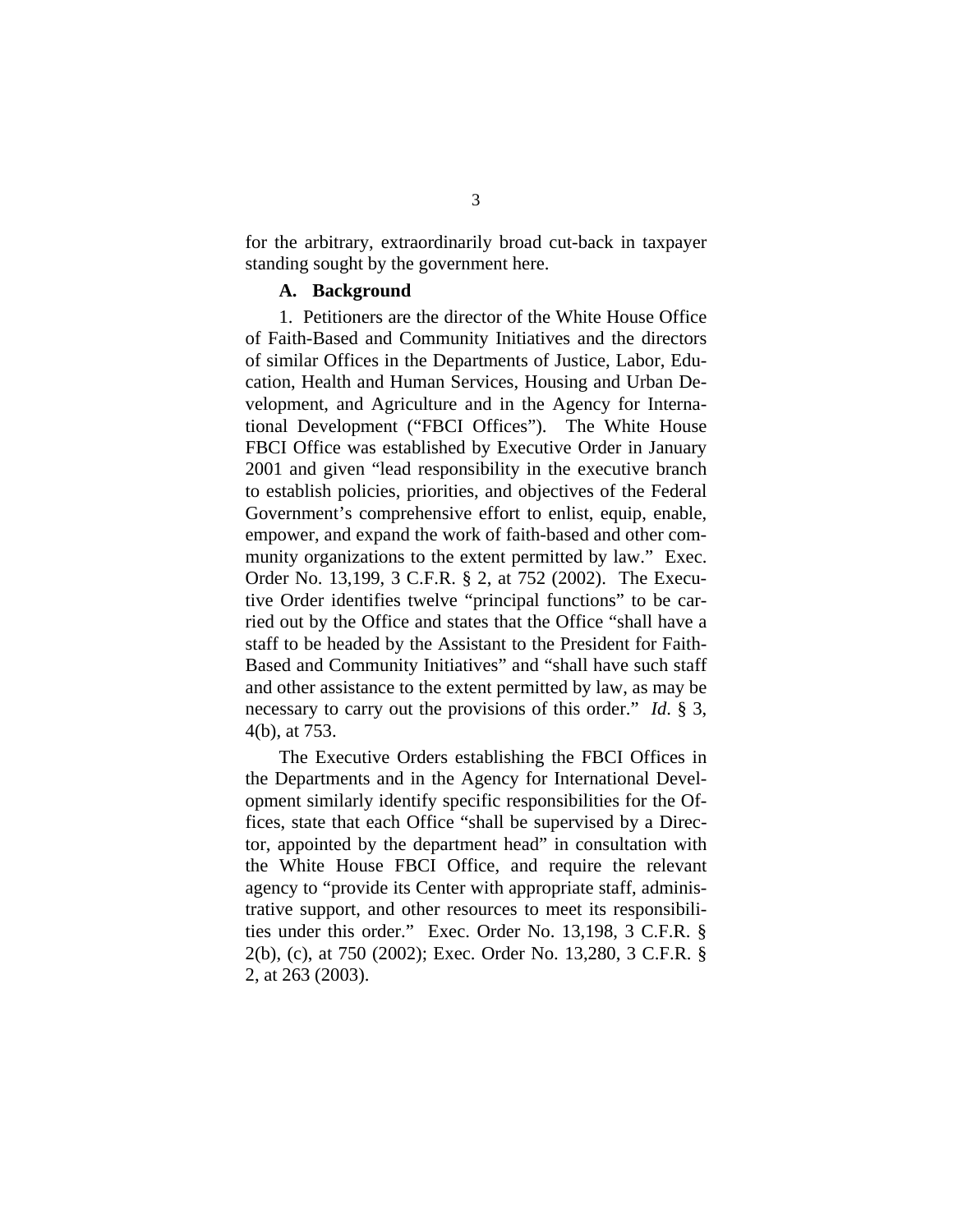Nearly two years after establishing the first FBCI Offices, the President issued an Executive Order "to ensure equal protection of the laws for faith-based and community organizations." Exec. Order No. 13,279, 3 C.F.R. § 2, at 258 (2003). It bars discrimination on the basis of religion in the distribution of federal grants, prohibits grant recipients from discriminating on the basis of religion, requires organizations that engage in religious activities to separate those services in time and space from any programs supported with federal funds, and permits faith-based organizations to participate in federal grant programs "without impairing their independence, autonomy, expression, or religious character." *Id*. § 2(f), at 260.

A report issued by the White House in August 2001 – seven months after the first FBCI Offices were established – "summarize[d] the initial findings" by these Offices "on barriers impeding religious and grassroots organizations that seek to serve the common good in collaboration with the Federal Government." UNLEVEL PLAYING FIELD: BARRIERS TO PARTICIPATION BY FAITH-BASED AND COMMUNITY OR-GANIZATIONS IN FEDERAL SOCIAL SERVICE PROGRAMS 1 (Aug. 2001), *available at* [http://www.whitehouse.gov/news/](http://www.whitehouse.gov/news/releases/2001/08/20010816-3-report.pdf) [releases/2001/08/20010816-3-report.pdf](http://www.whitehouse.gov/news/releases/2001/08/20010816-3-report.pdf).

The report discussed available data regarding the percentage of federal grants to nonprofit organizations that were awarded to "community-based groups" and to "faith-based groups." Of the ten grant categories discussed in the report, seven listed only the percentage of grants awarded to faithbased organizations. *Id*. at 5-7.

The report went on to identify "barriers" preventing these groups from obtaining federal grants. For example, although recognizing that "some restrictions on how religious organizations can spend government grants are plainly required by the Constitution," the report condemned "excessive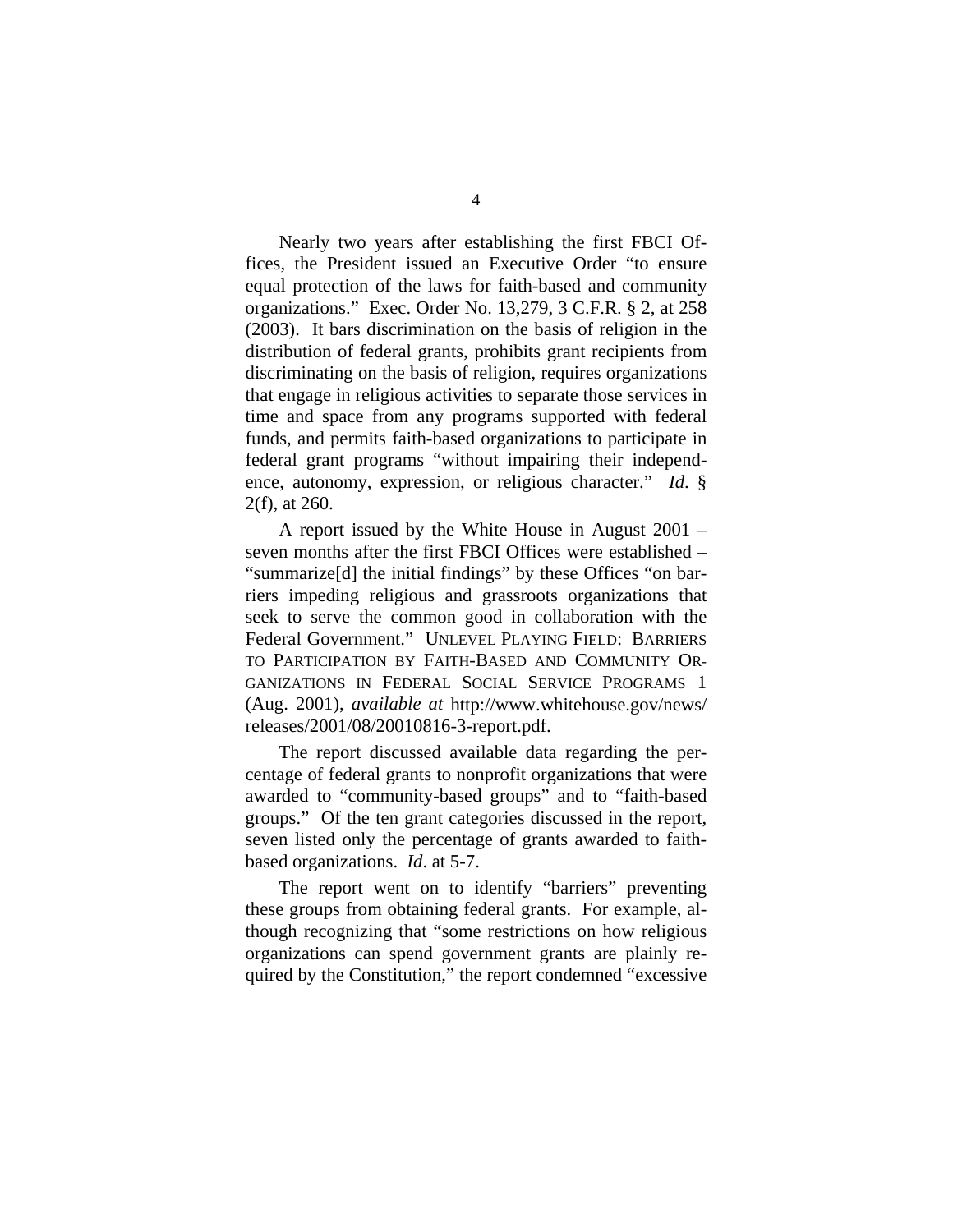restrictions" that "unnecessarily and improperly limit the participation of faith-based organizations." *Id*. at 13, 14.[1](#page-15-0)

The Government Accountability Office in June 2006 issued a report on the activities of five FBCI Offices – those at the Departments of Health and Human Services, Education, Justice, Labor, and Housing and Urban Development. See GAO, FAITH-BASED AND COMMUNITY INITIATIVE (June 2006), *available at* [www.gao.gov/new.items/d06616.pdf](http://www.gao.gov/new.items/d06616.pdf) (hereinafter "GAO REPORT"). That report observed that the White House FBCI Office had collected and published data concerning awards of federal grants to faith-based organizations documenting a 38% increase in the number of grants and a 21% increase in funding between fiscal years 2003 and 2005. *Id*. at 43. The White House Office "has not reported on the participation of community-based organizations." *Id*. at 8.

2. The activities of the various FBCI Offices are funded through appropriations laws enacted by Congress. The GAO Report explained that these funds are obtained from different accounts established by the relevant Department's appropriation statute:

Education's center receives its funding through the Office of the Secretary of Education and HUD's center receives its funding through HUD's salaries and expenses account, while Justice's and HHS's centers are funded through internal agencies such as the Office of Justice Programs in Justice and the Administration for Children and Families in HHS. Labor's center receives funds from both its agency's

<span id="page-15-0"></span> $\frac{1}{1}$  The report also criticized a program that improperly limited participation to faith-based groups. *Id*. at 22. Interestingly, ten pages of the report – fully two-thirds of the total discussion of specific "barriers" – are devoted to the particular barriers faced by faithbased organizations. *Id*. at 10-20.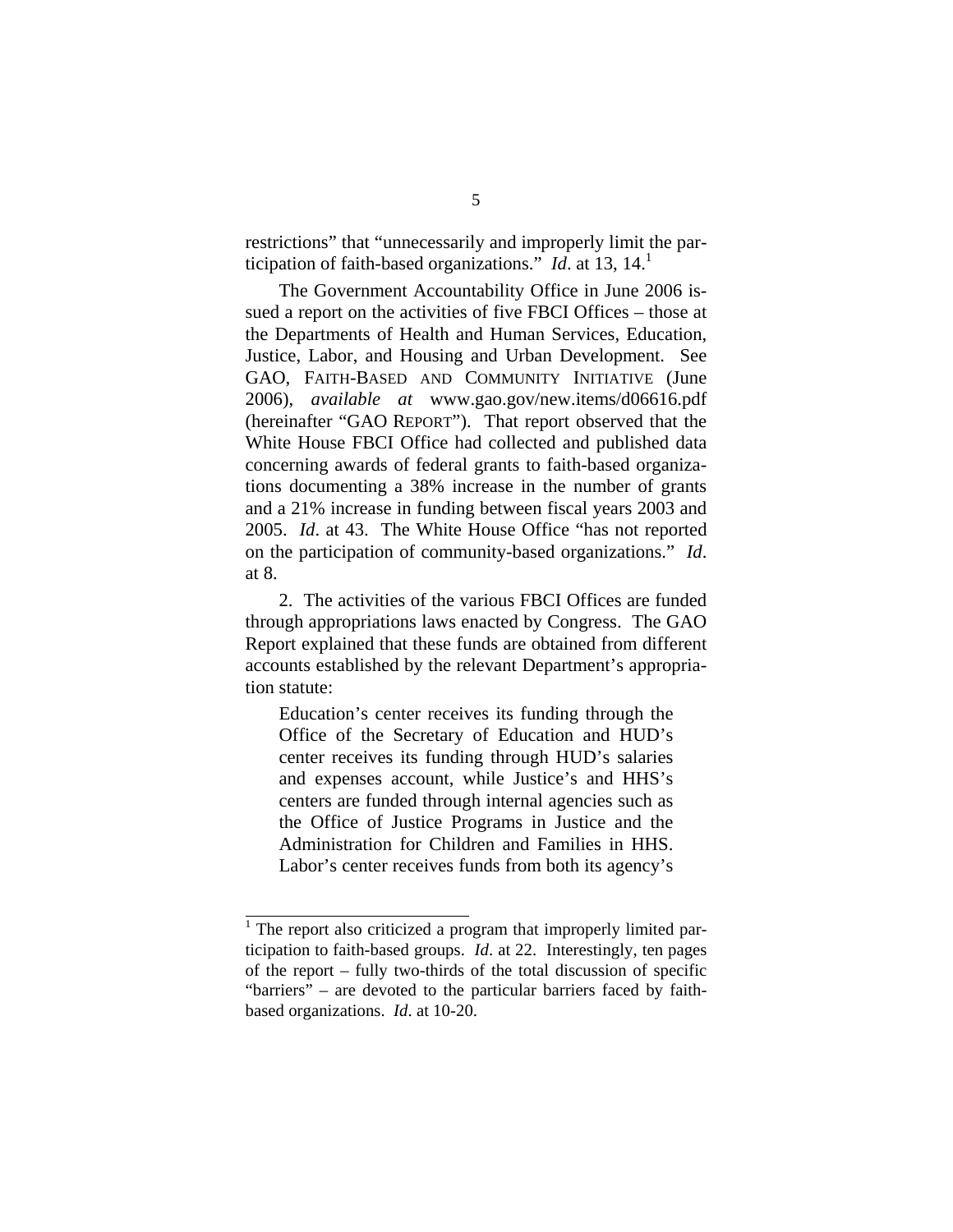departmental management account and from program offices.

*Id.* at 21. "[A]lthough not required to, HHS has included information on funding for its [Office] as part of its congressional budget request for several years, while HUD and Labor have included similar information in past budget requests. These agencies have in turn received guidance from Congress in the past on the amount of resources to allocate to their [Offices]." *Ibid*. [2](#page-16-0)

The FBCI Offices of five Departments – Justice, Education, Labor, HHS, and HUD – "estimated [for GAO] that they cumulatively spent more than \$24 million on administrative activities related to the initiative" for fiscal years 2002-2005. *Id.* at 19-20. These estimates "do not include other federal initiative-related expenditures, such as the administrative costs associated with program offices' efforts to assist faith-based and community organizations." *Id*. at 21 (footnote omitted).

3. The Freedom From Religion Foundation, Inc., and several of its members – all of whom are respondents in this Court – commenced this action against petitioners and other government officials in June 2004 alleging several distinct violations of the Establishment Clause.

First, respondents alleged that petitioners organized conferences regarding federal grant programs that were intended to and had the effect of "preferentially promot[ing] and advocat[ing] a climate conducive to funding for faith-based organizations, without similar advocacy for secular community-based organizations." Pet. App. 76a (Amended Complaint ¶ 36). Petitioners' actions "endors[ed] a preference

<span id="page-16-0"></span><sup>&</sup>lt;sup>2</sup> The GAO further observed that "Education and Justice have provided limited or no information on their [Offices'] funding to Congress as part of their budget requests. In turn, these agencies have not received guidance from Congress on the amount of resources to allocate to their [Offices]." GAO REPORT at 21.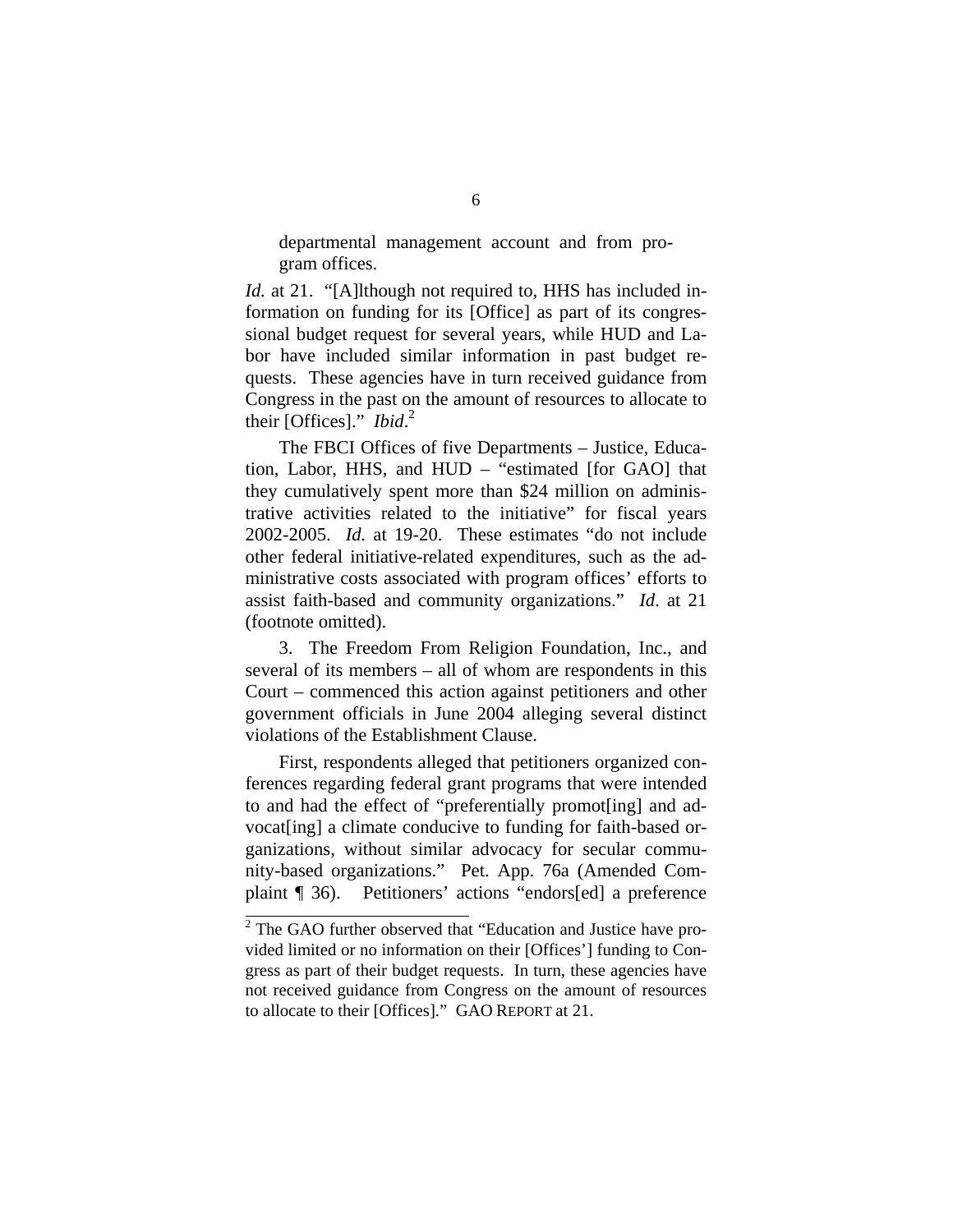for the funding of faith-based organizations." *Id*. at 77a (¶ 40); see also *ibid*. (¶ 39) (petitioners "organize[d], set up and conduct[ed] such public events to advance funding for faithbased organizations"); *id*. at 79a (¶¶ 44 & 45). As the court of appeals explained, "[t]he stated goal of the conferences is to promote community organizations whether secular or religious," but "[t]he plaintiffs claim that in fact the conferences are designed to promote religious community organizations over secular ones." *Id. at* 9a.

The amended complaint cites several specific events as evidence of the alleged purpose and effect of the conferences, including speeches "tout[ing] the allegedly unique capacity of faith-based organizations to provide effective social services, including by singling out alleged exemplary stories and anecdotes, all of which focused on faith-based organizations, to the exclusion of other organizations" (Pet. App. 75a (¶ 34); and specific grants that were the result of "preferential[] fund[ing]" of faith-based organizations (*id*. at 78a (¶ 42)). See also *id*. at 10a (court of appeals concluded that the complaint "portrays the conferences organized by the various [Offices] as propaganda vehicles for religion").

Second, respondents identified eight instances in which federal grant recipients "directly and preferentially funded with Congressional taxpayer appropriations" used those funds for services that "integrate religion as a substantive and integral component" in violation of the Establishment Clause. Pet. App. 78a (¶ 42). One of these was a grant to MentorKids USA by the Department of Health and Human Services under the Mentoring Children of Prisoners grant program (see 42 U.S.C. § 629i).

Third, respondents alleged that the Secretary of Health and Human Services "funded intermediary faith-based organizations that preferentially award sub-grants to other faith-based organizations," citing the "funding for the Interfaith Health Program of Rollins School of Public Health at Emory University, under a Department of Health and Human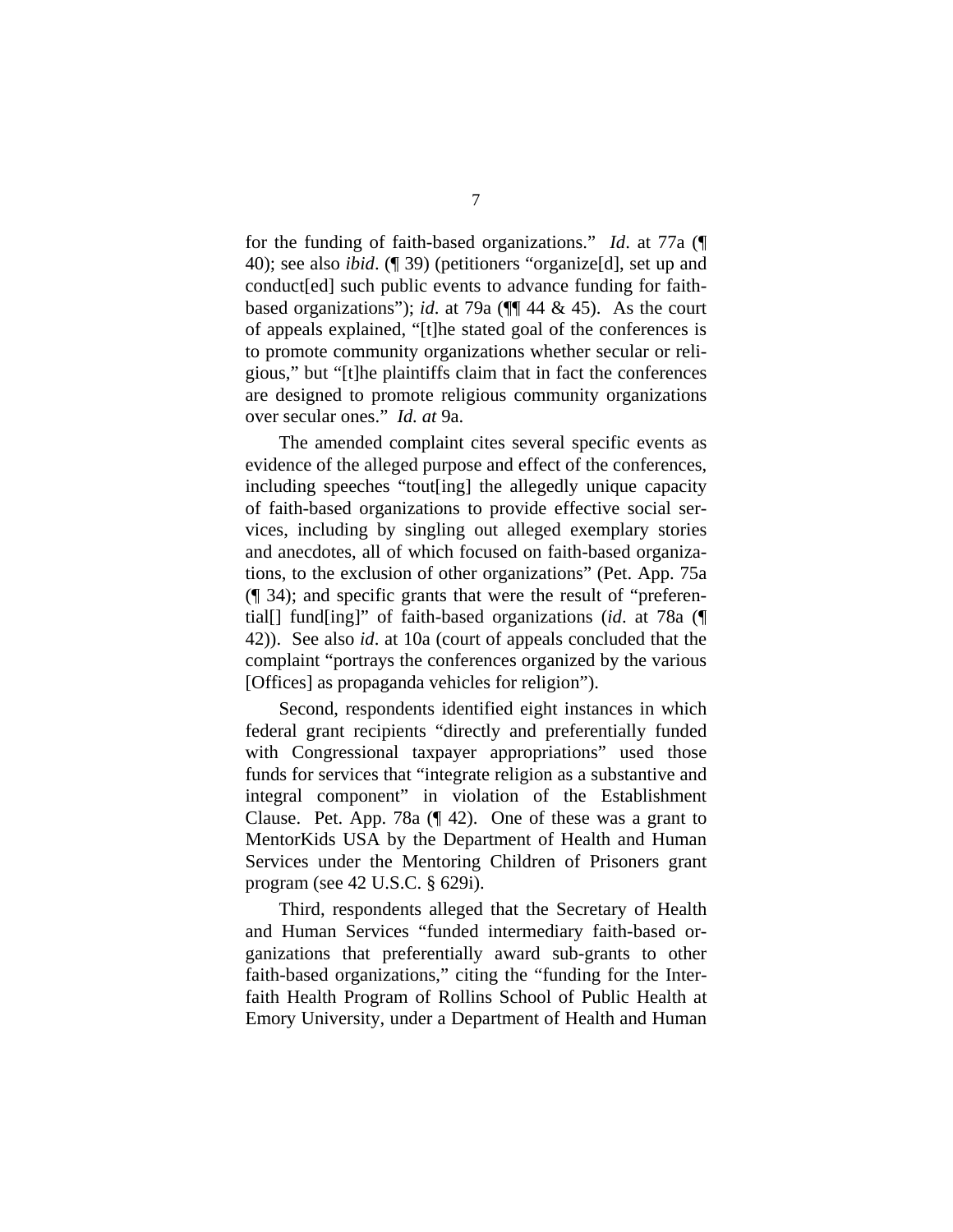<span id="page-18-0"></span>Services' Compassion Capital Grant, which grantee does not utilize objective criteria in making sub-awards." Pet. App. 79a (¶ 43). Respondents alleged that these grants violated the "principle of neutrality" mandated by the Establishment Clause. *Ibid*.

Respondents contended that they had standing to assert these claims based on the individual respondents' status as federal taxpayers (Pet. App. 68a-69a (¶¶ 7-9)) and the Foundation's status as a representative of its members who are federal taxpayers (*id*. at 68a (¶ 5)). They also alleged that all of the challenged activities were funded by appropriations enacted by Congress pursuant to its authority under Article I, Section 8 of the United States Constitution. *Id*. at 69a-72a (¶¶ 11-24), 73a (¶ 32), 76a (¶ 36), 77a (¶¶ 39 & 41), 78a-79a  $($ ¶¶ 42-44).

Respondents sought a declaratory judgment, an order enjoining the defendants from using appropriations in violation of the Establishment Clause, and an order requiring the defendants to establish rules to ensure that future appropriations were not used in violation of the Establishment Clause. Pet. App. 80a.

#### **B. The District Court's Decisions.**

The district court granted petitioners' motion to dismiss with respect to the claim involving the activities of the FBCI Offices. Pet. App. 27a-35a. It held that respondents' status as federal taxpayers did not give them standing to pursue this claim. The court reasoned that because the FBCI Offices are "funded \* \* \* with general budget appropriations," they are not "charged with the administration of a congressional program. Consequently, [their] actions are not 'exercises of congressional power' as required by the *Flast* test." *Id*. at 33a, 34a; see also *id*. at 34a (respondents "do not have standing to challenge the actions of [petitioners] because their actions do not represent congressional power as required by the *Flast* test").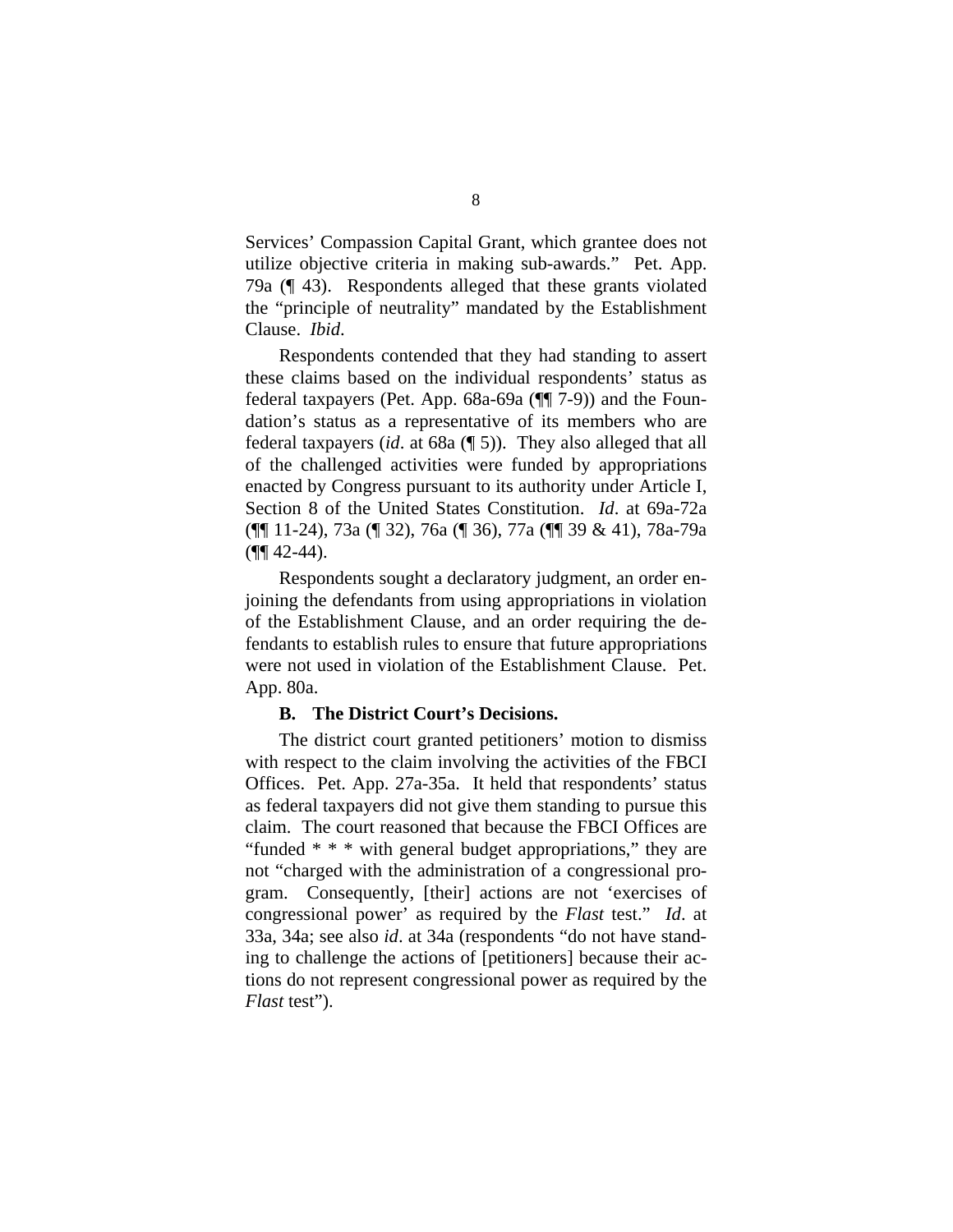<span id="page-19-0"></span>Subsequently, the district court granted partial summary judgment for the government and partial summary judgment for respondents with respect to the other claims. Pet. App. 36a-57a. As to the grant to Emory University by the Department of Health and Human Services under the Compassion Capital Fund program, the court held that there was no proof of alleged bias in selecting grantees or sub-grantees. *Id*. at 50a-55a.

With respect to the claim that MentorKids USA was using federal funds to promote religion, the court observed that "[c]onfronted with the evidence produced by [respondents] in their motion for summary judgment, [the government] acted on December 16, 2004 to suspend further funding" of the grant. Pet. App. 55a. "Effectively conceding that federal funds have been used by the MentorKids program to advance religion in violation of the Establishment Clause, [the government does] not attempt to set forth specific facts to show that there is a genuine issue for trial. Accordingly, [respondents] are entitled to judgment as a matter of law." *Id*. at  $56a$ <sup>3</sup>

#### **C. The Court Of Appeals' Decision.**

The court of appeals reversed the district court's holding that respondents lacked standing to challenge the activities of the FBCI Offices. Pet. App. 1a-26a. The court, speaking through Judge Posner, explained that "[t]he difference \* \* \* between this case on the one hand and *Flast* and *Kendrick* on the other is that the expenditures in those cases were pursuant to specific congressional grant programs, while in this case

<span id="page-19-1"></span><sup>&</sup>lt;sup>3</sup> Respondents did not pursue their claims with respect to other grants. Respondents voluntarily dismissed the claims against the director of the FBCI Office at the Corporation for National and Community Service. The district court dismissed respondents' claims against former Secretary of Education Rod Paige, and the court of appeals affirmed that determination. Pet. App. 14a-15a, 35a.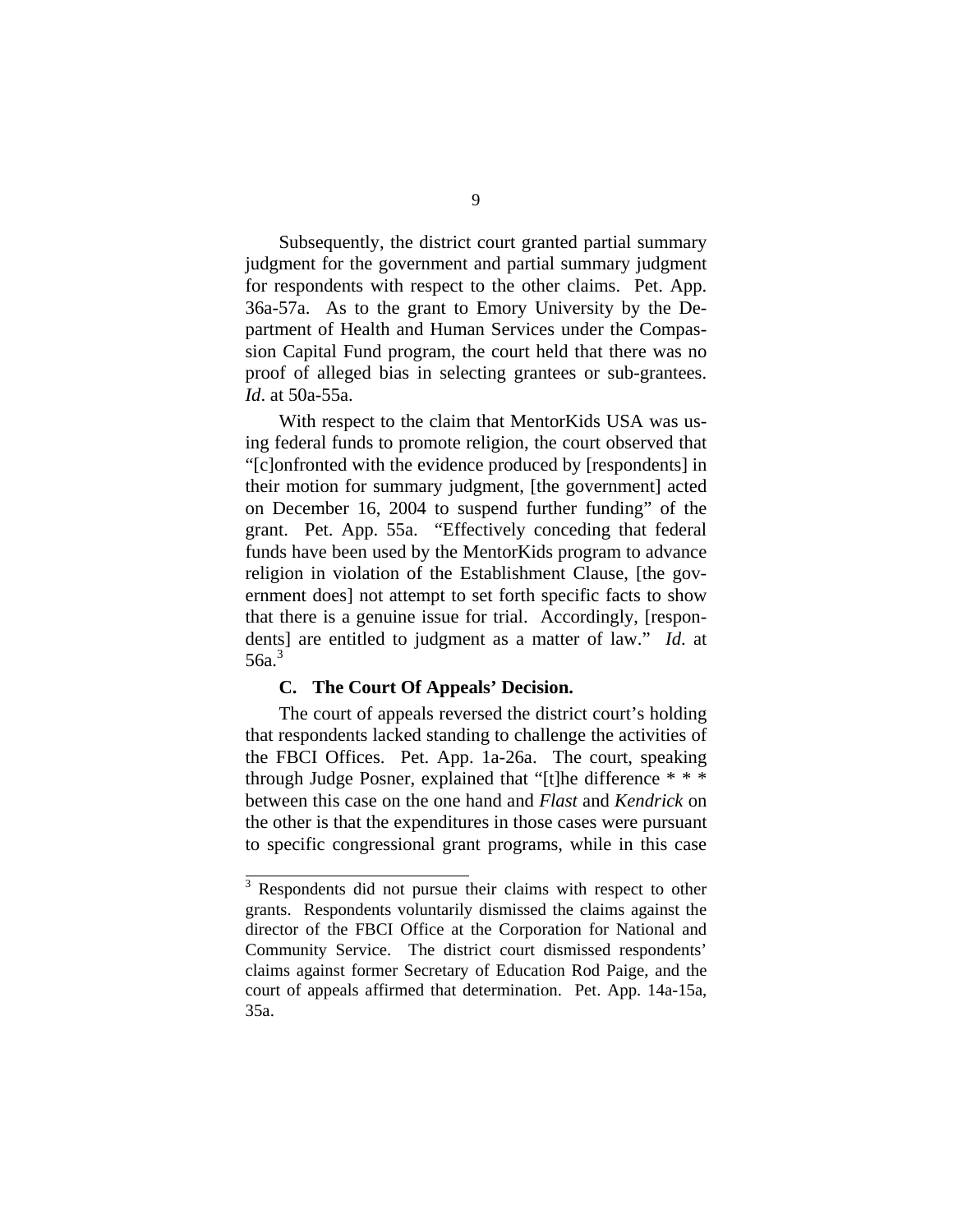there is no statutory program, just the general 'program' of appropriating some money to executive-branch departments without strings attached. The difference cannot be controlling." *Id*. at 11a.

The court rejected the government's argument that taxpayers have standing only to challenge grants to third parties: "[t]he line proposed by the government \* \* \* would be artificial because there is so much that executive officials could do to promote religion in ways forbidden by the establishment clause \* \* \* without making outright grants to religious organizations. For the government to operate a mosque or other place of worship would not involve a grant unless a contractor was involved." Pet. App. 13a.

A taxpayer has standing to raise an Establishment Clause challenge to an expenditure, the court stated, if the funds in question are derived "from exercises of Congress's spending power." Pet. App. 11a. Here, "the objection is to a program for which money undoubtedly is 'appropriated,' albeit by executive officials from discretionary funds handed them by Congress, rather than by Congress directly." *Id*. at 12a.

The court of appeals observed that this Court in *Flast* "carved an exception [to taxpayer standing] for 'an incidental expenditure of tax funds in the administration of an essentially regulatory statute.'" Pet. App. 13a (quoting *Flast*, 392 U.S. at 102). Noting that "incidental" is "a relative term" whose meaning "depends on what it is deemed incidental to," the court concluded that incidental did not mean the size of the challenged expenditure compared to the overall federal budget or to the budget of a particular Department, but instead "should be reserved for such cases as that of the government's expenditure on an armored limousine to transport the President to the Capitol to deliver the State of the Union address in which he speaks favorably of religion." *Id. at* 14a.

Accordingly, the Court concluded, its analysis "would not permit an individual citizen to challenge just any action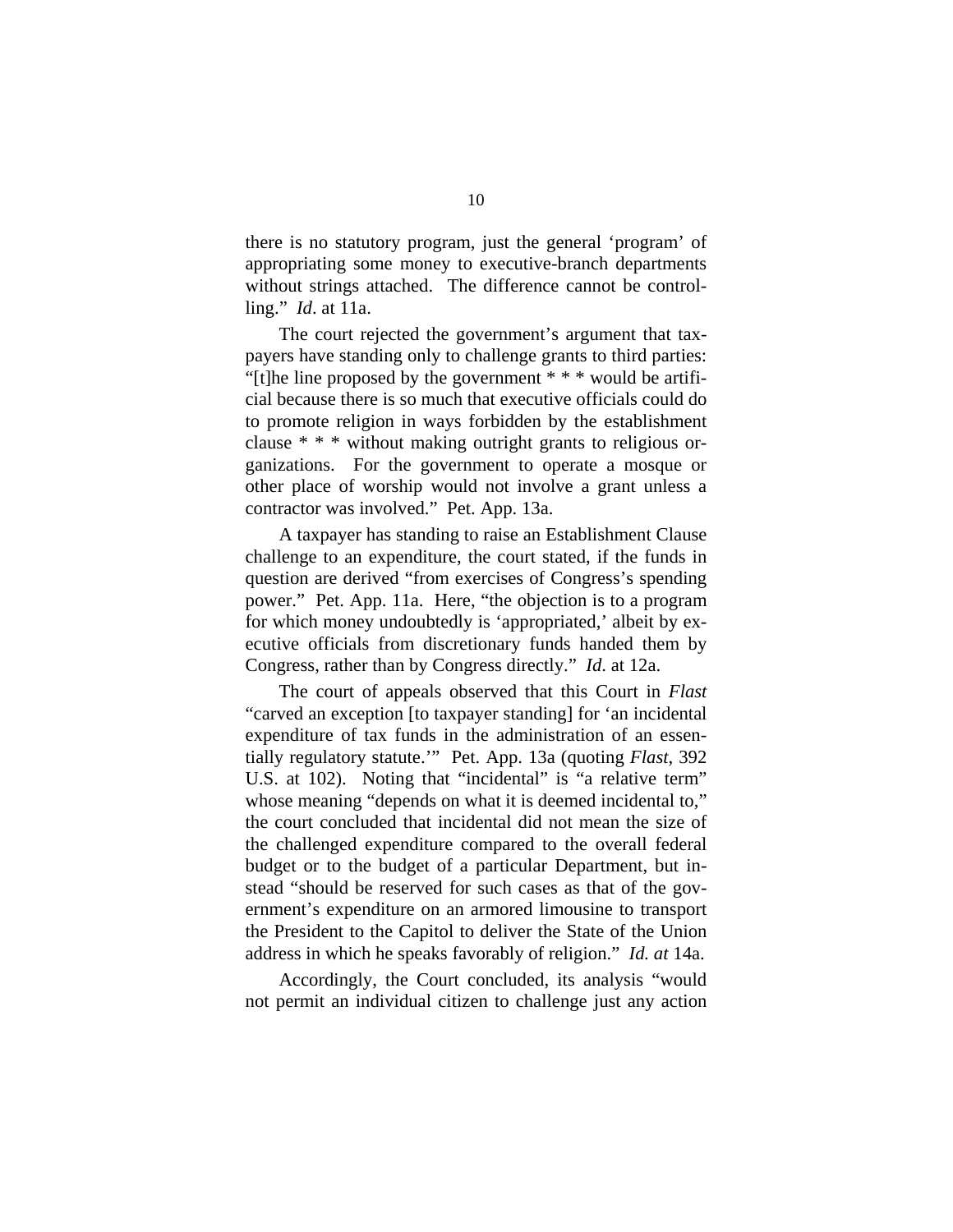of the executive with which he disagrees as a violation of the establishment clause." Pet. App. 14a. The plaintiff would have to show an expenditure of federal funds tied to the challenged activity – "[f]ederal employees employed in programs of unquestioned constitutionality cannot be sued by taxpayers simply because they divert some of their work to improper purposes" (*id*. at 15a) – and the expenditure may not be incidental. Here, because respondents challenged the FBCI program itself as unconstitutional, "the fact that it was funded out of general rather than earmarked appropriations – that it was an executive rather than a congressional program – does not deprive taxpayers of standing to challenge it. Taxpayers have standing to challenge an executive-branch program, alleged to promote religion, that is financed by a congressional appropriation, even if the program was created entirely within the executive branch, as by Presidential executive order." *Id*. at 16a.

Judge Ripple dissented. Pet. App. 16a-26a. He concluded that "*Flast* \* \* \* remains necessary to allow challenges to situations in which Congress makes no public endorsement of religion but nevertheless supports a sectarian cause through the transfer of public funds" because of "the inherent difficulty in enforcing the specific prohibition of the Establishment Clause against the expenditure of government funds for the establishment of religion. Beneficiaries of such spending have no incentive to sue, and non-beneficiary outsiders cannot show a direct injury." *Id.* at 22a, 20a. He disagreed with the majority's conclusion that the *Flast* rule encompassed the claim in this case, however, asserting that it "makes virtually any action subject to taxpayer suit." *Id*. at 24a.

The full court of appeals denied the government's petition for rehearing en banc by a 7-4 vote. Pet. App. 58a-66a.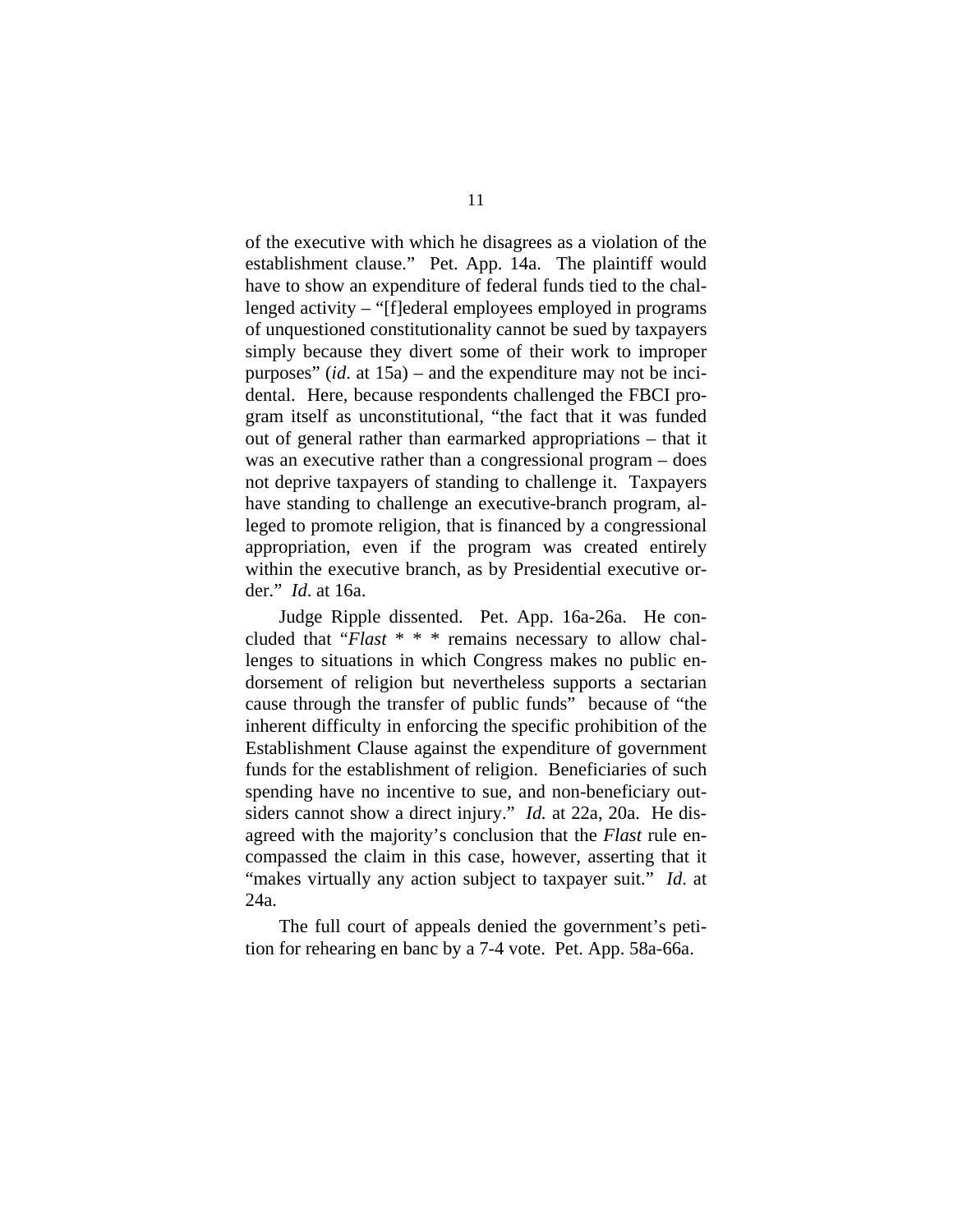#### **SUMMARY OF ARGUMENT**

<span id="page-22-0"></span>This Court in *Flast* recognized that one of the "specific evils" feared by the Framers of the Establishment Clause was that "the taxing and spending power would be used to favor one religion over another or to support religion in general." 392 U.S. at 103. That practice had been prevalent both in Europe and in the colonies, and the injury for which *Flast* permits redress is the injury that was at the core of the Framers' concern – the "'extract[ion] and spen[ding]' of 'tax money' in aid of religion." *DaimlerChrysler*, 126 S. Ct. at 1865 (quoting *Flast*, 392 U.S. at 106).

The claim permitted by *Flast* is unique in that the expenditure of government funds in violation of the Establishment Clause itself satisfies Article III's injury requirement But the presence of government funding alone is not enough to establish standing. The taxpayer must show a sufficiently close connection between the challenged expenditure and the conduct alleged to violate the Clause. This requirement of a sufficient causal connection arises in a myriad of contexts, and the general principle from the Court's standing jurisprudence – that the injury must be "fairly traceable" to the challenged conduct (*Lujan* v. *Defenders of Wildlife*, 504 U.S. 555, 590  $(1992)$  – supplies the guiding principle in this context as well.

Requiring an expenditure that is fairly traceable to the conduct violative of the Establishment Clause enables taxpayers to seek redress in situations in which there is a definite link between the expenditure of government funds and religion. At the same time, this requirement precludes claims in which that connection is attenuated and the government spending could not reasonably induce in a taxpayer the concern about compelled exaction of funds for religious purposes that was the focus of the Framers' attention. It also harmonizes the *Flast* inquiry with general standing principles and accommodates separation of powers concerns by precluding attenuated claims.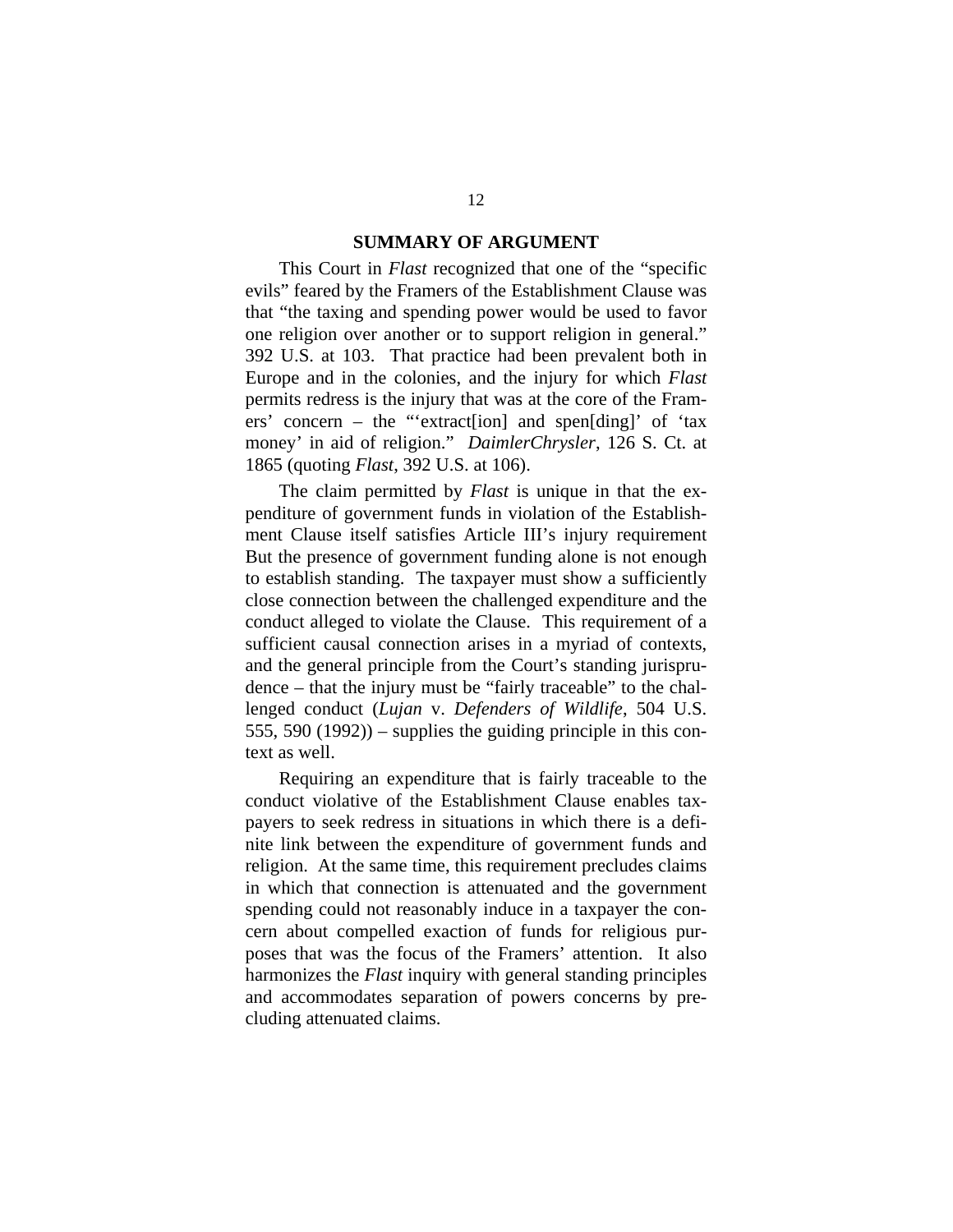The government ignores this conventional standing principle and argues instead that the Court should impose arbitrary – and very substantial – limitations that would bar taxpayers from challenging expenditures at the core of the Framers' concern and that have no logical connection to Establishment Clause principles or general standing doctrine. It claims this dramatic step is necessary to avoid a flood of Establishment Clause challenges to "virtually everything" the executive branch does (Pet. Br. 30). In fact, the bar on attenuated claims grounded in general standing principles precludes the litigation torrent that the government fears. There is no warrant for the radical revision of *Flast* that the government seeks.

*First*, the government urges the Court to hold that taxpayers may challenge disbursements violative of the Establishment Clause if they allege "that *Congress* exceeded its taxing and spending authority in [some] respect" (Pet. Br. 25 (emphasis in original)). This Court rejected the identical argument in *Kendrick*, and should do so here as well. Indeed, *Flast* and *Kendrick* both involved challenges to discretionary spending decisions by the executive branch.

The government attempts to distinguish these precedents by arguing that discretionary expenditures pursuant to a congressional "program" are different from other discretionary disbursement decisions. But the injury to taxpayers in both situations is the very injury targeted by the Establishment Clause and *Flast* – the expenditure for the support of religion of funds exacted from taxpayers. And constricting taxpayer claims in this manner would produce an exclusion of staggering proportions, exempting a broad range of unconstitutional expenditures. Finally, the government's limitation makes no sense: a taxpayer cannot argue that the challenged expenditure violated limits imposed by Congress; he may raise only an Establishment Clause challenge. Requiring the existence of a congressional program is a purely arbitrary limitation on taxpayer standing that has nothing to do with the substantive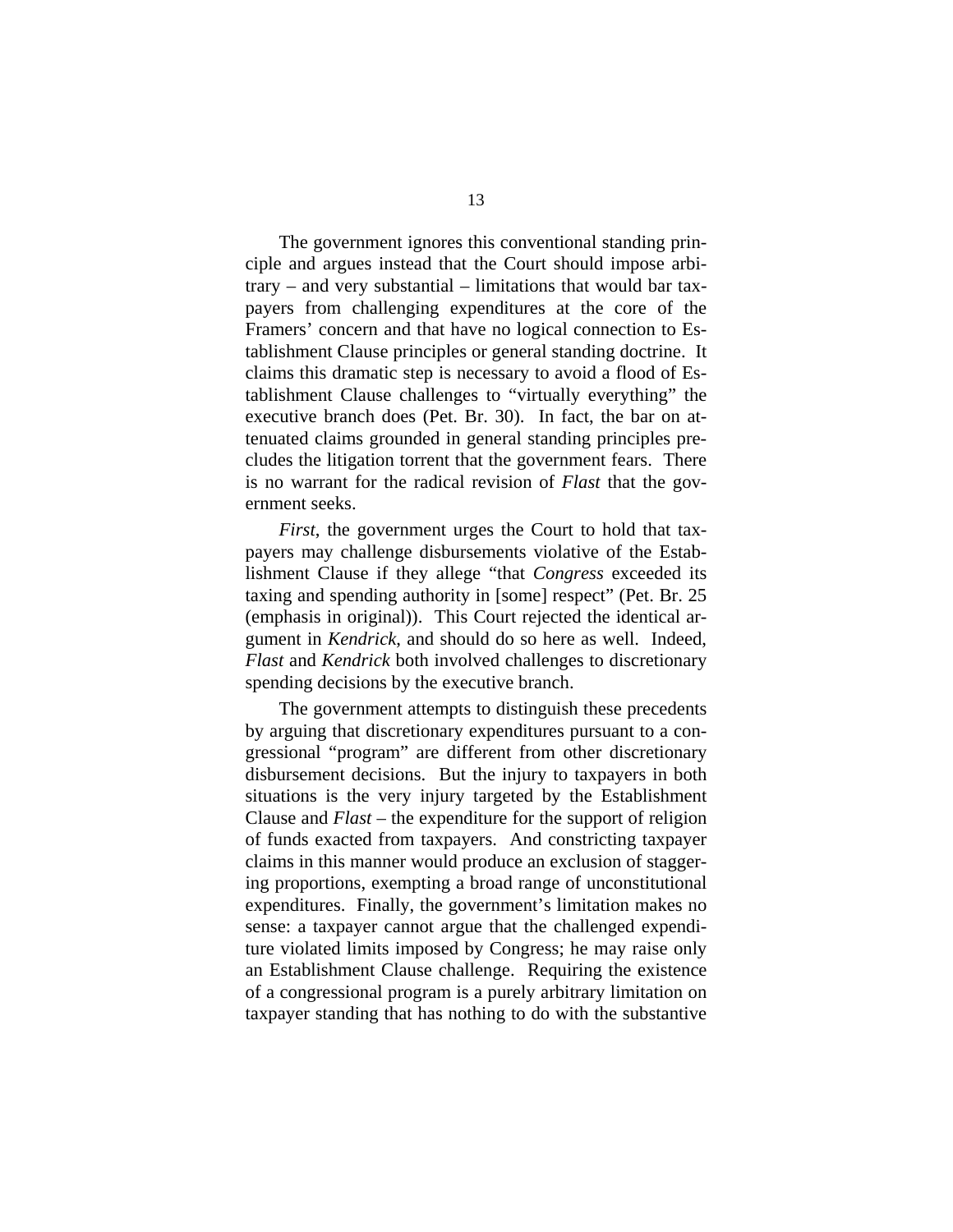claims the taxpayer may assert. The government cannot point to a single case in which the Court has denied taxpayer standing on this basis.

The government's position is also sharply inconsistent with the history on which the *Flast* Court relied. Given their knowledge of English history, the Framers were well aware of the potential for abuse of executive power in the area of religion, which included coerced payment of funds that were used by the monarch to aid religion. There simply is no basis for concluding that they were *less* concerned about exercises of executive discretion than about the actions of Congress.

*Second*, the government proposes a new rule allowing taxpayers to challenge *only* disbursements of appropriated funds to third parties. All other expenditures would be immune from challenge by taxpayers. Again, however, the injury suffered by the taxpayer in both situations is the precise injury identified in *Flast*; it does not matter whether the government awards a grant for the purchase of religious materials or instead buys the materials and then distributes them. Again, the government's proposed rule would exempt a broad swath of unconstitutional expenditures.

The government's rule is also squarely inconsistent with the relevant history. Under the government's theory, Madison would have withdrawn his Remonstrance – and had no objection to the Virginia statute providing funds for the hiring of religion teachers – if only the statute had been drafted to make the teachers state employees rather than employees of the church. In fact, of course, it was the use of the government funds to which Madison objected, not the particulars of the employment relationship.

*Flast* rests firmly on the Framers' intentions and has been applied by this Court in a long line of decisions. Conventional standing principles establish limits that preclude the horribles hypothesized by the government. This Court should reject the government's invitation to reject its prece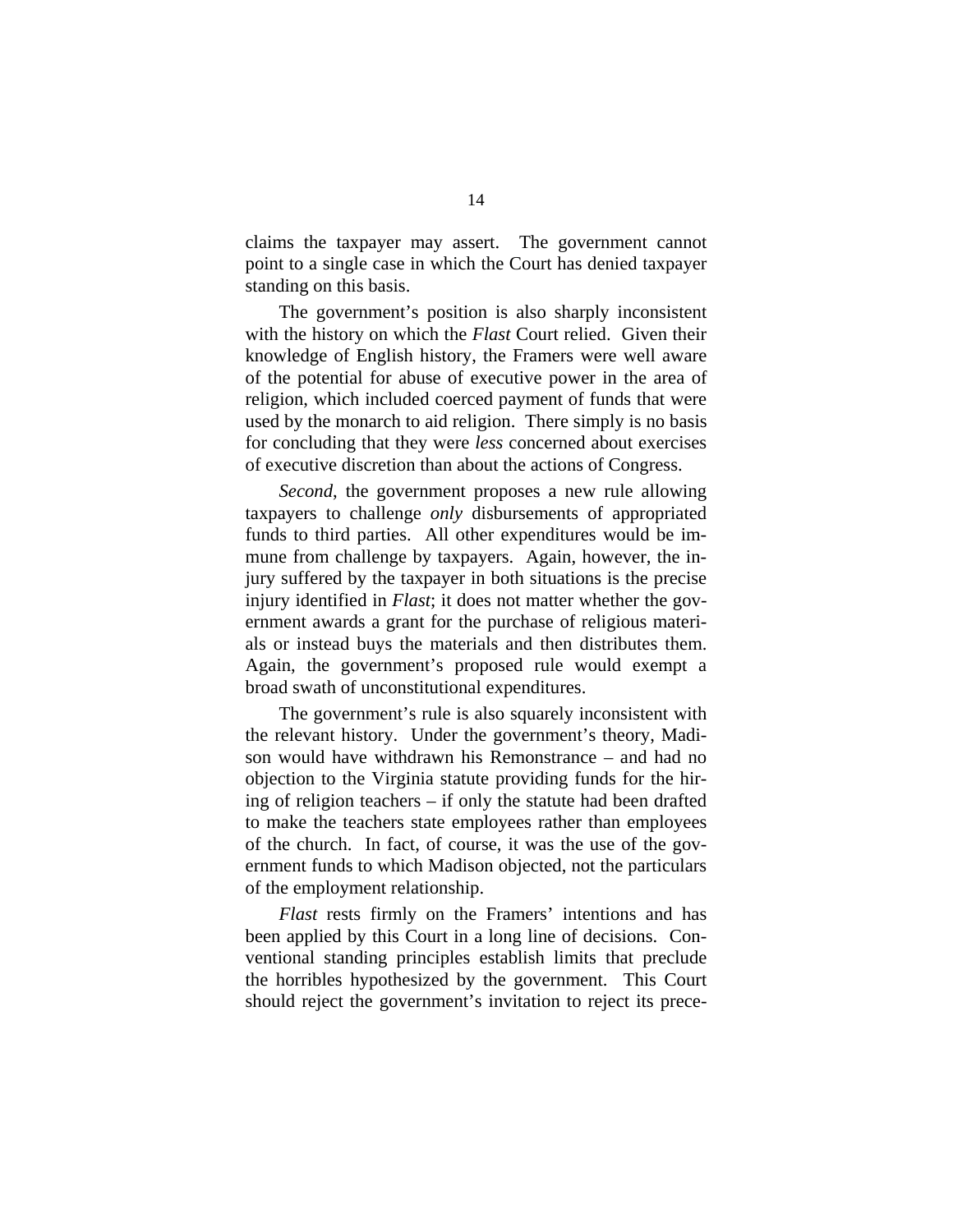<span id="page-25-0"></span>dents, and instead reaffirm the taxpayer standing principle together with the existing limitations on that principle.

#### **ARGUMENT**

## **RESPONDENTS HAVE STANDING AS FEDERAL TAXPAYERS TO CHALLENGE THE FAITH-BASED OFFICES' PROGRAM TO DIRECT MORE FEDERAL GRANTS TO RELIGIOUS ORGANIZATIONS.**

The complaint alleges that the FBCI Offices spent appropriated funds to hold a series of conferences that – although assertedly neutral between religious and non-religious organizations – in fact were designed to give a preference to religious organizations with respect to awards of federal grants. To prevail on that claim, respondents will have to establish the relevant facts regarding the conferences as well as to demonstrate that the conferences did not constitute permissible outreach efforts.<sup>4</sup>

The issue before the Court is not the merits of respondents' claim – or even whether that claim is pled adequately

<span id="page-25-1"></span><sup>&</sup>lt;sup>4</sup> Respondents' claim is thus analogous to arguments raised in other contexts that programs framed as requiring only enhanced outreach to women and minorities by government entities or government contractors in connection with employment or contracting in fact are disguised preferences. Compare *Monterey Mech. Co.* v. *Wilson*, 125 F.3d 702 (9th Cir. 1997) (invalidating statute as impermissible preference), with *Monterey Mech. Co.* v. *Wilson*, 138 F.3d 1270 (9th Cir. 1998) (Reinhardt, J., joined by Pregerson and Tashima, JJ., dissenting from denial of rehearing en banc) (characterizing statute as good faith outreach effort); see also *MD/DC/DE Broadcasters Ass'n* v. *FCC*, 236 F.3d 13 (D.C. Cir. 2001) (affirmative outreach rule violated equal protection); *Safeco Ins. Co. of America* v. *City of White House*, 191 F.3d 675, 691 (6th Cir. 1999) (EPA minority contractor outreach requirements challenged as impermissible preference; government may not avoid strict scrutiny review simply "by invoking the phrase 'good-faith effort to solicit'").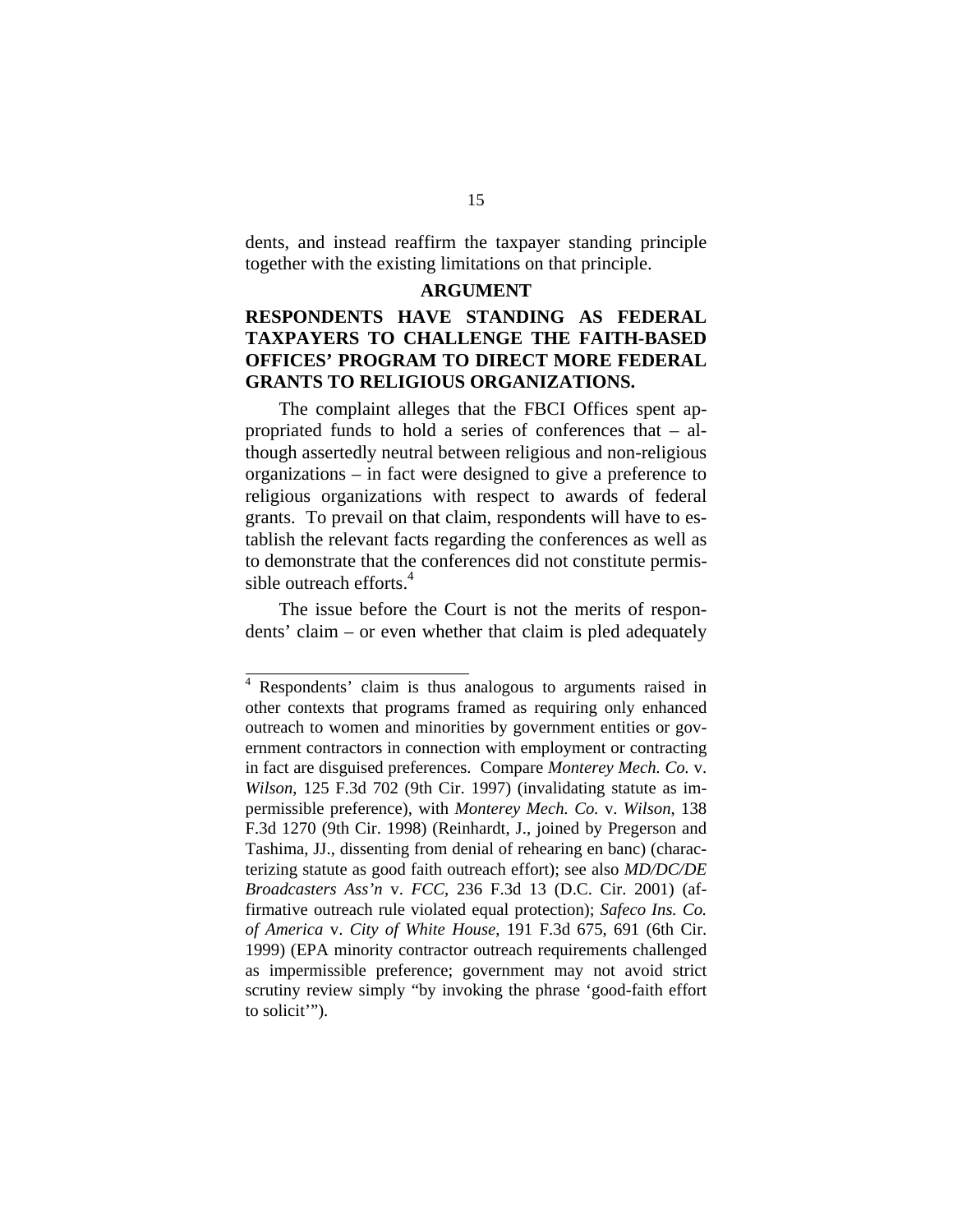in the complaint. It is whether respondents' status as federal taxpayers gives them standing to assert such a claim.

The Court has explained that "the irreducible constitutional minimum of standing contains three elements." *Lujan*, 504 U.S. at 560. First, the plaintiff must demonstrate "an injury in fact – an invasion of a legally protected interest which is (a) concrete and particularized, and (b) actual or imminent, not conjectural or hypothetical." *Ibid.* (citations, footnote, and internal quotation marks omitted). Second, the plaintiff must show "a causal connection between the injury and the conduct complained of – the injury has to be 'fairly  $* * *$ trace[able] to the challenged action of the defendant, and not \* \* \* th[e] result [of] the independent action of some third party not before the court." *Ibid.* (alterations and omission in original) (quoting *Simon* v. *Eastern Kentucky Welfare Rights Org.*, 426 U.S. 26, 41-42 (1976)). Finally, "it must be 'likely' as opposed to merely 'speculative,' that the injury will be 'redressed by a favorable decision.'" *Id.* at 561 (quoting *Simon*, 426 U.S. at 38); see also *Steel Co.* v. *Citizens for a Better Env't*, 523 U.S. 83, 103-04 (1998) ("triad of injury in fact, causation, and redressability comprises the core of Article III's case-or-controversy requirement").

In *Flast* v. *Cohen*, *supra*, this Court held that a taxpayer had standing to assert an Establishment Clause challenge to an expenditure of funds appropriated by Congress. Since *Flast*, the Court has repeatedly relied upon plaintiffs' status as state or federal taxpayers to justify reaching the merits of Establishment Clause claims. See, *e.g.*, *Hibbs* v. *Winn*; 542 U.S. 88, 94 (2004); *Zelman* v. *Simmons-Harris*, 536 U.S. 639, 648 (2002); *Mitchell* v. *Helms*, 530 U.S. 793 (2000); *Agostini* v. *Felton*, 521 U.S. 203, 212 (1997); *Aguilar* v. *Felton*, 473 U.S. 402, 407 (1985); *Sch. Dist. of Grand Rapids* v. *Ball*, 473 U.S. 373, 380 (1985); *Mueller* v. *Allen*, 463 U.S. 388, 392 (1983); *Wolman* v. *Walter*, 433 U.S. 229, 232 (1977); *Roemer* v. *Bd. of Pub. Works*, 426 U.S. 736, 744 (1976); *Meek* v. *Pittenger*, 421 U.S. 349, 355 n.5 (1975);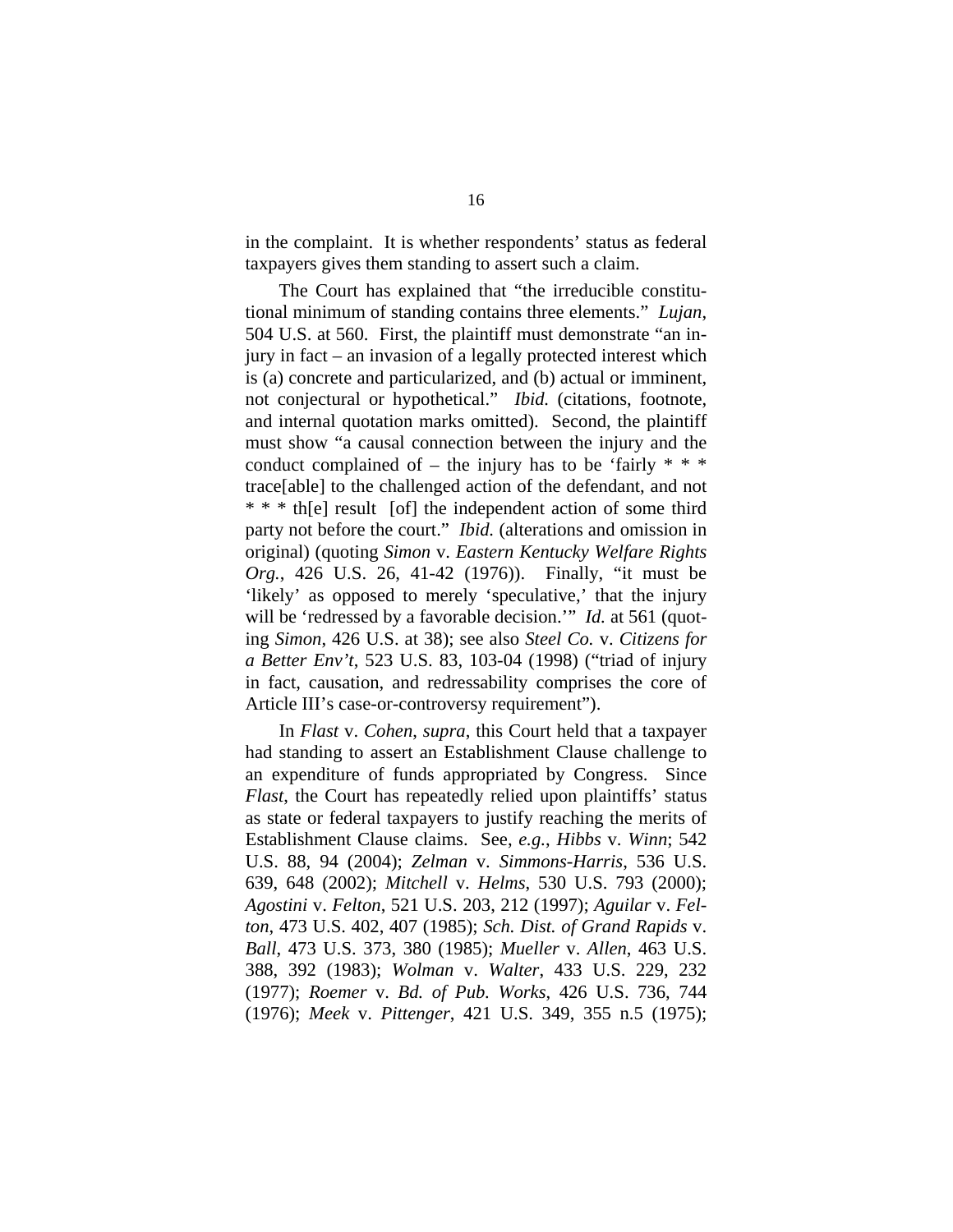*Sloan* v. *Lemon*, 413 U.S. 825, 826 (1973); *Comm. for Pub. Ed. & Religious Liberty* v. *Nyquist*, 413 U.S. 756, 762 (1973); *Hunt* v. *McNair*, 413 U.S. 734, 735 (1973); *Levitt* v. *Comm. for Pub. Educ. & Religious Liberty*, 413 U.S. 472, 478 (1973); *Tilton* v. *Richardson*, 403 U.S. 672, 676 (1971).

The Court explained just last Term in *DaimlerChrysler Corp.* v. *Cuno*, 126 S. Ct. 1854 (2006), that a taxpayer's claim that an expenditure violates the Establishment Clause satisfies the first two elements of the standing test because the taxpayer's injury is "the very 'extract[ion] and spen[ding] of 'tax money' in aid of religion." 126 S. Ct. at 1865. That injury can be redressed by "an injunction against the spending," and therefore satisfies the third standing requirement discussed in *Lujan*. *Ibid.* See also pages 46-47, *infra*.

*Flast* identified two basic elements necessary to establish standing as a taxpayer. The taxpayer may "allege the unconstitutionality only of exercises of congressional power under the taxing and spending clause'' and must assert a challenge under the Establishment Clause. 392 U.S. at 102-03. The complaint here challenges expenditures of funds appropriated by Congress pursuant to its authority under Article I, section 8 of the Constitution and respondents claim that those funds were expended in violation of the Establishment Clause.

The presence of government funding alone is not sufficient to establish a taxpayer's standing to assert an Establishment Clause claim. The Court in *Flast* noted that "[i]t will not be sufficient to allege an incidental expenditure of tax funds in the administration of an essentially regulatory statute." *Id.* at 102. That was an expression of the principle – stated more generally in the causation element of *Lujan* – that there must be a "fairly traceable" link between the challenged conduct and the injury. A taxpayer accordingly must show that the challenged expenditures are fairly traceable to the conduct alleged to violate the Establishment Clause.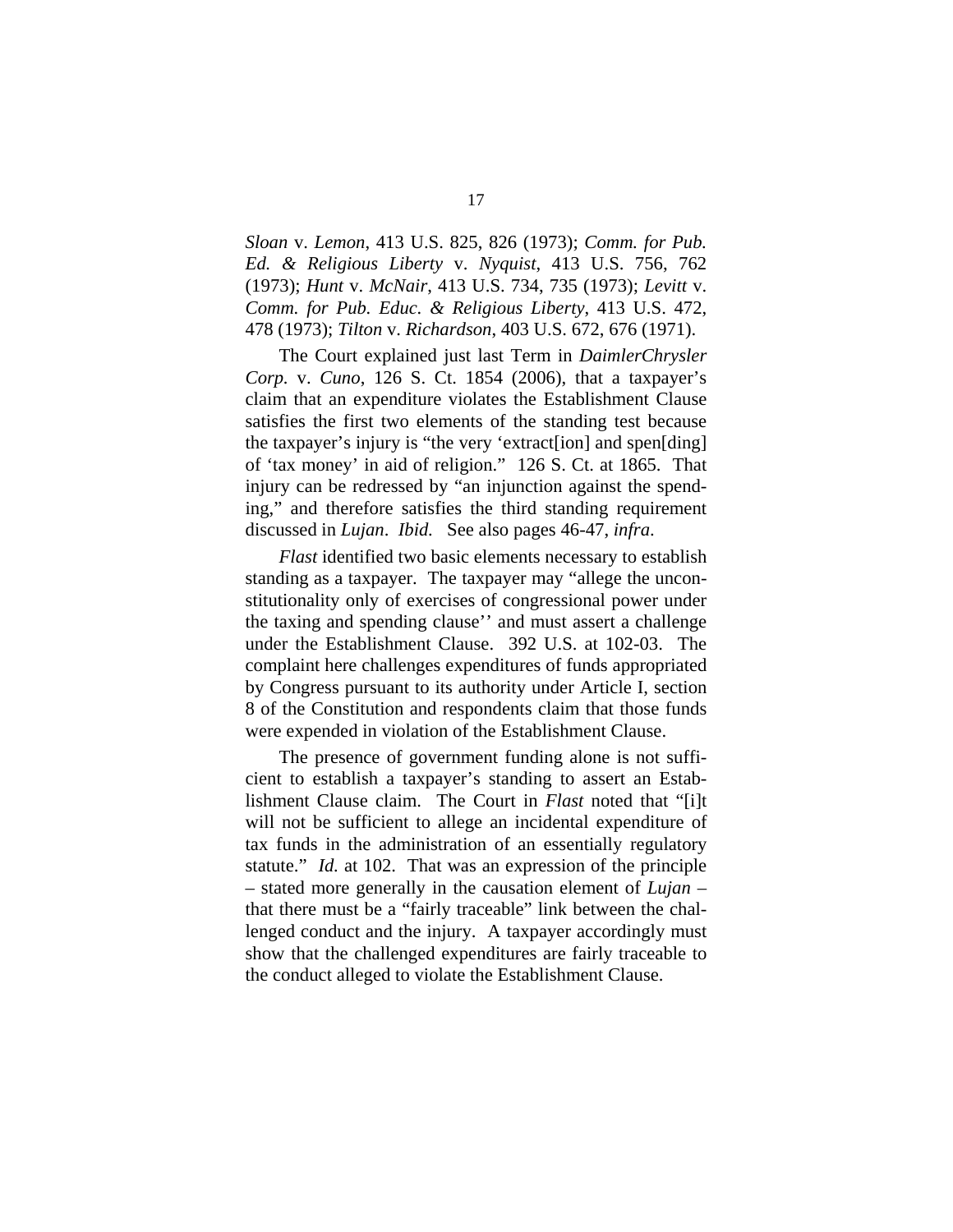Essentially ignoring this limitation, the government asserts that the Court should adopt two new restrictions on the *Flast* principle – that a plaintiff must "allege that *Congress* exceeded its taxing and spending authority in [some] respect" (Pet. Br. 25 (emphasis in original)) and that the challenged expenditure involves only "the disbursement of funds to entities outside the government" (*id*. at 44).

The new restrictions sought by the government are not necessary to preclude Establishment Clause challenges to "virtually everything" the executive branch does (Pet. Br. 30) or any of the other horribles in the government's parade. There is no flood of Establishment Clause plaintiffs asserting novel theories of taxpayer standing engulfing the federal courts. The government's certiorari petition cites only two appellate decisions – one decided in 1978 and one decided in 1989 – involving claims under the Establishment Clause. Pet. App.  $23a-24a$ <sup>5</sup> The existing rules governing taxpayer standing already prevent the intrusion into executive prerogatives that the government fears, while maintaining taxpayers' ability to vindicate the critical guarantee of the First Amendment that taxpayer funds be used for religious purposes.

<span id="page-28-0"></span> 5 The government also cites *Public Citizen, Inc.* v. *Simon*, 539 F.2d 211 (D.C. Cir. 1976), which did not involve an Establishment Clause claim. The government references (Pet. Br. 48) the Seventh Circuit's decision in *Laskowski* v. *Spellings*, 443 F.3d 930, amended on reh'g, 456 F.3d 702 (2006), petition for cert. pending, No. 06-582. But that case presents no issue regarding taxpayer standing; the issue is the scope of relief available in actions brought by taxpayers. That issue could and would arise regardless of the Court's resolution of the question presented here.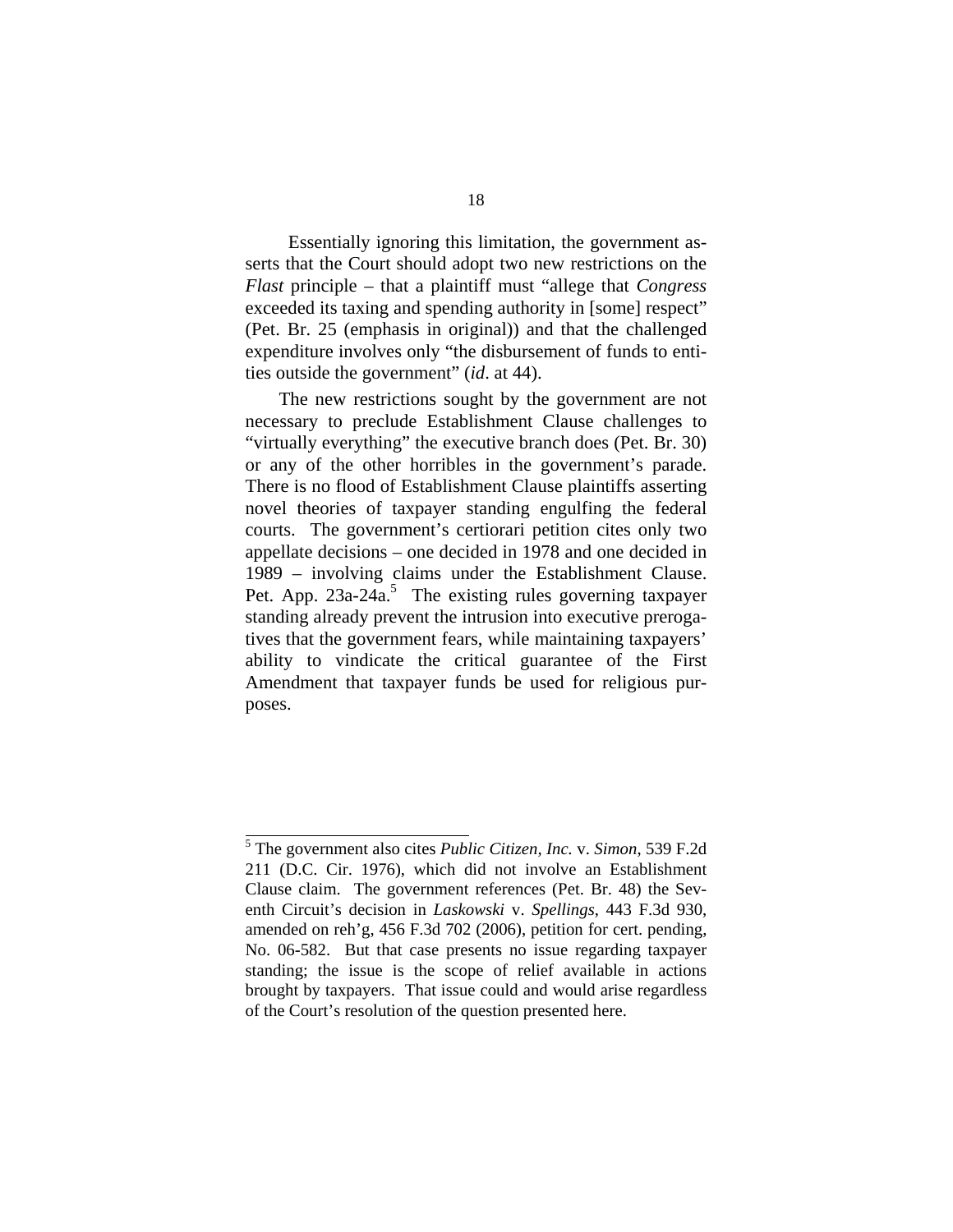## <span id="page-29-0"></span>**A. To Maintain A Claim Under** *Flast***, The Taxpayer Must Demonstrate That The Challenged Expenditure Is Fairly Traceable To The Alleged Unconstitutional Conduct.**

*Flast* vindicates one of the core protections of our Constitution:

Our history vividly illustrates that one of the specific evils feared by those who drafted the Establishment Clause and fought for its adoption was that the taxing and spending power would be used to favor one religion over another or to support religion in general. James Madison \* \* \* observed in his famous Memorial and Remonstrance Against Religious Assessments that "the same authority which can force a citizen to contribute three pence only of his property for the support of any one establishment, may force him to conform to any other establishment in all cases whatsoever."

392 U.S. at 103 (citation omitted). "A large proportion of the early settlers of this country came here from Europe to escape the bondage of laws which compelled them to support and attend government favored churches." *Everson* v. *Bd. of Ed. of Ewing Twp.*, 330 U.S. 1, 8 (1947).

Unfortunately, "[t]hese practices of the old world were transplanted to and began to thrive in the soil of the new America. [Charters granted by the Crown] \* \* \* authorized \* \* \* religious establishments which all, whether believers or non-believers, would be required to support and attend. \* \* \* The imposition of taxes to pay ministers' salaries and to build and maintain churches and church property aroused [the colonists'] indignation. It was these feelings that found expression in the First Amendment." *Id*. at 9-11 (footnotes omitted).

The injury for which *Flast* permits redress is the injury that was at the core of the Framers' concern – the "'ex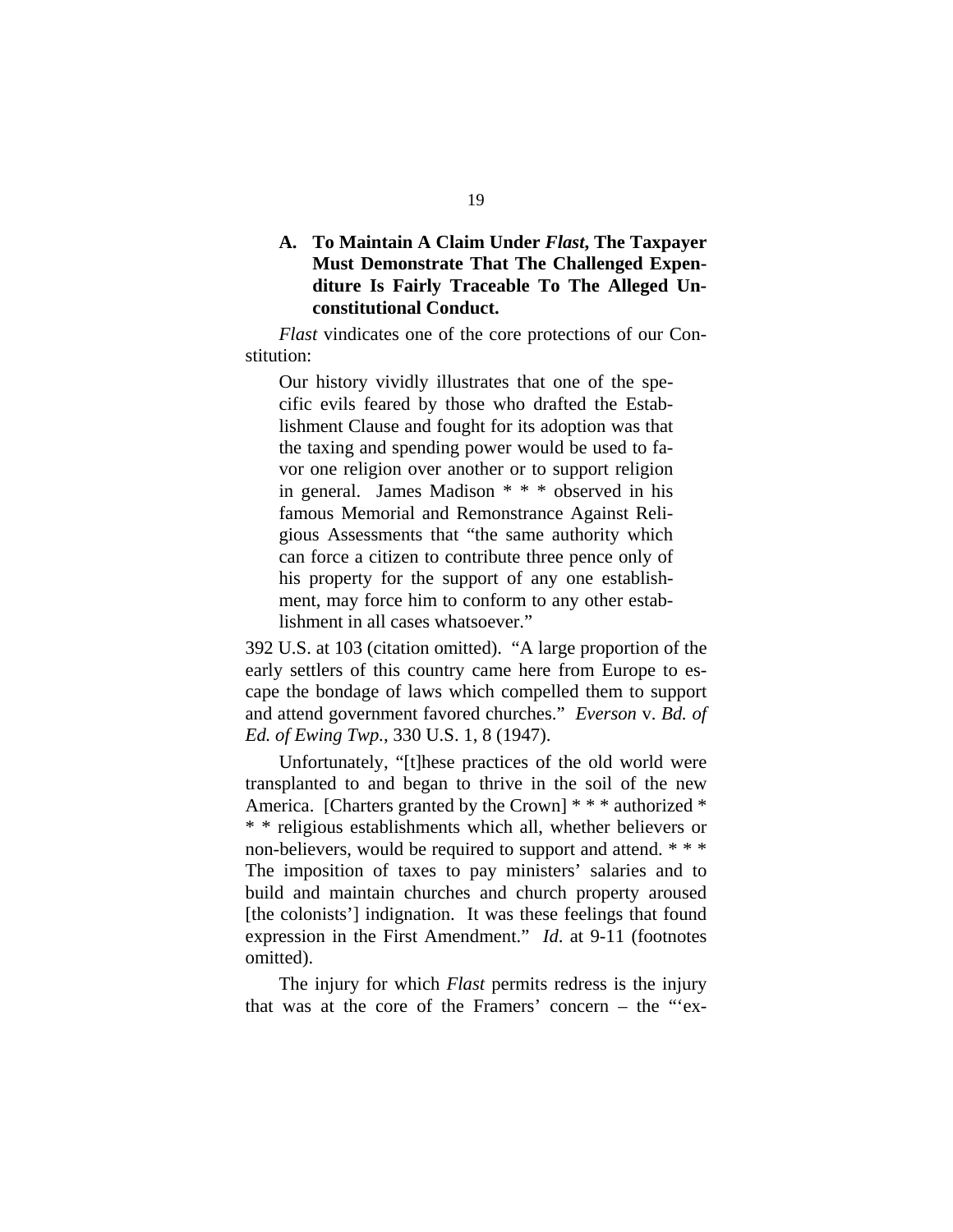tract[ion] and spen[ding]' of 'tax money' in aid of religion." *DaimlerChrysler*, 126 S. Ct. at 1864 (quoting *Flast*, 392 U.S. at 106). The Court employs the "fairly traceable" standard in a variety of contexts to ensure a sufficiently close link between the injury and the challenged conduct, denying standing where the relationship is too attenuated. See, *e.g.*, *Allen* v. *Wright*, 468 U.S. 737 (1984); *Simon*, 426 U.S. at 41-42.

In the context of an Establishment Clause claim, the taxpayer must establish the necessary link between the unconstitutional conduct and the challenged expenditure. The "fairly traceable" standard determines whether that relationship is sufficient to support standing.<sup>[6](#page-30-0)</sup>

A challenge to a grant, contract, or other award of federal funds to a third party on the ground that the recipient's use of the funds violates the Establishment Clause always will satisfy this standard, because an identifiable expenditure is clearly linked to the challenged conduct – it is the impermissible use of those particular funds that is the alleged violation. Indeed, this Court has routinely found standing to assert such claims. See pages 16-17, *supra*.

The same would be true of a challenge to a set of activities that are expressly denominated a program – whether by Congress or by an agency. The expenditures attributable to the program are clearly linked to the challenged activity. A claim that the government hired an employee to engage in impermissible activities suffices for the same reasons

In other situations, the facts may not be clear  $cut$  – there will be a question whether there is a sufficient relationship between the particular disbursements and the challenged activity. That issue is no different than causation questions that arise in a myriad of contexts.

<span id="page-30-0"></span> $\frac{6}{6}$  We agree with the government (Pet. Br. 37) that the size of the expenditure is not the relevant consideration.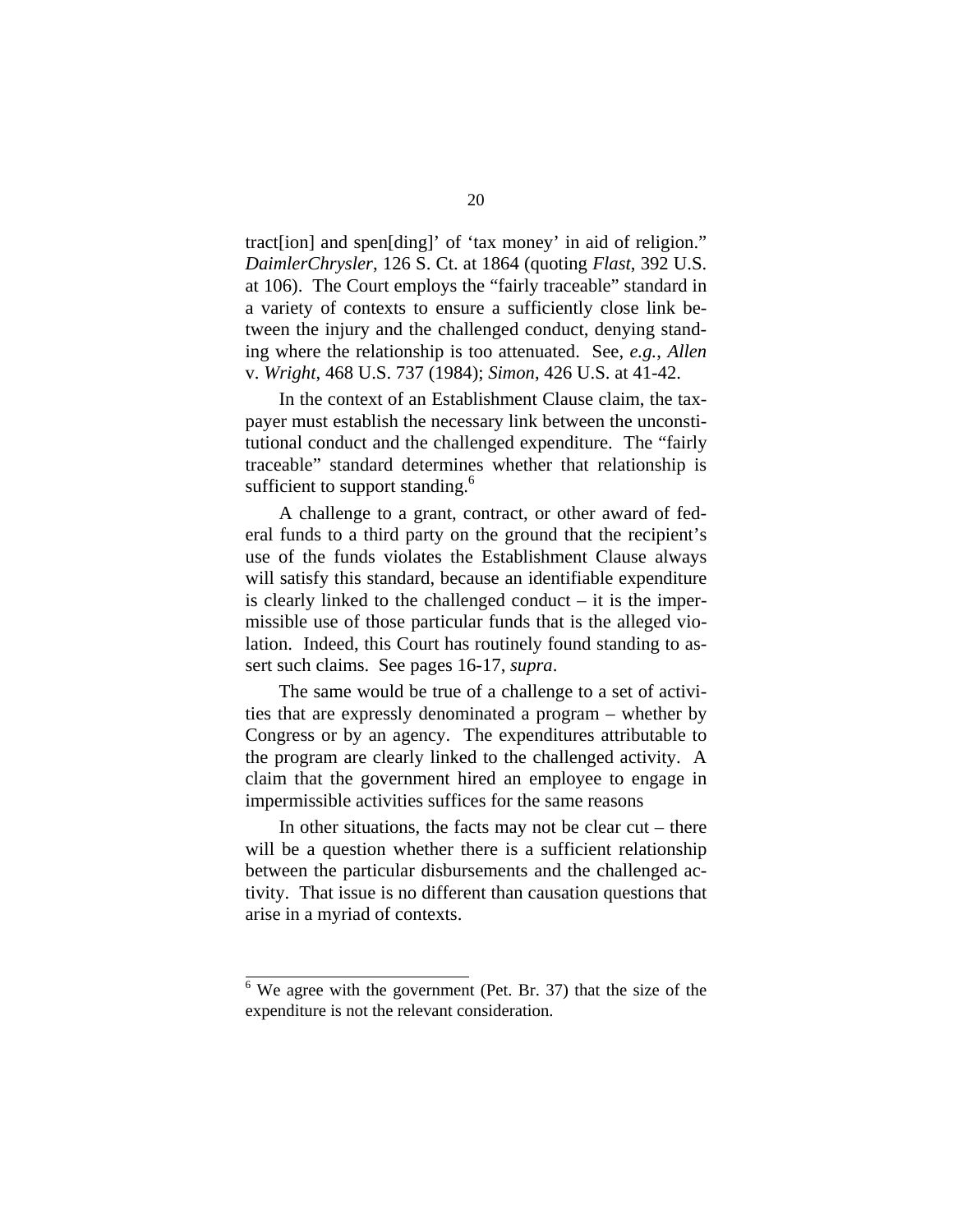Requiring an expenditure that is fairly traceable to the conduct violative of the Establishment Clause enables taxpayers to seek redress in situations in which there is a definite link between the expenditure of government funds and religion. At the same time, this requirement precludes claims in which that connection is attenuated. In that situation, the government spending could not reasonably induce in a taxpayer the concern about compelled exaction of funds for religious purposes that was the focus of the Framers' attention[.7](#page-31-0)

This existing standard screens out the situations imagined by the government in its parade of horribles. Thus, a taxpayer would not have standing to challenge the content of one particular speech, for example the State of the Union address, as an Establishment Clause violation because he would not be able to identify an expenditure fairly traceable to that conduct. Transportation costs or rental fees for a venue, even if identifiable, would be too attenuated from the challenged conduct – as the court of appeals observed in this case. Pet. App. 14a; cf. *Simon*, 426 U.S. at 41-42. The same analysis applies to meetings of government officials, or of foreign officials. There accordingly is no warrant for the Court to adopt the novel restrictions on taxpayer standing proposed by the government.<sup>[8](#page-31-1)</sup>

<span id="page-31-0"></span> 7 That is the explanation for the result in *Doremus* v. *Board of Education*, 342 U.S. 429 (1952), which involved a taxpayer challenge to a state law providing for the reading of the Old Testament in public schools at the opening of each day, an essentially regulatory statute. The Court cited the taxpayer's lack of a "direct and particular financial interest" in rejecting standing. *Id.* at 435.

<span id="page-31-1"></span><sup>&</sup>lt;sup>8</sup> Where standing cannot be based on taxpayer status, individuals may suffer other types of injury sufficient to establish standing to assert an Establishment Clause claim. In *Van Orden* v. *Perry*, 545 U.S. 844, 125 S. Ct. 2854 (2005), for example, the Court reached the merits of the Establishment Clause issue based on the injury incurred by the plaintiff from encountering a Ten Commandments monument on visits to the state capitol grounds. *Id.* at 2858.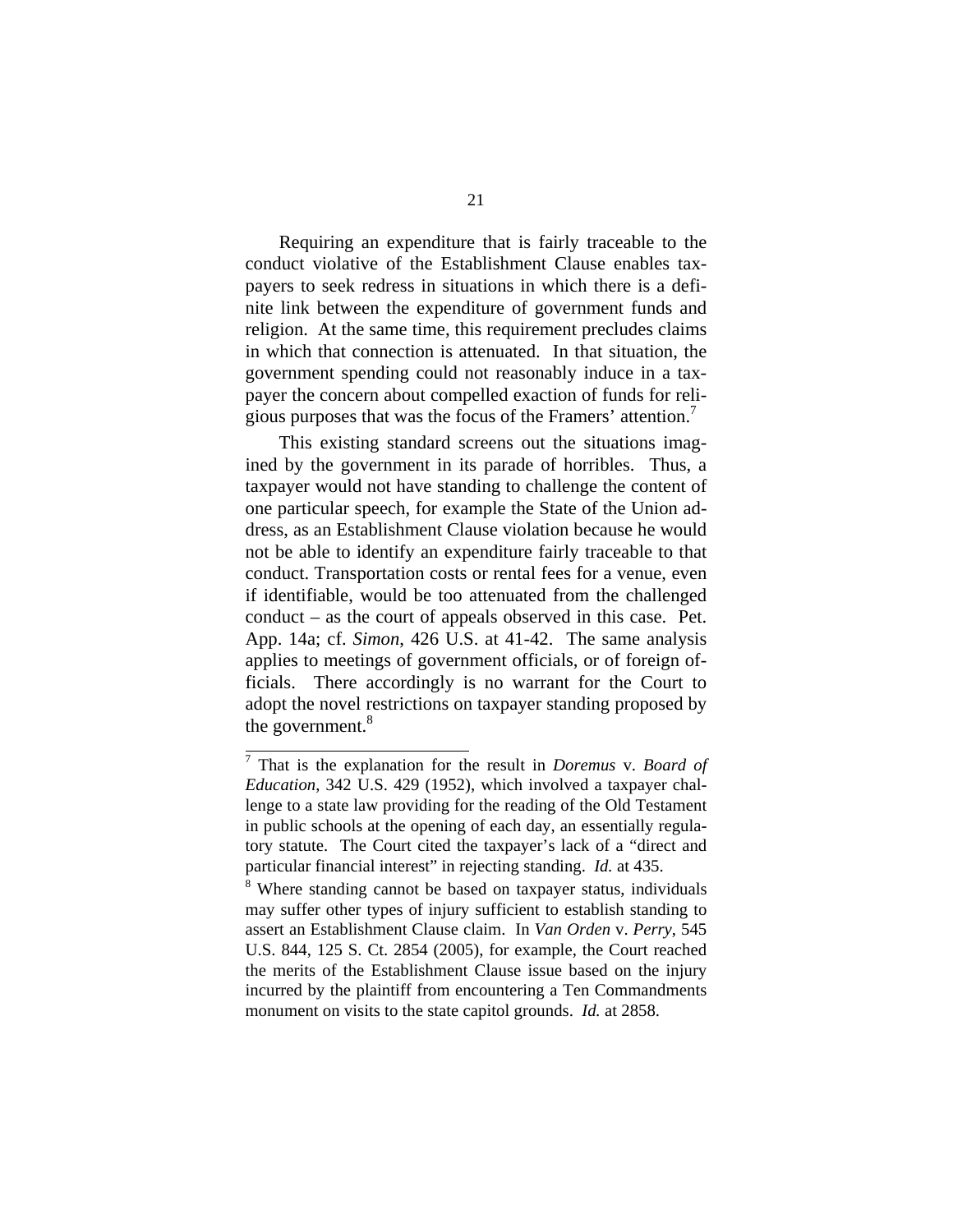## <span id="page-32-0"></span>**B.** *Flast* **And Its Progeny Recognize Taxpayer Standing To Challenge Discretionary Spending Decisions By The Executive Branch With Respect To Funds Appropriated By Congress.**

The government first asserts that a taxpayer may maintain an Establishment Clause claim only when the claim targets a decision by Congress; taxpayers supposedly may not challenge on Establishment Clause grounds discretionary spending decisions by the executive branch. "Once an appropriations law, whether general or targeted, is passed by both Houses of Congress and signed into law by the President, implementation and execution of that law is Executive Branch action" (Pet. Br. 30) not subject to challenge by taxpayers under *Flast*, although the government gerrymanders an exemption to this principle if "there is  $[a]$  \* \* \* congressional taxing and spending program under challenge" (*id.* at 32).

The government's suggested rule is directly contrary to this Court's decisions in *Flast* and *Kendrick*, finds no support in any decision of this Court, and is wholly inconsistent with the history of the Establishment Clause.

## *1.* **Flast** *Itself Upheld Taxpayers' Standing To Challenge Discretionary Spending Decisions By The Executive Branch.*

*Flast* v. *Cohen* did not present a challenge to congressional action; rather, it involved a dispute over a discretionary decision by the executive branch regarding funds appropriated by Congress. As the *Flast* plaintiffs explained in their brief in this Court, the lawsuit "challeng[ed] the constitutionality \* \* \* of certain expenditures made by the Department of Health, Education, and Welfare." Br. of Appellants, *Flast v. Cohen*, 392 U.S. 83 (1968) (No. 416), 1967 WL 113846, at \*3 (hereinafter "*Flast* Appellants' Br.").

The case involved two programs under the Elementary and Secondary Education Act of 1965, Pub. L. No. 89-10, 79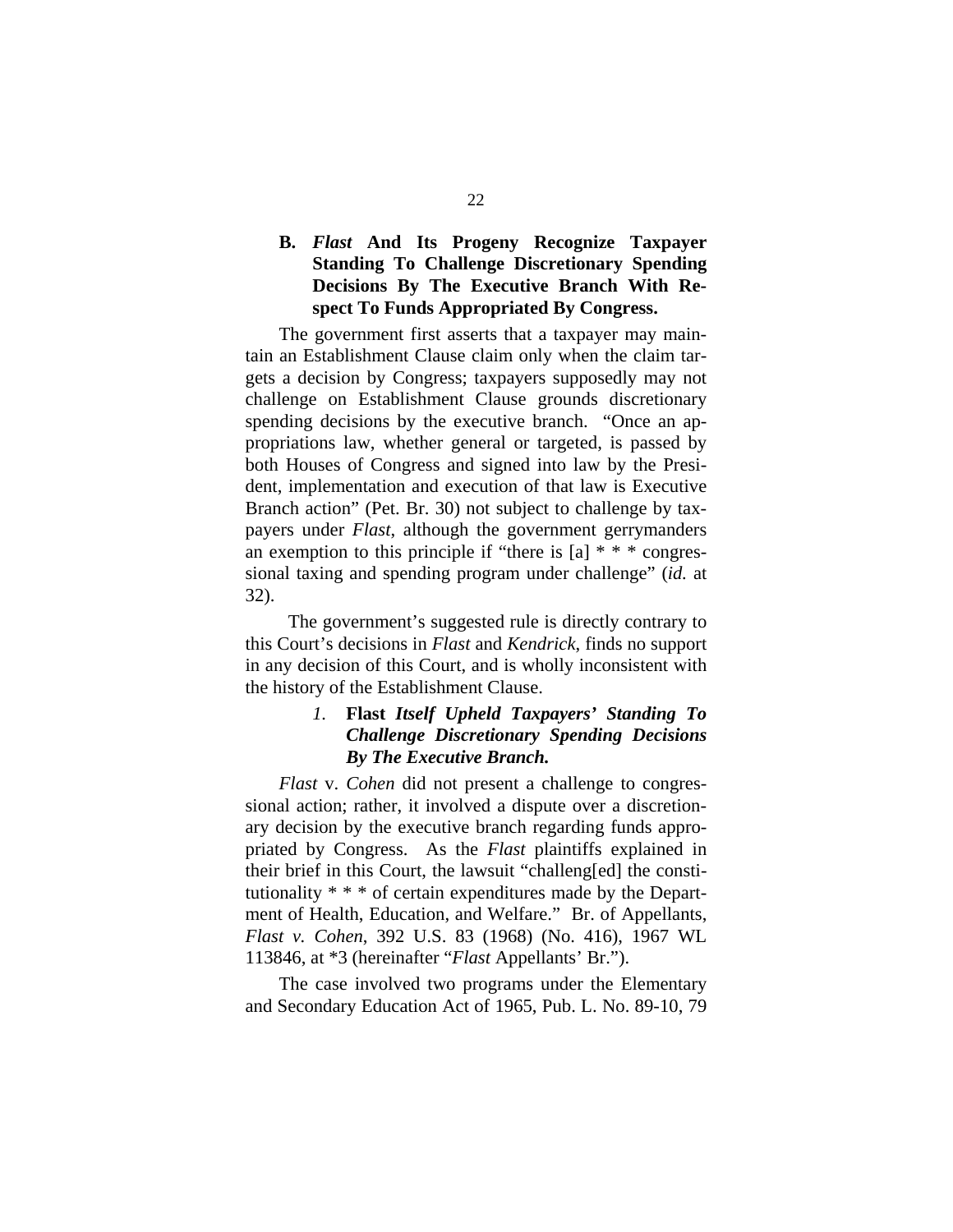Stat. 27. Title I of the Act authorized financial assistance to local educational agencies for the education of low-income families, whereby federal funds were paid to state agencies, which, in turn, passed them along to local agencies. Title II of the Act authorized federal grants to states for the purchase of library resources, textbooks, and other instructional materials for elementary and secondary schools. The complaint alleged that grants of federal funds under these titles to the New York City Board of Education were being used to finance "instruction in reading, arithmetic and other subjects and for guidance in religious and sectarian schools" and "the purchase of textbooks and instructional and library materials for use in religious and sectarian schools." *Flast*, 392 U.S. at 87 (quoting the plaintiffs' complaint).

In their brief in this Court, the plaintiffs emphasized the limited nature of their claim:

The plaintiffs do not challenge the constitutionality of the Elementary and Secondary Education Act of 1965. Paragraph 9 of the complaint states expressly that "There are many programs within the meaning of Title I of the Elementary and Secondary Education Act of 1965 which could practicably be instituted by local education agencies which would qualify them for the receipt of Federal funds under the Act but which would not violate the provisions of the Federal Constitution."

*Flast* Appellants' Br. at \*4 (quoting plaintiffs' complaint). The government agreed. Br. of Appellee, *Flast v. Cohen*, 392 U.S. 83 (1968) (No. 416), 1968 WL 129299, at \*13 (hereinafter "*Flast* Appellees' Br.") ("[t]he decision as to the details of how federal funds will be used – whether for programs in public facilities or in religious or sectarian facilities, for instance – is in no way controlled by the Act").

Thus, the claim before this Court was that executive branch officials had violated the Establishment Clause by ap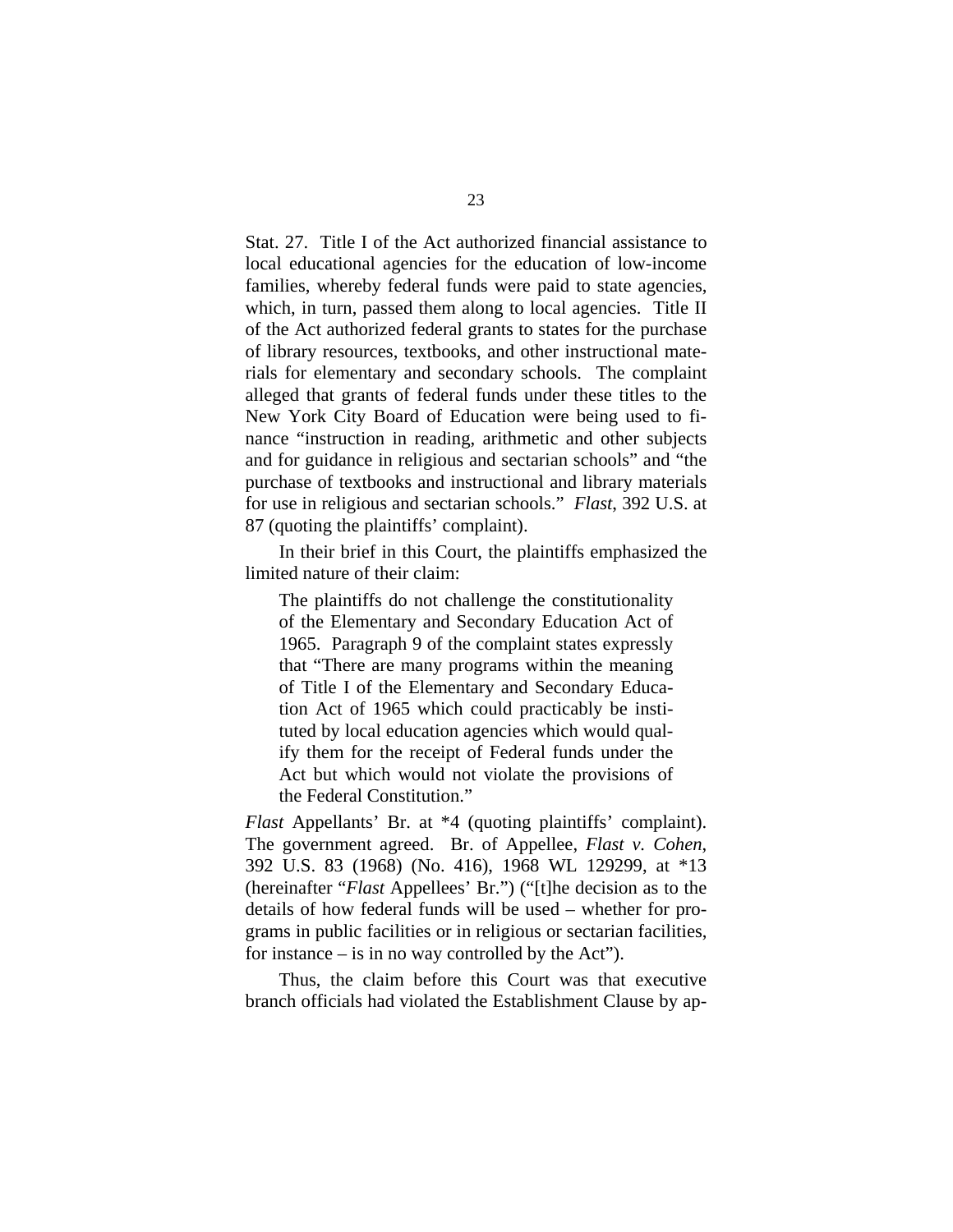proving the grants in question. The plaintiffs sought an injunction barring further approvals of such grants. *Flast* Ap-pellants' Br. at 3.<sup>[9](#page-34-0)</sup>

The facts of *Flast* thus demonstrate that the government is simply wrong in asserting that "[u]nder *Flast*, it is only when the congressional spending decision itself causes the alleged injury that the unique historic concern about Congress's abuse of its taxing and spending power to compel religious subsidization is implicated." Pet. Br. 27. The "congressional spending decision itself" did not cause any injury at all to the plaintiffs; the claim was based solely on the federal agency's discretionary decisions regarding the funds appropriated by Congress.<sup>10</sup>

<span id="page-34-0"></span><sup>&</sup>lt;sup>9</sup> The government recognized that the complaint alleged that federal officials had approved grants for programs in religious schools (*Flast* Appellees' Br. at \*11 & n.4), but informed the Court that "*neither the appellees nor any other federal official participate*" in the decision regarding how Title I grants will be used (*id*. at 13 (emphasis in original)). Rather, "this decision is made by the local educational agency, it is not even reviewed by appellees or any other federal officer \* \* \*. There is no project-by-project approval at the federal level" because the federal funds were awarded to the State, which then disbursed them to local educational agencies. *Ibid*. The government informed the Court that "[t]he situation with respect to Title II \* \* \* appears to be the same." *Id*. at 19.

The Court rejected the argument that these facts precluded the plaintiffs' claim, concluding that in light of the executive branch officials' "broad powers of supervision over state participation" and the fact that "it is federal funds administered by [those officials] that finance the local programs" the Court could not "characterize such federal participation as 'remote.'" 392 U.S. at 90 n.3. That determination further supports the conclusion that *Flast* upheld standing to challenge executive officials' discretionary decisions, not congressional actions.

<span id="page-34-1"></span><sup>&</sup>lt;sup>10</sup> The government argues (Pet. Br. 21) that the Court's holding that a three-judge court was properly convened in *Flast* shows that the plaintiffs' claim challenged the constitutionality of the statute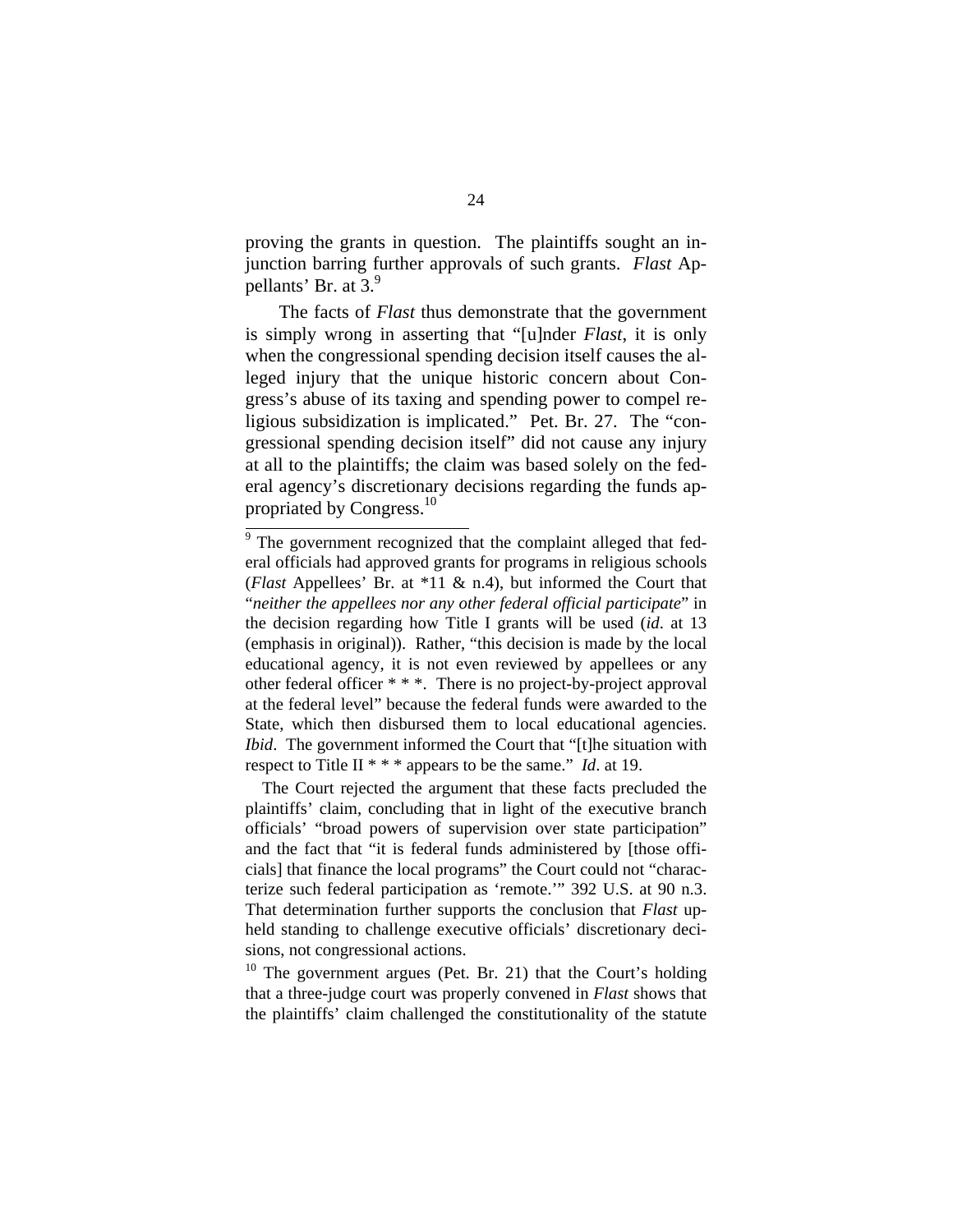## *2.* **Kendrick** *Rejected The Precise Argument Advanced By The Government Here.*

<span id="page-35-0"></span>This Court's decision in *Bowen* v. *Kendrick* erases any doubt that a taxpayer may challenge the discretionary decisions of executive branch officials concerning funds appropriated by Congress. The case involved the Adolescent Family Life Act ("AFLA"), 95 Stat. 578, 42 U.S.C. § 300z *et seq.*, a program for providing grants to nonprofit and publicly funded organizations to provide services relating to adolescent sexuality and pregnancy. The Court rejected the taxpayers' claim that the statute on its face violated the Establishment Clause because it authorized grants to religious organizations. See 487 U.S. at 601-18.

The plaintiffs also asserted an as-applied challenge, contending that particular grants awarded to religious organizations by the Secretary of Health and Human Services violated the Establishment Clause. The government, in turn, raised precisely the same standing objection presented here. It contended that the *Kendrick* plaintiffs lacked "standing as federal taxpayers to challenge the statute as applied," reasoning as follows:

Under this Court's decision in *Valley Forge Christian College* v. *Americans United for Separation of Church & State, Inc.*, 454 U.S. 464 (1982), appellees' as-applied challenge fails because it is not "made to an exercise by Congress of its power un-

í

and not the Executive Branch's administrative decisions. What the Court held was that the convening of the three-judge court was proper because *the complaint* included a challenge to the constitutionality of statute as an alternative claim to its challenge to the federal officials' decisions, allowing the plaintiffs to present both claims to the three-judge court. See 392 U.S. at 90-91. By the time the case reached this Court, however, that claim had been abandoned, as the plaintiffs themselves expressly stated in their brief in this Court. See page 23, *supra*.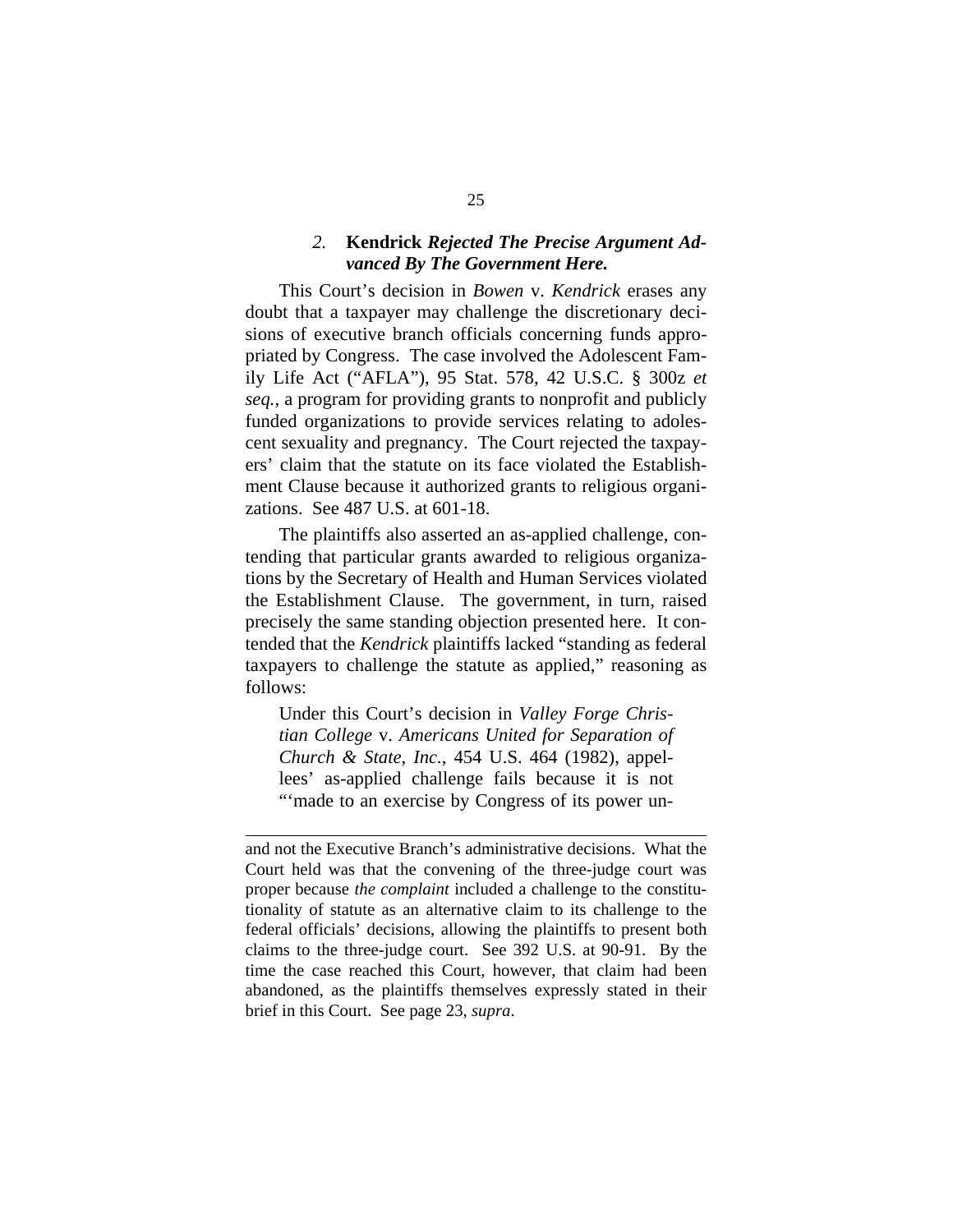der Art. I, § 8, to spend for the general welfare'" (454 U.S. at 479, quoting *Flast* v. *Cohen*, 392 U.S. 83, 103 (1968)), but rather is made to decisions by the Secretary about how to spend appropriated funds. Just as the plaintiffs in *Valley Forge* lacked standing to challenge a "decision by HEW to transfer a parcel of federal property" (454 U.S. at 479 (footnote omitted)), so, too, do appellees lack standing to challenge the individual spending decision made by the Secretary in implementing the AFLA.

Br. of Appellant, *Bowen* v. *Kendrick*, 487 U.S. 605 (1988) (No. 87-253) 1988 WL 1031759, at \*n.24.

The Court unanimously rejected this argument. 487 U.S. at 619-20; *id*. at 630 n.4 (Blackmun, J., joined by Brennan, Marshall & Stevens, JJ., dissenting) (agreeing with majority on taxpayer standing issue). Speaking through Chief Justice Rehnquist, the Court stated: "We do not think \* \* \* that appellees' claim that AFLA funds are being used improperly by individual grantees is any less a challenge to congressional taxing and spending power simply because the funding authorized by Congress has flowed through and been administered by the Secretary." 487 U.S. at 619.

The Court observed: "*Flast* itself was a suit against the Secretary of HEW, who had been given the authority under the challenged statute to administer the spending program that Congress had created. In subsequent cases, most notably *Tilton*, we have not questioned the standing of taxpayer plaintiffs to raise Establishment Clause challenges, *even when their claims raised questions about the administratively made grants.*" *Ibid.* (emphasis added; citations omitted).<sup>11</sup>

<span id="page-36-0"></span> $\frac{11}{11}$  The government points out (Pet. Br. 32) that "[t]he explicit decision to permit funds to be disbursed to religious groups was Congress's, not the Executive's," apparently intimating that this somehow is relevant to the standing issue. But this Court determined that Congress's directives did *not* violate the Establishment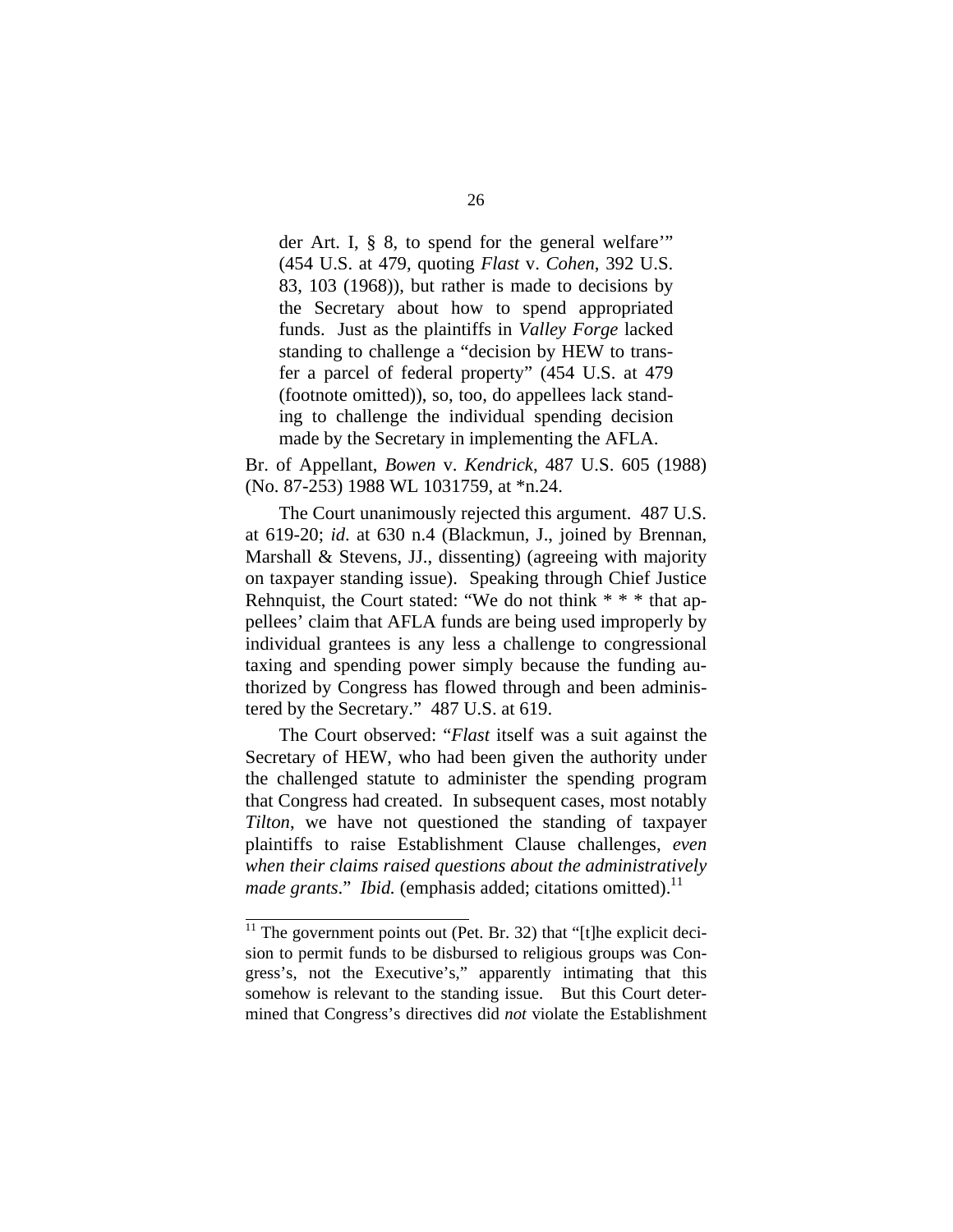<span id="page-37-0"></span>In finding "a sufficient nexus between the taxpayer's standing as a taxpayer and the congressional exercise of taxing and spending power, notwithstanding the role the Secretary plays in administering the statute" (487 U.S. at 620), the Court decisively rejected the government's view that only challenges to congressional action are cognizable under *Flast.* Indeed, the *Kendrick* Court made clear that taxpayers may challenge administrative decisions regarding the spending of funds appropriated by Congress even though such a claim does not call into question any decision made by Con $gress.<sup>12</sup>$ 

> *3. The Discretion Exercised By The Executive Branch With Respect To Spending Decisions Not Tied To A Congressional Program Is Indistinguishable From The Discretion Involved In The Challenged Decisions In* **Flast** *And*  **Kendrick.**

The government asserts that the critical element in *Flast* and *Kendrick* was that "the agency disbursed funds at *Congress's* behest pursuant to a *congressional* taxing and spending program" (Pet. Br. 31 (emphasis in original)) and thus

 $\overline{a}$ 

Clause, yet it found that taxpayers still could raise challenges to the disbursement decisions of agency officials. The statutory language to which the government points had nothing to do with the Court's standing decision. That is confirmed by the fact that the Court reached the same conclusion regarding standing in *Flast*, which involved a statute that did not contain any express authorization of grants to religious organizations. See pages 22-23, *supra*. 12 This Court has reached the merits in other cases in which the de-

<span id="page-37-1"></span>cision challenged under the Establishment Clause was not made by a legislature. See, *e.g.*, *Mitchell* v. *Helms*, 530 U.S. 793 (2000) (no facial challenge to federal statute, claim limited to single grantee's use of funds awarded under the statutory program). And it rejected an argument similar to the one advanced in *Kendrick* in *School District of Grand Rapids* v. *Ball*, 473 U.S. 373, 380 n.5 (1985)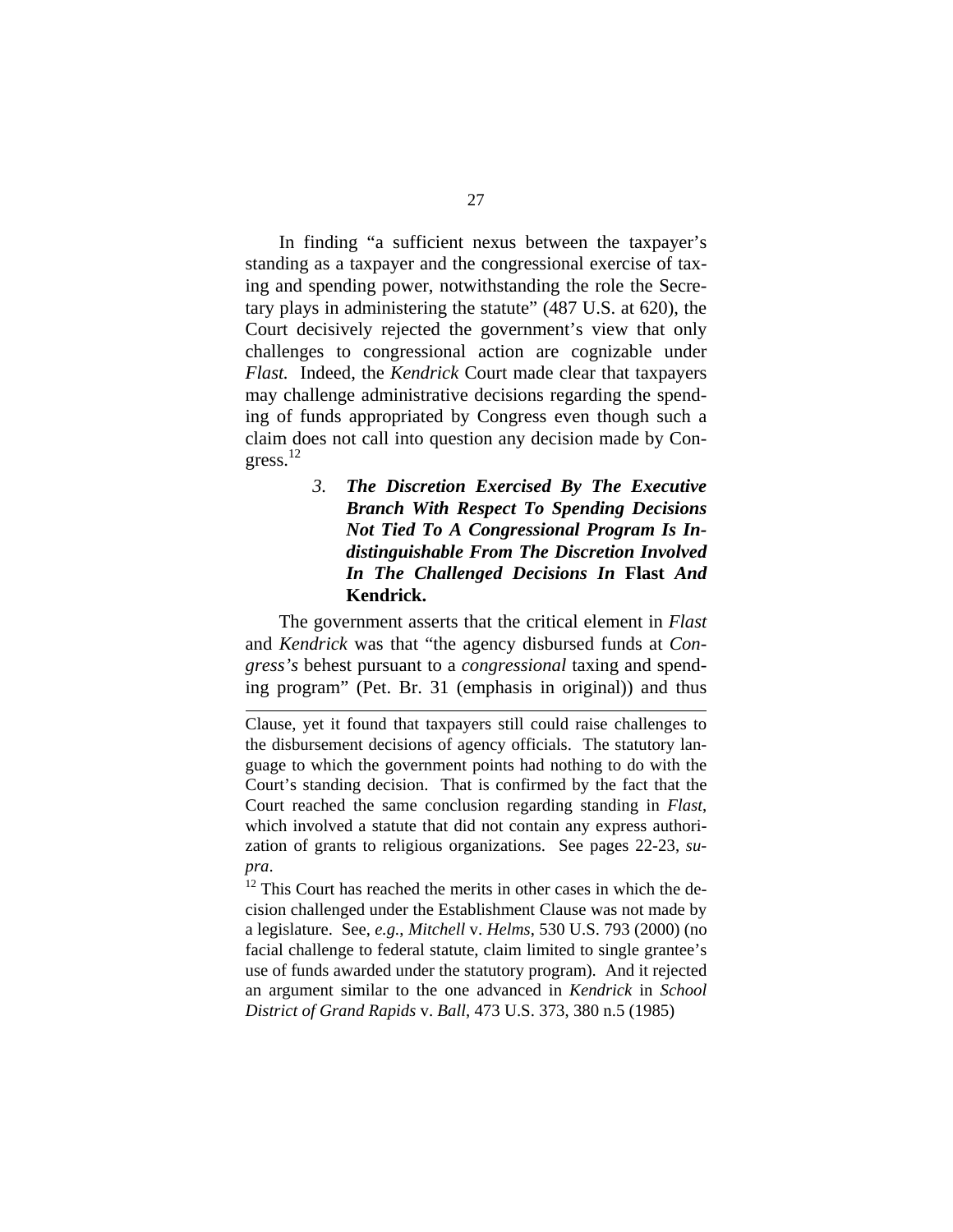<span id="page-38-0"></span>those cases are inapposite here. But nothing in the Court's analysis supports the assertion that simply because those cases happened to involve grant programs established by Congress the *Flast* rule is restricted to that setting. To the contrary, the limitation proposed by the government is wholly inconsistent with the Court's reasoning in those cases.

> a. *The government's test would preclude taxpayers from challenging a broad range of expenditures that inflict the precise injury that the Framers sought to prevent.*

From the taxpayer's point of view, it does not matter whether funds are disbursed pursuant to an express command of Congress, a congressionally designed grant program, a grant program designed entirely by an agency, a contract for services, or as salary payments to a government employee. In each situation, the expenditure of the funds in violation of the Establishment Clause produces precisely the same injury. The "'extract[ion] and spen[ding]' of 'tax money' in aid of religion" (*DaimlerChrysler*, 126 S. Ct. at 1864 (citation omitted)) occurs whenever the government spends funds appropriated by Congress under Article I, section 8, regardless of which branch makes the decision that allegedly violates the Establishment Clause.

The government's position might make sense if the substantive restrictions imposed by the Establishment Clause applied only to Congress. But there is no doubt that the First Amendment applies fully to the activities of the executive branch. See, *e.g.*, *New York Times Co.* v. *United States*, 403 U.S. 713, 716 (1971) (Black, J., concurring) ("[t]he Bill of Rights changed the original Constitution into a new charter under which no branch of government could abridge the people's freedoms of press, speech, religion, and assembly").

Moreover, the breadth of the exclusion proposed by the government is staggering: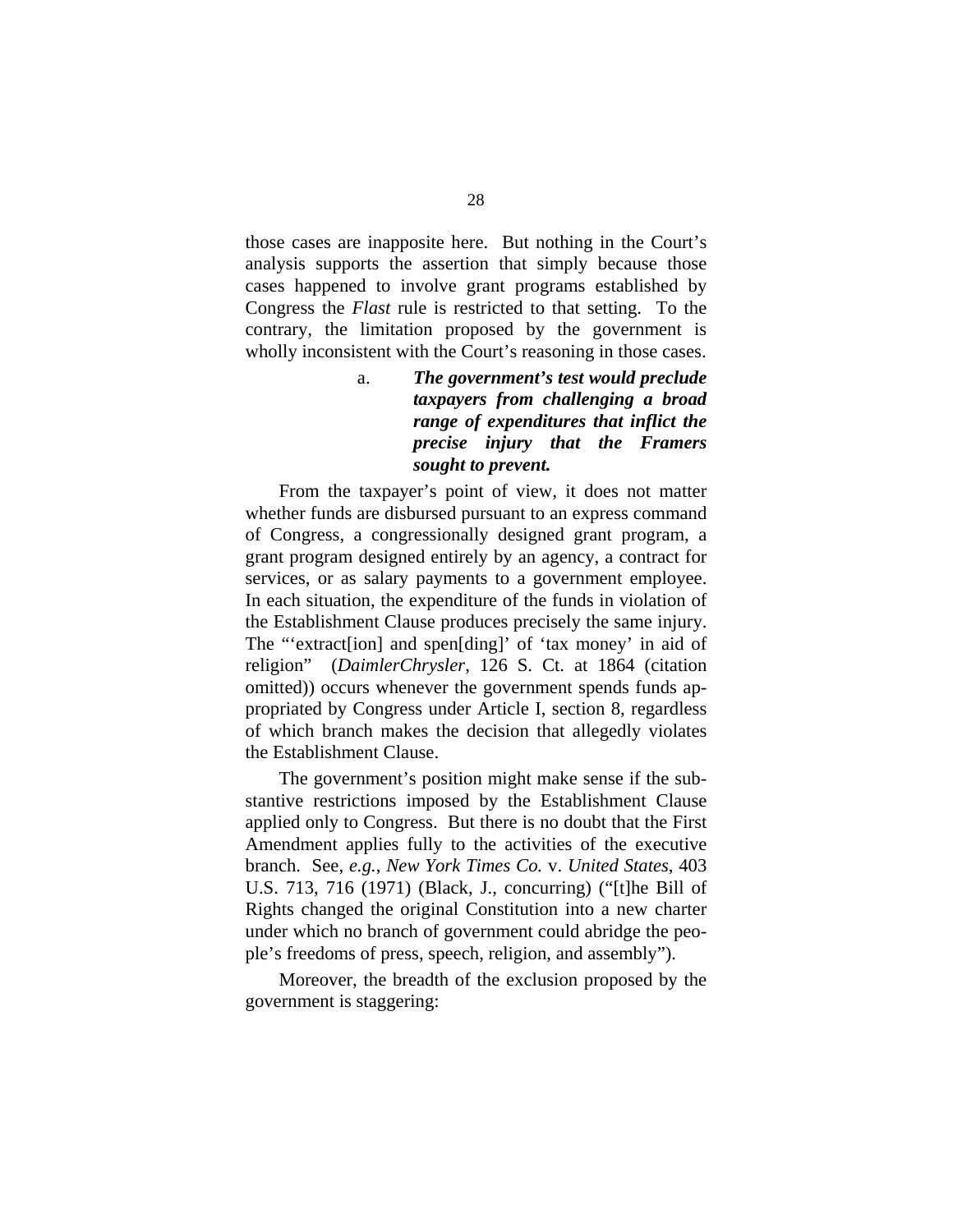- If instead of the grants for textbooks at issue in *Flast*, the Department of Education purchased books using appropriated funds from a discretionary account and gave the books only to religious schools, taxpayers would not have standing to challenge that use of government funds.
- An agency could decide to use its discretionary funds to make bulk purchases of one particular religious symbol – Jewish stars, or crucifixes, or depictions of the star and crescent – for use in its offices or for distribution to employees or to the general public. Because discretionary funds were used, taxpayers could not challenge the expenditure.
- An agency could establish a chaplain's office, hiring clergy of only one denomination whose job it would be to hold meetings around the country to spread their faith. As long as the positions were created administratively and funded out of discretionary funds – as were the Faith-Based Offices here – the government's theory would preclude taxpayer standing.
- Rather than sponsoring conferences to discuss the federal grant process, agencies could fund a series of conferences around the country featuring clergy from one denomination and expressly billed as an effort to attract adherents to that religion. As long as discretionary funds were used, taxpayers would not be able to challenge that program.
- The Department of Education could decide to use its discretionary funds to fund contracts for development of school curricula. One of the contracts could be for religious education curricula designed to convince children – or adults – to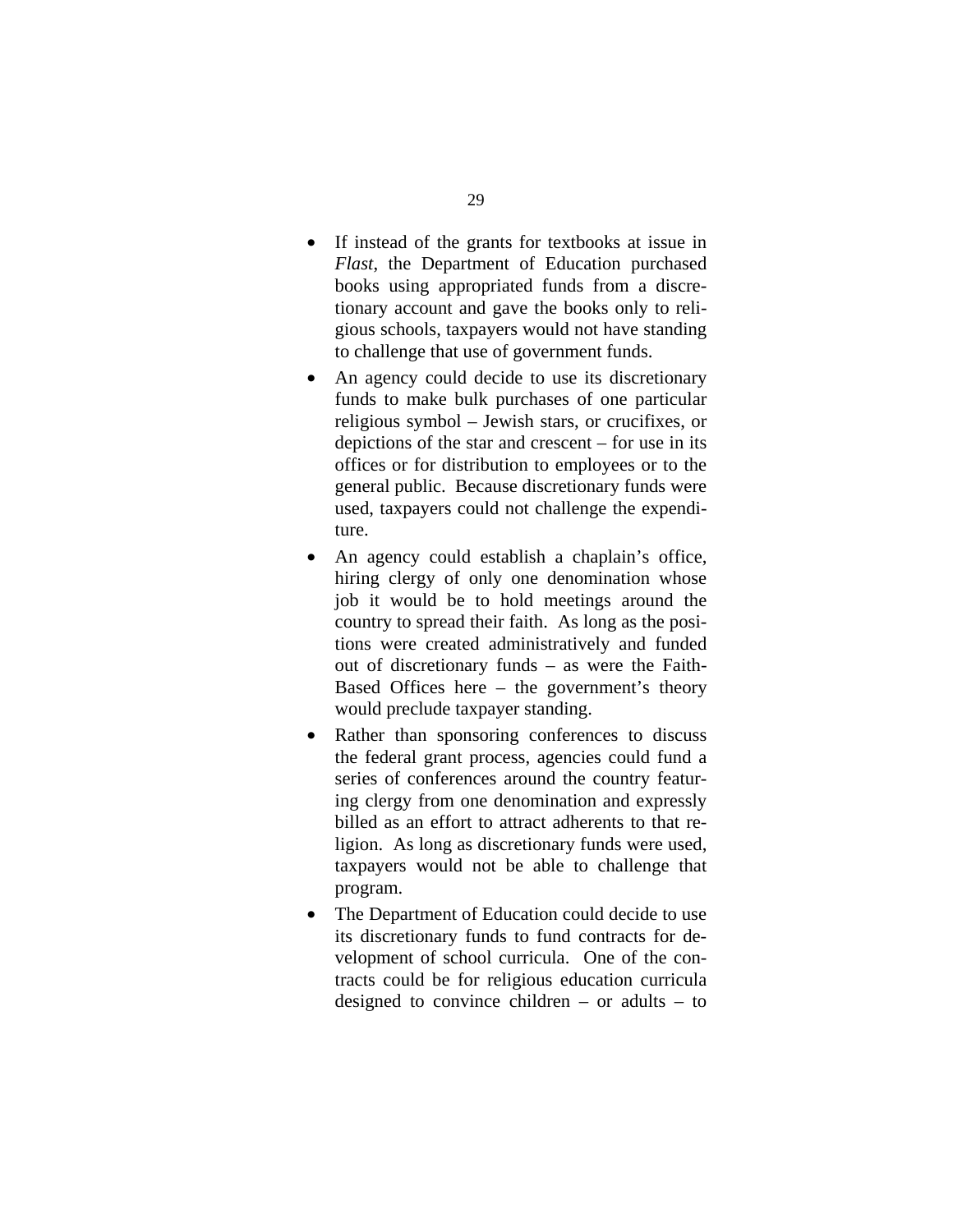join one particular faith. If Congress had enacted a curriculum development grant program, the government would acknowledge taxpayer standing to challenge the award of such a grant. But if the program were formulated by the Secretary and funded out of discretionary accounts – or the contract in question were awarded on a one-off basis and not as part of a program – no challenge would be permissible.

- An agency could decide to award a contract for cleaning services only to a contractor that hired employees who believe in a Supreme Being. Under the government's theory, the disbursements under such a contract could not be challenged under *Flast*.
- Or, as the court of appeals observed (Pet. App. 11a-12a), an agency could use its discretionary funds to finance construction of a house of worship for a particular faith and taxpayers would not be able to challenge the expenditure.

Given the large amounts of money included in discretionary  $accounts<sup>13</sup>$  as well as the ability of agency heads to transfer amounts from other accounts, as was done here (see pages 5- 6, *supra*), the government's exception would bar standing to challenge a quite substantial category of expenditures impos-

<span id="page-40-0"></span> $\frac{13}{13}$  "For fiscal year 1905, for example, Congress appropriated to the Department of Justice a specific line item of \$3,000 for stationery. Legislative, Executive and Judicial Appropriations Act, 1905, ch. 716, 33 Stat. 85, 134 (Mar. 18, 1904). For fiscal year 2005, Congress appropriated to the Department of Justice a lump-sum appropriation of \$124,100,000 for administrative expenses. Departments of Commerce, Justice, and State, the Judiciary, and Related Agencies Appropriations Act, 2005, Pub. L. No. 108-447, div. B, title I, 118 Stat. 2853 (Dec. 8, 2004)." GAO, 2 PRINCIPLES OF FEDERAL APPROPRIATIONS LAW, at 6-5 n.2 (3d ed. Feb. 2006), *available at* http://www.gao.gov/special.pubs/d06382sp.pdf.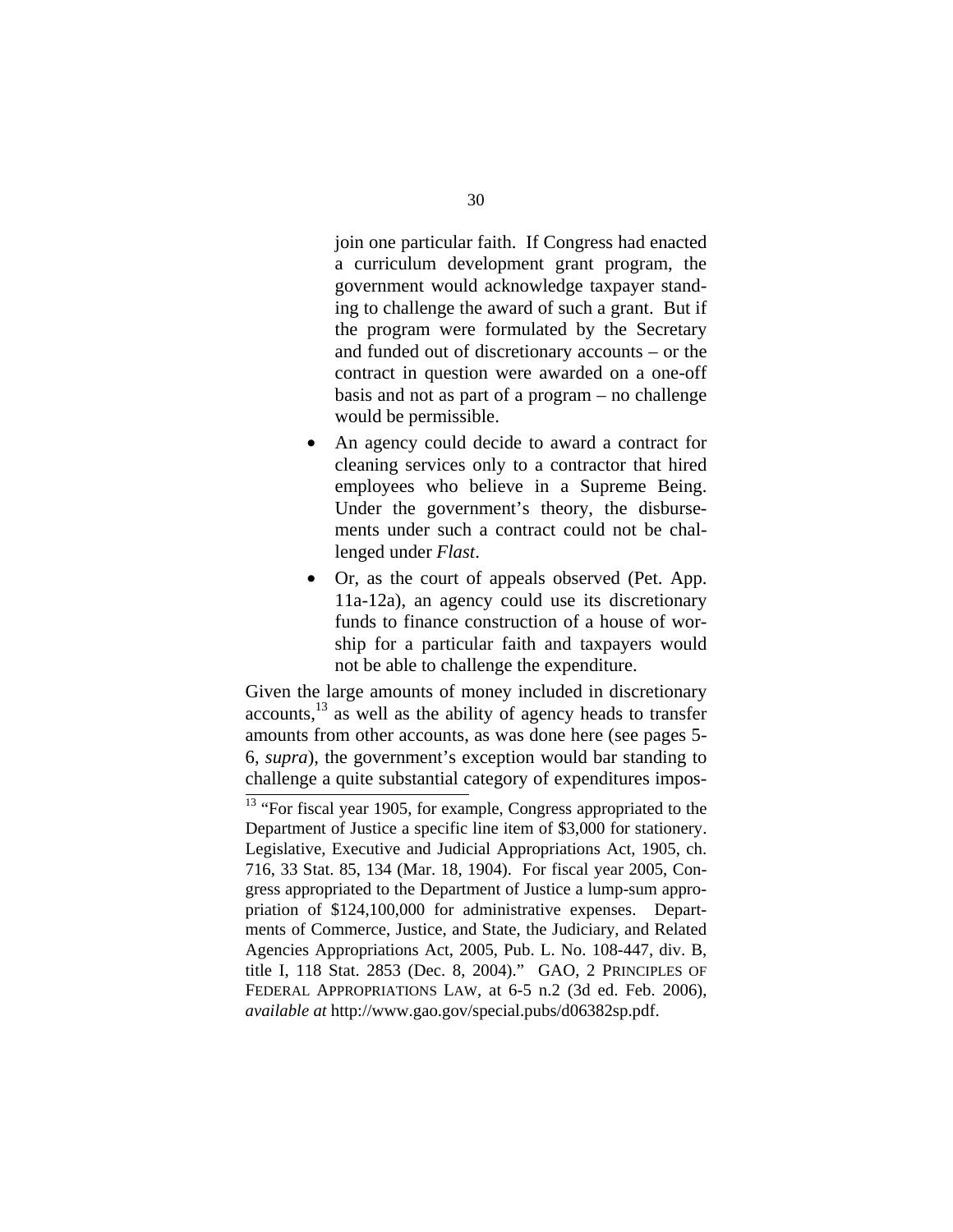<span id="page-41-0"></span>ing the very same injury described in *Flast.* This Court should reject such a radical change.

## b. *The existence of a congressional "program" is irrelevant to the taxpayer's substantive claim.*

The government's proposed narrowing of *Flast* makes no sense because there is no logical connection between its requirement of a congressional program and the nature of the claim that a taxpayer may assert. A *Flast* claim permits a taxpayer to challenge the disbursement of funds only under the Establishment Clause. *Flast*, 392 U.S. at 102-03 ("the taxpayer must show that the challenged enactment exceeds *specific constitutional limitations* imposed upon the exercise of the congressional taxing and spending power") (emphasis added). *Congressional* limitations on the expenditure of funds cannot be raised by the taxpayer. Requiring the existence of a congressional program is therefore a purely arbitrary limitation on taxpayer standing that has nothing to do with the substantive claims the taxpayer may assert.

#### c. *The government's "program" test is standardless.*

The government's test  $-$  the existence of a "congressional program" – has no substantive content. The government makes no effort to define what is needed to establish a "program"? One congressional specification? Five? The fiscal year 2002 appropriation act for the Department of Health and Human Services included the following statement regarding funds for the Compassion Capital Fund grant program at issue in the district court: "a compassion capital fund to provide grants to charitable organizations to emulate model social service programs and to encourage research on the best practices of social service organizations." Pub. L. No. 107-116, 115 Stat. 2177, 2196. Is that enough to constitute a "program" (the government did not dispute respondents' standing to challenge a grant under this program on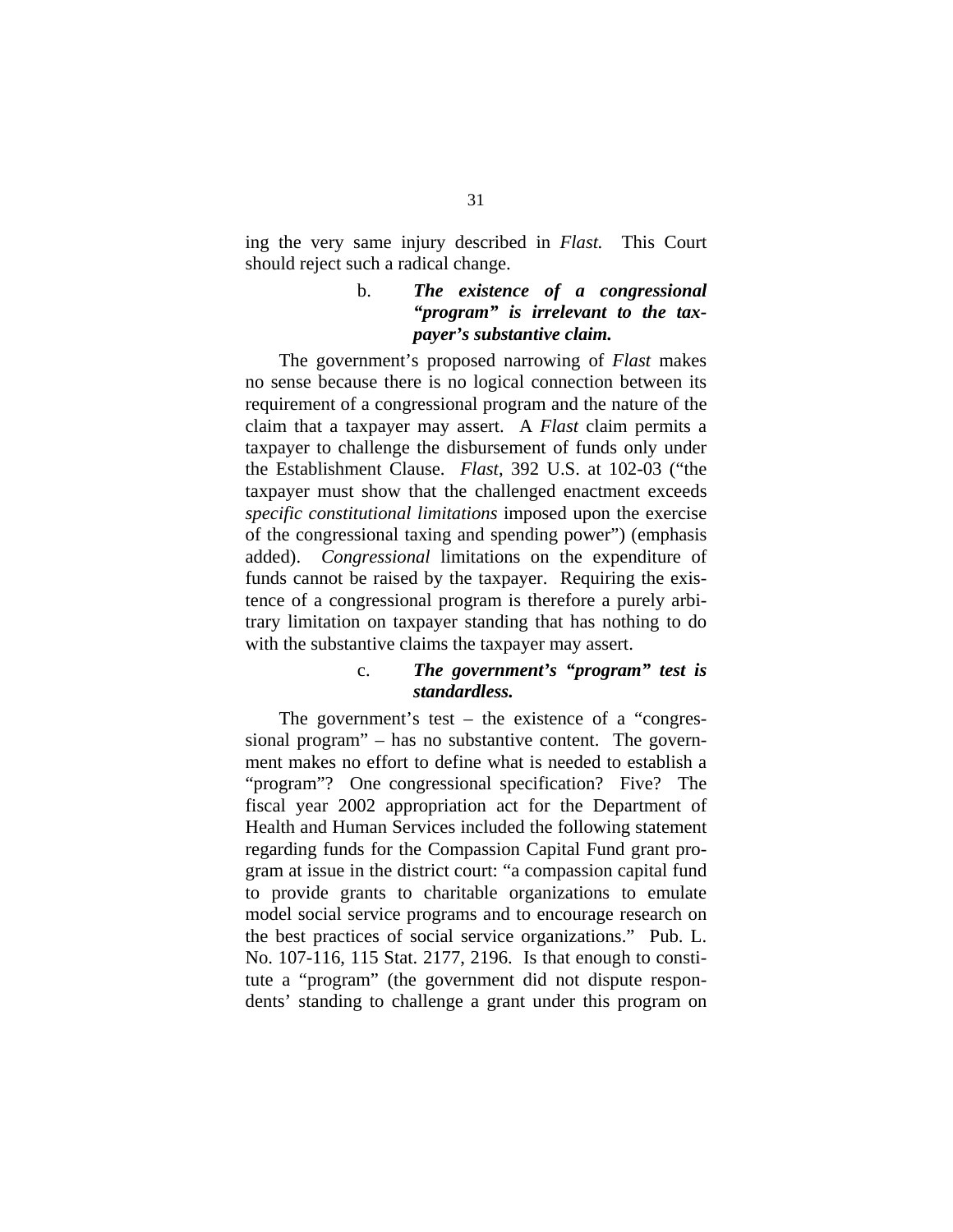<span id="page-42-0"></span>the ground at issue here)? The government's proposed test is extremely unclear, in addition to bearing no relation whatever to the claim that the taxpayer asserts.

Moreover, the absence of specific statutory standards relating to a particular appropriation does not mean that Congress has imposed no restrictions upon the disbursement of those funds. There are numerous general statutes governing expenditure of those funds that restrict the discretion of the agency in question.<sup>14</sup> If Congress has not enacted specific limitations applicable to a particular appropriation, it necessarily has determined that the funds may be expended at the discretion of the relevant official subject to these generallyapplicable rules. That action by Congress should be sufficient to satisfy the government's standard.

## d. **Flast** *requires a congressional appropriation, not a congressional program.*

The government at one point asserts that respondents "do not challenge any specific congressional action or appropriation, and respondents do not ask the Court to invalidate any Act of Congress, on its face or as applied" (Pet. Br. 25). Respondents certainly do challenge specific congressional appropriations. The Amended Complaint singles out the "Congressional budget appropriations, made pursuant to Article I, section 8" (Pet. App. 73a (¶ 32) & 76a (¶ 36)) as well as disbursement decisions regarding those appropriations (*id*. at 77a (¶ 41)).

Certainly there is no requirement that a taxpayer assert a facial challenge to a federal statute in order to maintain an Establishment Clause claim. There was no such claim before

<span id="page-42-1"></span> 14 See, *e.g.*, GAO, 1 PRINCIPLES OF FEDERAL APPROPRIATIONS, at 3-44 (3d ed. 2004) ("federal laws of general applicability" remain applicable to disbursements from discretionary accounts unless Congress expressly directs otherwise), *available at* http://www.gao.gov/special.pubs/d04261sp.pdf.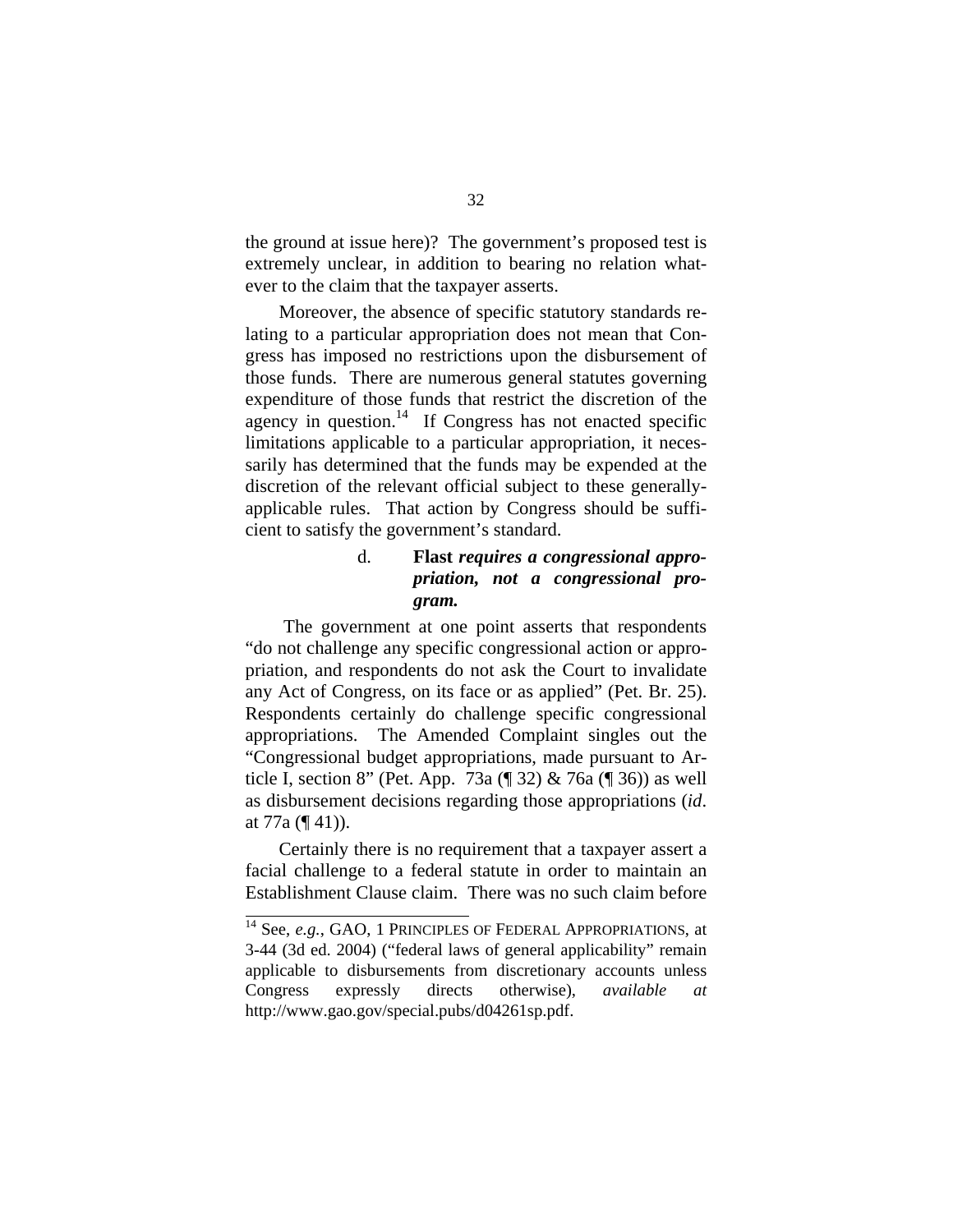this Court in *Flast*, and this Court in *Kendrick* permitted the as-applied challenges to proceed notwithstanding its rejection of the facial challenge to the AFLA's constitutionality.

To the extent *Flast* requires the taxpayer to identify the particular statute that is challenged, such a requirement logically would focus on the relevant appropriations statute, because that is the law enacted pursuant to Article I, section 8 that permits the spending that is the source of the taxpayer's injury. The *Flast* Court adverted to the appropriations statute. 392 U.S. at 103 n.23. And those are the laws that respondents identified here.<sup>15</sup>

Indeed, the language in *Flast* on which the government relies – referring to "the type of legislative enactment attacked" and the requirement that the taxpayer show "that the challenged enactment" exceeds limitations on "the exercise of the congressional taxing and spending power" (Pet. Br. 31a) – could only mean the appropriations law, because the plaintiffs in *Flast* did not challenge the constitutionality of the authorizing statute (the Elementary and Secondary Education Act) before this Court. See page 23, *supra*. By requiring a taxpayer to "show that *the challenged enactment*

<span id="page-43-0"></span> $15$  Contrary to the government's assertion (Pet. Br. 30), this does not render the requirement meaningless – it ensures that the injury identified by the taxpayer indeed flows from the spending of taxpayer funds. Some government functions are self-funding, based on fees or other receipts. The classic example, of course, is the Postal Service – which, with the exception of franked mail and similar special circumstances, see, *e.g*., 39 U.S.C. § 2401(b)-(d), must be supported entirely by fees received for postal services. See 39 U.S.C. §§ 2401(a), 3621; see also United States Postal Service, 2005 ANNUAL REPORT, at 30, *available* [www.usps.com/history/anrpt05/usps\\_ar05.pdf](http://www.usps.com/history/anrpt05/usps_ar05.pdf) ("[a]s an independent establishment of the executive branch of the United States government, we receive no tax dollars for our operations. We are self supporting, and have not received a public service appropriation since 1982")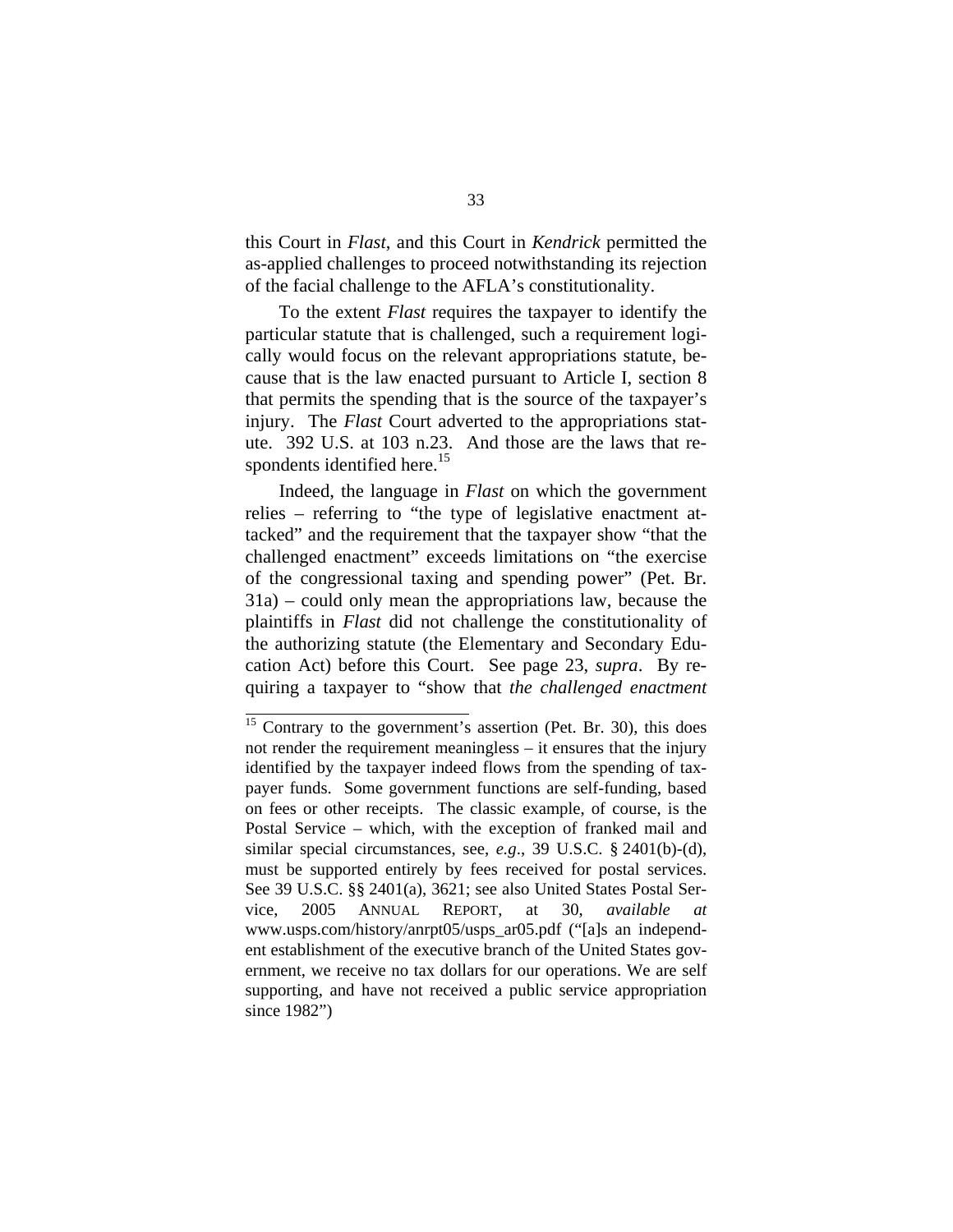exceeds specific constitutional limitations imposed upon the exercise of the congressional taxing and spending power" and noting that the Establishment Clause "operates as a specific constitutional limitation upon the exercise by Congress of the *taxing and spending power conferred by Art. I, § 8*" (392 U.S. at 102-03, 104 (emphasis added)), the Court made clear that the appropriations statute was the statute to which it referred.

The government's attempt to limit *Flast* to expenditures pursuant to a "program" established by Congress is thus directly contrary to the rationale of *Flast*, as explained just last Term in *DaimlerChrysler*; is wholly illogical and unclear; and is inconsistent with the language and analysis that the Court employed in *Flast*. This Court should reject this unjustified argument, as it did when the defendants presented the very same contention in *Kendrick*. [16](#page-44-0)

<span id="page-44-0"></span> $16$  The government asserts (Pet. Br. 30) that "Congress's taxing and spending power is not self-perpetuating after an appropriation is made," but rather "ends when the funds are appropriated – that is, when the funds are delivered into the control of the Executive Branch." That contention proves too much. If it were true, statutory restrictions on the disbursement of appropriated funds – whether contained in the appropriations act or in other laws enacted by Congress – would be inapplicable as soon as an appropriations act is signed by the President. Surely that is not the government's position. An appropriation is "[a]n authorization by an act of the Congress that permits Federal agencies to incur obligations and to make payments out of the Treasury for specified purposes." *Andrus* v. *Sierra Club*, 442 U.S. 347, 361 n.18 (1979) (quoting Comptroller General of the United States, TERMS USED IN THE BUDGETARY PROCESS 4 (1977)).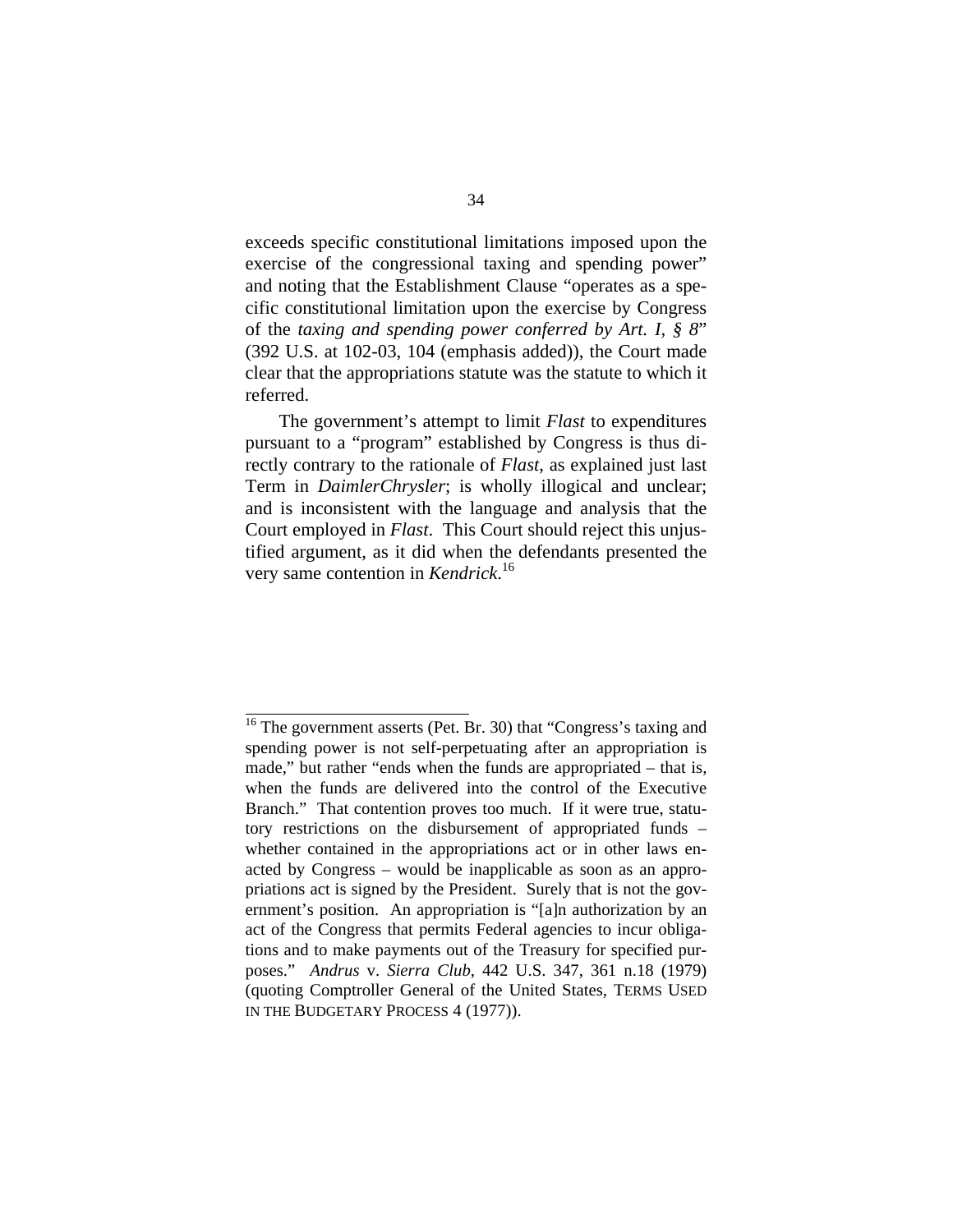## <span id="page-45-0"></span>*4. The Other Decisions Relied Upon By The Government Provide No Support For Prohibiting Taxpayer Challenges To Discretionary Spending Decisions By The Executive Branch.*

The government cannot identify a single case in which this Court held that a taxpayer could not assert an Establishment Clause claim because the suit challenged a decision by the executive branch – and not by Congress – regarding the disbursement of appropriated funds. Much of the government's arguments consists of selected quotations from – and references to – three cases: *United States* v. *Richardson*, 418 U.S. 166 (1974); *Schlesinger* v. *Reservists Committee to Stop the War*, 418 U.S. 208 (1974); and *Valley Forge Christian College* v. *Americans United for Separation of Church and State, Inc.*, 454 U.S. 464 (1982). Neither the holdings nor the rationales of these decisions support the government's proposed rule. None denied standing based on the absence of a spending "program" enacted by Congress; each held that the plaintiffs lacked standing as taxpayers because their claimed injury bore no relation to their status as taxpayers.

*Richardson* involved a taxpayer's claim that the accounting procedures employed by the Central Intelligence Agency violated Article I, section 9, clause 7 of the Constitution, which provides that "a regular Statement and Account of the Receipts and Expenditures of all public Money shall be published from time to time." The plaintiff's alleged injury was his inability to "obtain a document that sets out the expenditures and receipts" of the CIA. 418 U.S. at 169.

This Court concluded that the plaintiff's claim was "not addressed to the taxing or spending power, but to the statutes regulating the CIA." *Id.* at 175. Although the suit was a challenge to congressional action pursuant to Article I, it made "no claim that appropriated funds [were] being spent in violation of a 'specific constitutional limitation upon the \* \* \* taxing and spending power.'" *Ibid.* (omission in original) (quoting *Flast*, 392 U.S. at 104). Because the challenged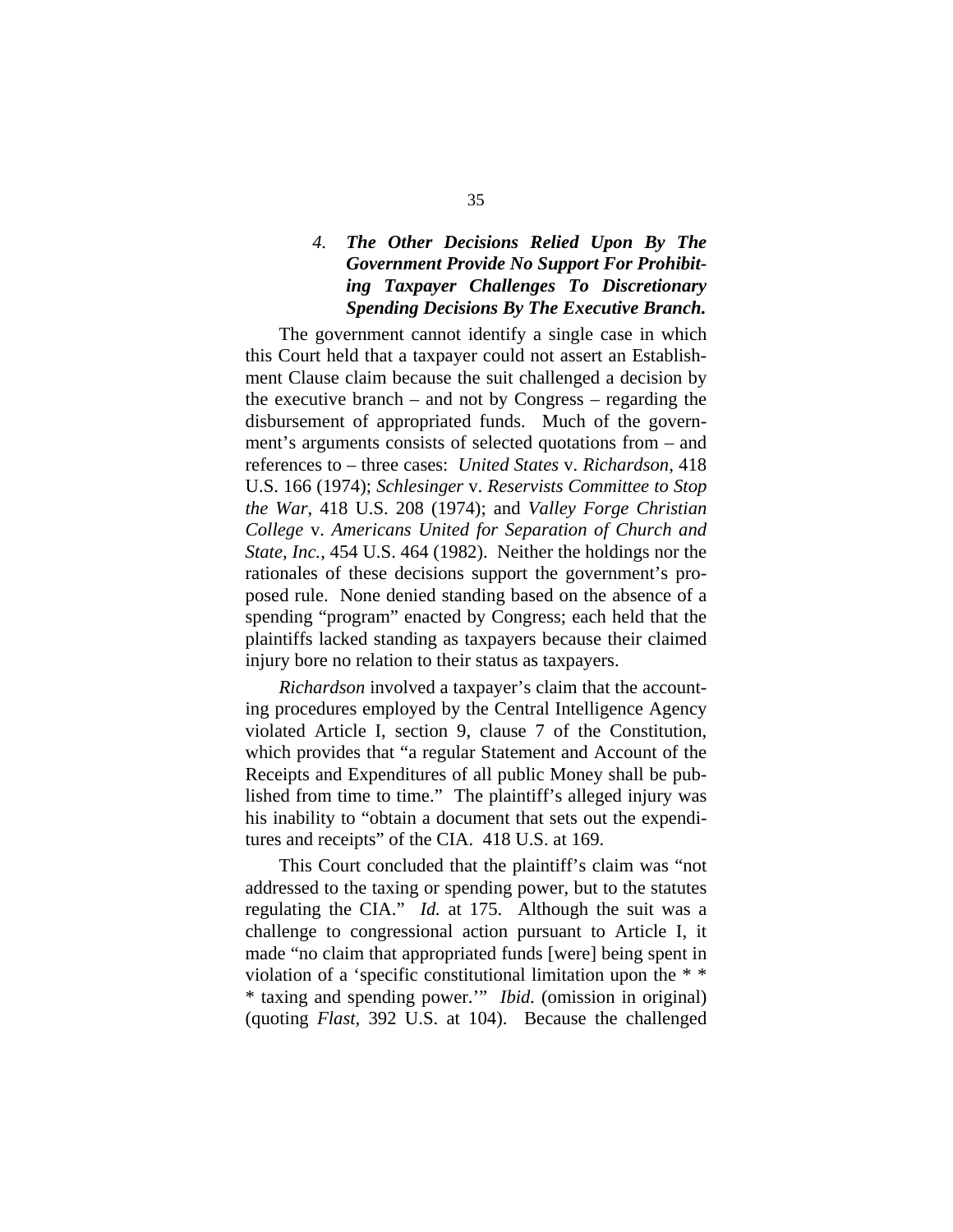conduct was not the expenditure of appropriated funds – but rather the failure to provide reports – the taxpayer failed to establish the required "'logical nexus' between the asserted status of taxpayer and the claimed failure of the Congress to require the Executive to supply a more detailed report of the expenditures of that agency." *Ibid.*

The complaint in *Schlesinger* asserted that the Incompatibility Clause of Article I, section 6 of the Constitution barred members of Congress from holding a commission in the Armed Forces during their tenure in office. The plaintiffs alleged that these Members were subject to "inconsistent obligations" and "undue influence by the Executive Branch," which deprived the plaintiffs "'of the faithful discharge by members of Congress who are members of the Reserves of their duties as members of Congress, to which all citizens and taxpayers are entitled.'" 418 U.S. at 212 (quoting plaintiffs' complaint).

The government argued in that case that "[b]y no stretch of the imagination can the situation complained of, the presence of congressmen in the reserves, be called congressional action under the taxing and spending clause." Br. of Petitioners, *Schlesinger* v. *Reservists Comm. to Stop the War*, 418 U.S. 208 (1974) (No. 72-1188), 1973 WL 183884, at \*23. This Court agreed, rejecting standing because the plaintiffs' injury did not stem from the disbursement of federal funds and therefore bore no "logical nexus" to plaintiffs' status as taxpayers. 418 U.S. at 227-28.<sup>[17](#page-46-0)</sup>

The plaintiffs in *Valley Forge* alleged that a transfer of property by the Secretary of Health, Education, and Welfare

<span id="page-46-0"></span> $17$  The Court noted that the plaintiffs sought an order compelling the government to seek the return of pay received by the Members of Congress who also were reservists. 418 U.S. at 228 n.17. But that relief was sought as a consequence of prevailing on the merits; it was not the injury for which the plaintiffs sought redress. *Id*. at 212 (discussing injury claimed by the plaintiffs).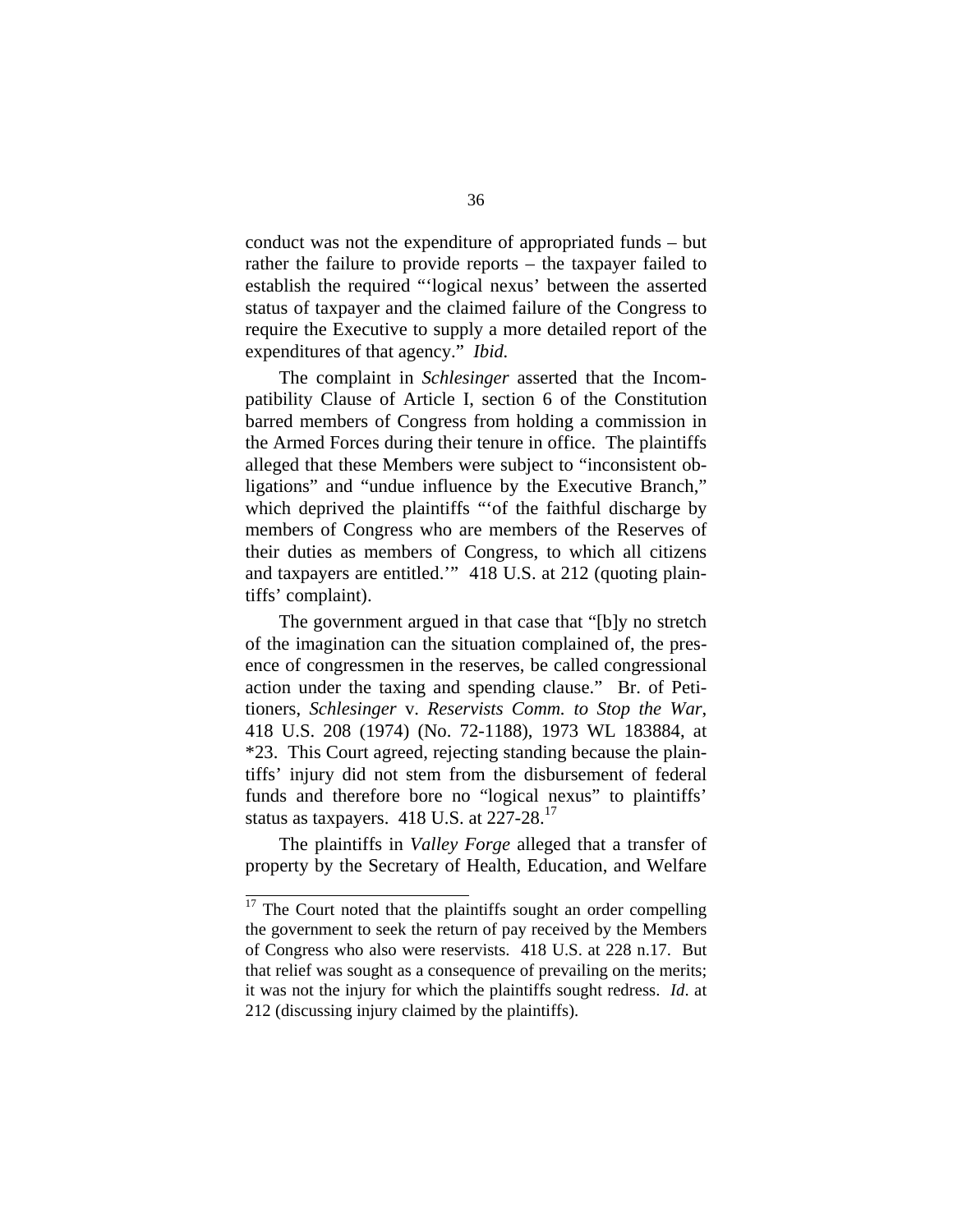to a religious college violated the Establishment Clause. The Court held that that plaintiffs failed to demonstrate the nexus required by *Flast* because the property transfer "was not an exercise of authority conferred by the Taxing and Spending Clause of Art. I, § 8." 454 U.S. at 480. The problem, as the Court saw it, was that "[t]he authorizing legislation, the Federal Property and Administrative Services Act of 1949, was an evident exercise of Congress' power under the Property Clause, Art. IV, § 3, cl. 2." *Ibid.* This undisputed fact "[was] decisive of any claim of taxpayer standing under the *Flast* precedent." *Ibid.*; see Br. of Petitioners, *Valley Forge Christian Coll.* v. *Americans United for Separation of Church and State, Inc.*, 454 U.S. 464 (1982) (No. 80-327), 1981 WL 390380, at \*10 (government arguing that the fatal flaw in the plaintiffs' assertion of taxpayer standing was that "unlike *Flast*, the complained of activity finds its constitutional genesis in the Property Clause").

The Court also stated that "the source of [the plaintiffs'] complaint is not a congressional action, but a decision by HEW to transfer a parcel of federal property" (454 U.S. at 479), and the government asserts (Pet. Br. 28) that this observation supports its requirement of a congressional "program." That is the precise argument that this Court rejected unanimously in *Kendrick*, explaining that the plaintiffs' claim was not "any less a challenge to congressional taxing and spending power simply because the funding authorized by Congress has flowed through and been administered by the Secretary." 487 U.S. at 619.

The government also argues that the claim in *Valley Forge* could have been reframed as a challenge to the expenditure of appropriated funds: the "federal funds [that] paid the salaries of federal officials while they processed applications for property." Pet. Br. 27. But such a claim would have failed because such expenditures would not have been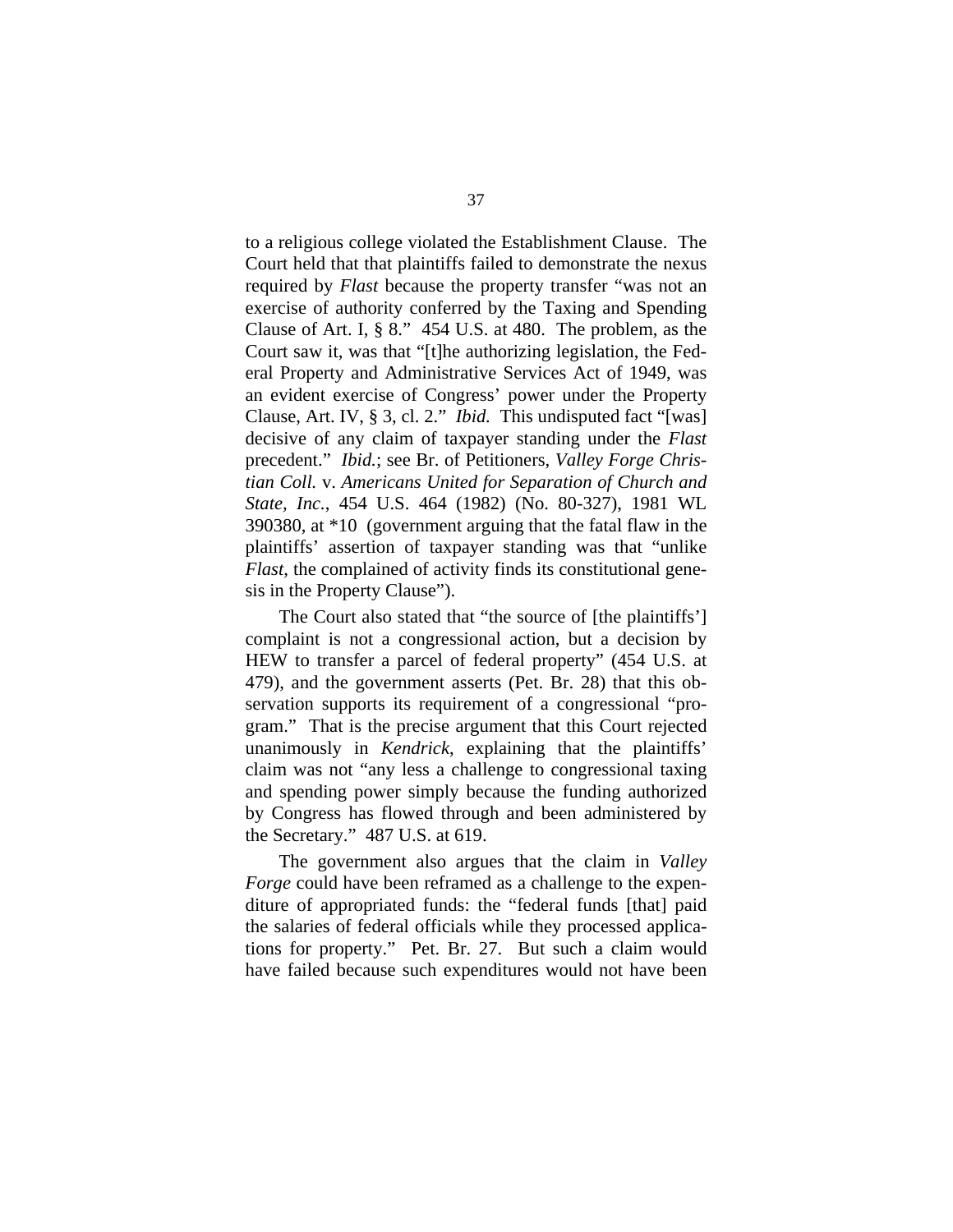<span id="page-48-0"></span>"fairly traceable" to the challenged conduct and therefore could not support taxpayer standing under *Flast*. [18](#page-48-1)

The absence of any authority from this Court that supports the government's proposed restriction confirms that the restriction should be rejected.

## *5. The History Of The Establishment Clause Demonstrates That Its Framers' Concerns Encompassed All Government Spending In Support Of Religion.*

The Court in *Flast* relied heavily on the Establishment Clause's history in concluding that taxpayers suffer a judicially cognizable injury from expenditures of federal funds violative of the Clause. The "specific evil" feared by the Framers "was that the taxing and spending power would be used to favor one religion over another or to support religion in general." 392 U.S. at 103. "The concern of Madison and his supporters was quite clearly that religious liberty ultimately would be the victim if government could employ its taxing and spending powers to aid one religion over another or to aid religion in general." *Id*. at 103-04.

Seizing upon the statement in the next sentence of the *Flast* opinion that the Clause "operates as a specific constitutional limitation upon the exercise by Congress of the taxing and spending power conferred by Art. I, 8" (*id*. at 104), the government contends that the Framers' concern was limited to "legislatively directed grants in aid of religion" (Pet. Br. 19). Nothing in the relevant history supports that assertion.

To begin with, *Flast*'s reference to "the exercise by Congress of the taxing and spending power" does not mean that standing exists only if the disbursement decision viola-

<span id="page-48-1"></span><sup>18</sup> The government's characterization of *Doremus* (Pet. Br. 29) is wrong for the same reason. The defect there was not the absence of a "separate tax" or "particular appropriation"; it was the absence of a separate *expenditure* that was not incidental to an essentially regulatory statute. 342 U.S. at 434.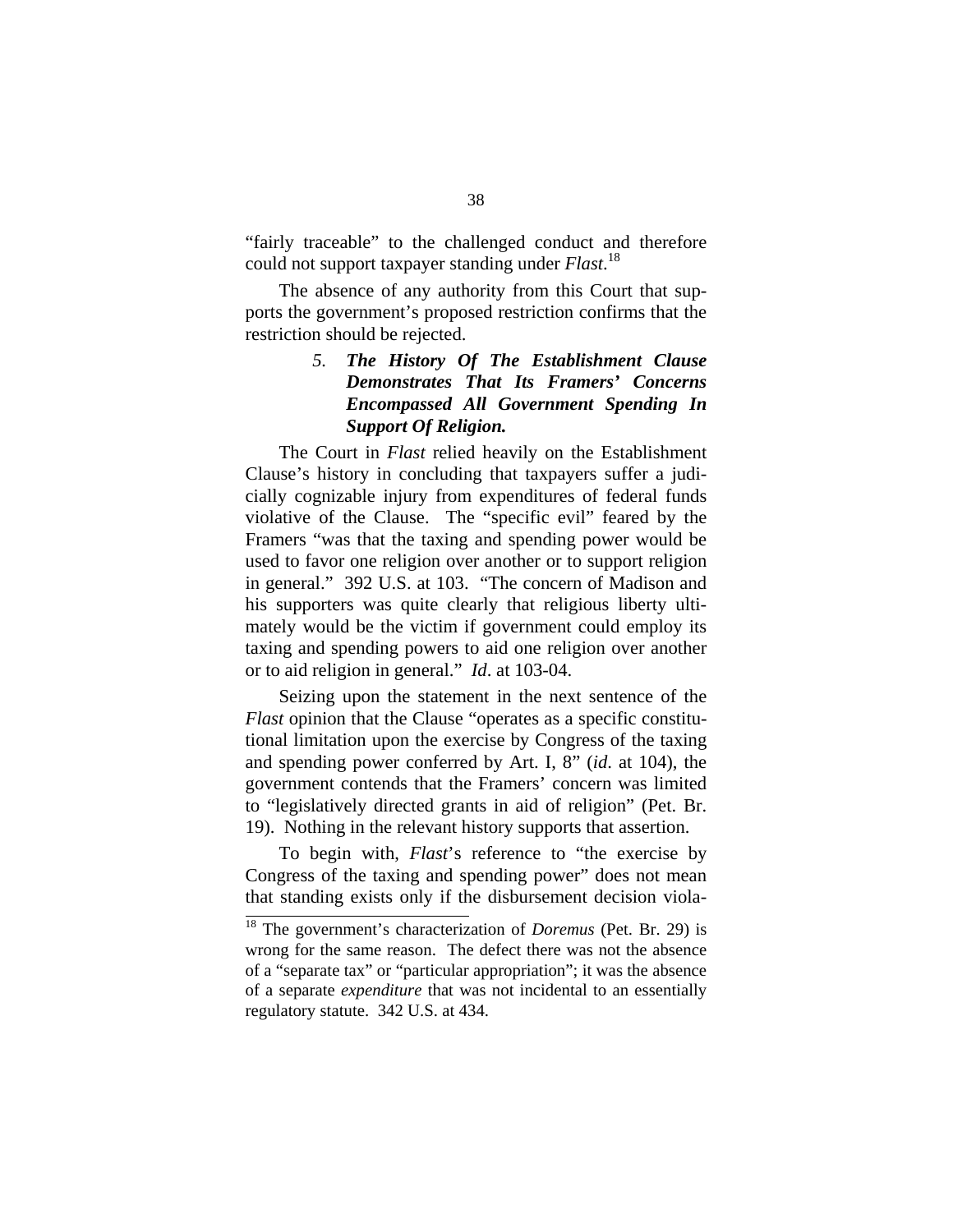tive of the Establishment Clause was made by Congress. As we have discussed, that was not true in *Flast* itself. See pages 22-24, *supra*. Rather, the statement reinforces *Flast*'s requirement that the taxpayer's challenge must be directed to an expenditure of federal funds *authorized by Congress pursuant to its spending power*, as opposed to an enactment pursuant to another of Congress's legislative powers, because the substantive limitation applies to the spending power. See pages 28-31, *supra*. And the *Flast* Court itself recognized that the Framers' concern was use of "government" – not "congressional" – powers (392 U.S. at 105-06) to expend in support of religion funds exacted pursuant to the taxing power.

The government points to nothing in the historical record supporting its claim that congressional decisions were the sole concern of the Framers of the Establishment Clause. And any such argument would be undercut by this Court's decisions making clear that the Establishment Clause applies to the executive branch as well as to Congress.

Given their knowledge of English history, moreover, the Framers were well aware of the potential for abuse of executive power, especially in the area of religion.<sup>19</sup> The history of the monarchy was replete with examples of establishment of particular denominations.<sup>20</sup> Some of these situations involved coerced payments of funds that then were used by the monarch to aid a particular religion. It is impossible to be-

<span id="page-49-0"></span><sup>19</sup> See, *e.g.*, Carl H. Esbeck, *Dissent and Disestablishment: The Church-State Settlement in the Early American Republic*, 2004 BYU L. Rev. 1385, 1419-20 (2004); Marci A. Hamilton, *Religious Institutions, the No-Harm Doctrine, and the Public Good*, 2004 BYU L. Rev. 1099, 1141 (2004).

<span id="page-49-1"></span><sup>&</sup>lt;sup>20</sup> The monarch established and maintained substantial influence on the Church of England. See Esbeck, *supra* note 24, at 1404-05. For example, the monarch had the final say on doctrinal issues and was vested with the authority to select bishops. See 1 William Blackstone, COMMENTARIES \*269, \*365-69.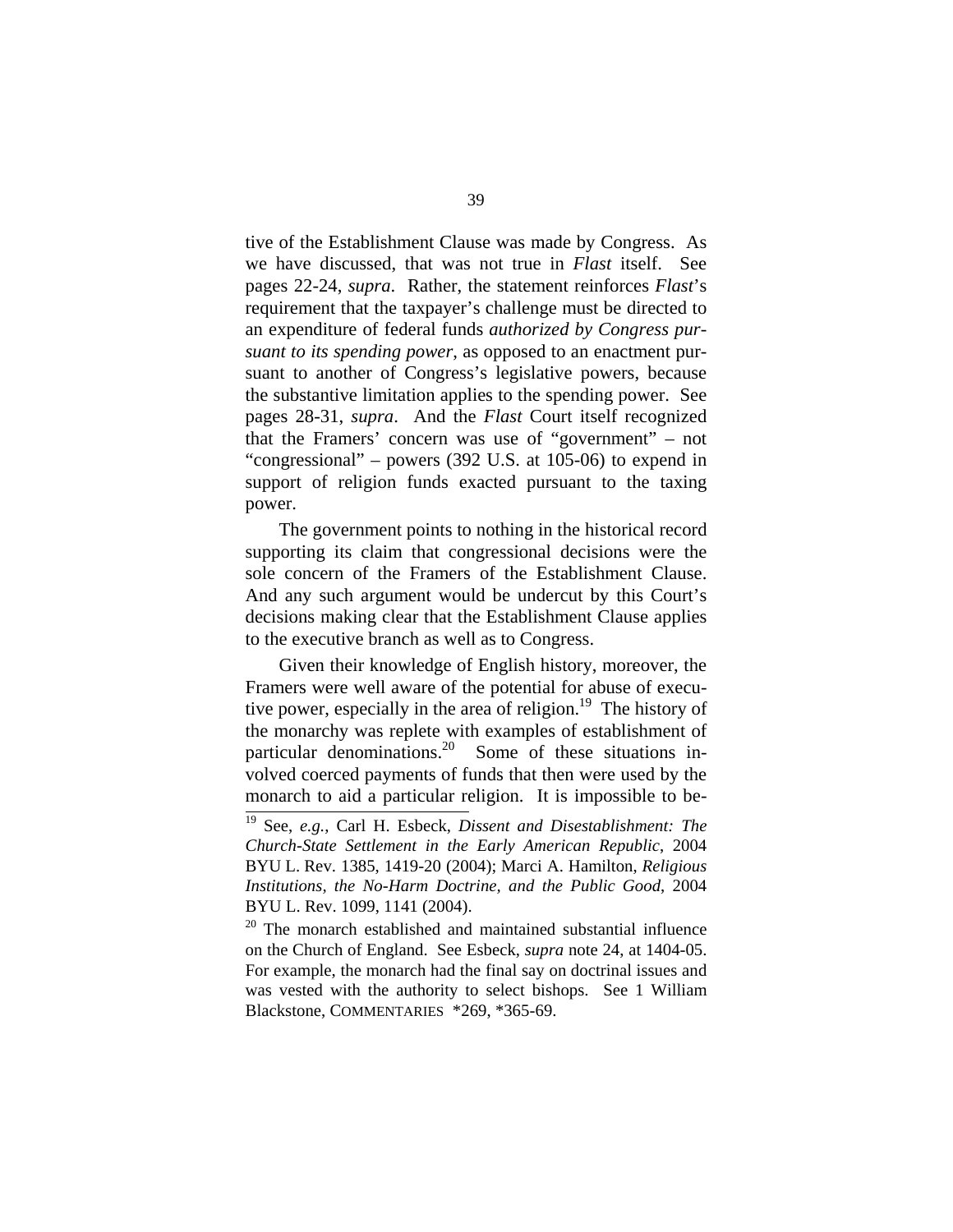lieve that individuals knowledgeable about this history would have had *fewer* concerns about establishments of religion by the executive branch.

Thomas Jefferson certainly understood the Clause to limit executive authority. Describing the Clause's effect on the executive branch, he stated that "civil powers alone have been given to the President of the United States, and no authority to direct the religious exercises of his constituents." Letter from Thomas Jefferson to Rev. Samuel Miller (Jan. 23, 1808), *in* THOMAS JEFFERSON: WRITINGS 1186-87 (Merrill D. Peterson ed., 1994). Also relevant is the bill that Jefferson drafted, and the Virginia Legislature enacted, in place of the measure to support religious teachers that was the target of Madison's Remonstrance: Jefferson's bill, which guaranteed religious freedom, targeted in its preamble "the impious presumption of legislators *and rulers*, civil as well as ecclesiastical, who \* \* \* hath established and maintained false religions over the greatest part of the world." Thomas Jefferson, *A Bill for Establishing Religious Freedom* (June 12, 1779), *in* 2 PAPERS OF THOMAS JEFFERSON 305 (Julian P. Boyd et al. eds., 1950) (emphasis added). In Jefferson's view, "the *government* of the United States [is] interdicted by the Constitution from intermeddling with religious institutions. \* \* \* Certainly no power to prescribe any religious exercise, or to assume authority in religious discipline, has been delegated to the General Government." Letter from Thomas Jefferson to Rev. Samuel Miller, *supra* (emphasis added).

President Madison shared Jefferson's view that, as chief executive, he was bound to discharge his duties in a manner consistent with the Establishment Clause. In 1811, Madison returned to the House of Representatives a bill that had been passed by both houses of Congress and transmitted for his signature, entitled, "An act incorporating the Protestant Episcopal Church in the town of Alexandria, in the District of Columbia." 5 THE FOUNDERS' CONSTITUTION 99 (Philip B. Kurland & Ralph Lerner eds., 1987). Madison sent a state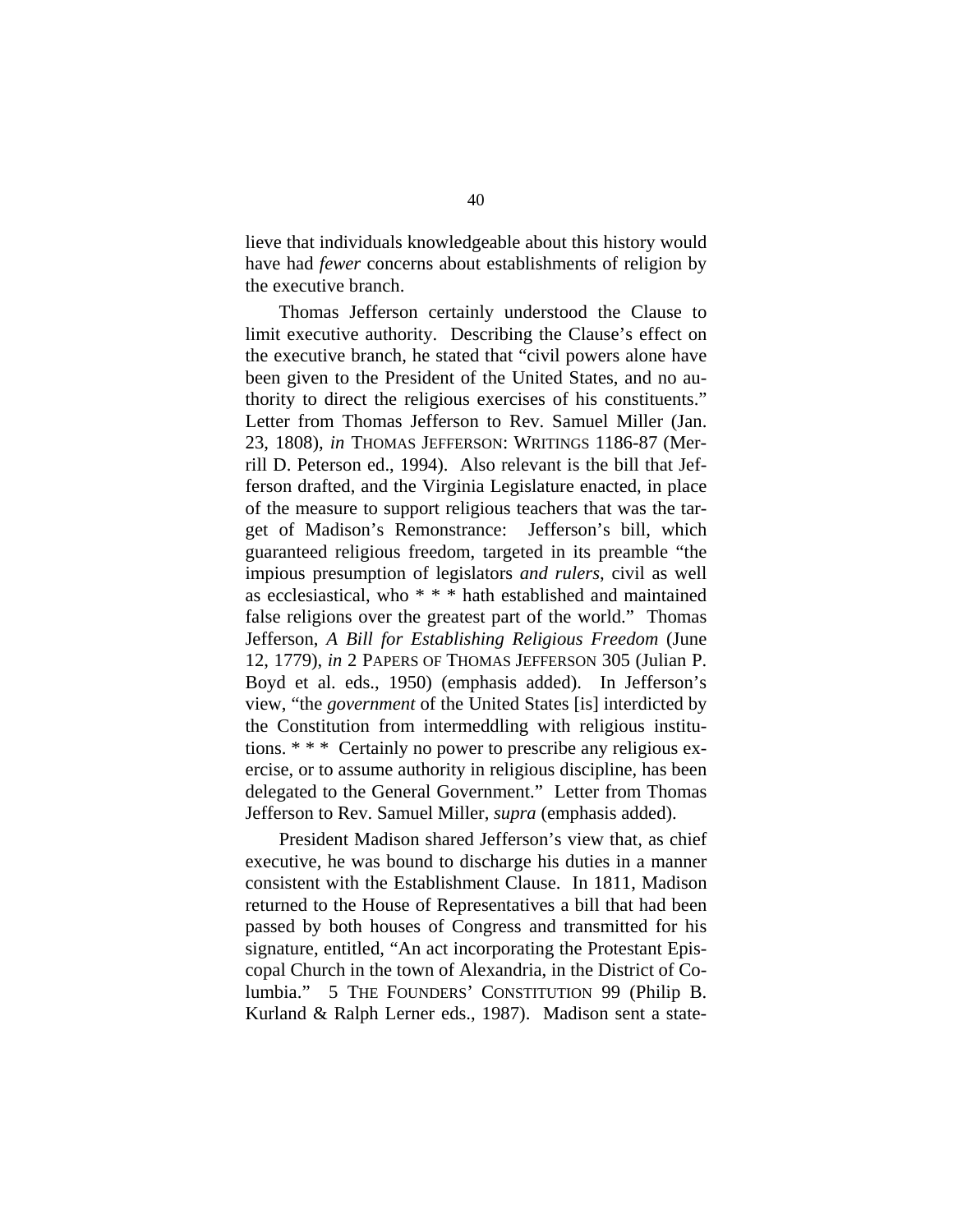ment indicating that he declined to sign the bill because it "exceeds the rightful authority to which *Governments* are limited, by the essential distinction between civil and religious functions," and specifically, that it violated the Establishment Clause. *Ibid*. (emphasis added).

To the extent the Framers' statements focus on abuses by Congress, it is because they viewed the executive as by far the weaker branch. Thus, Madison stated that "in our Government it is, perhaps, less necessary to guard against the abuse in the Executive Department than any other, because it is not the stronger branch of the system, but the weaker," although he made clear that the prohibitions of the Clause extended to both. 1 ANNALS OF CONGRESS, 454 (Joseph Gales ed., 1789).

The Framers' focus on Congress is especially understandable in the area of spending. The Constitution gave Congress the "power of the purse," which Madison described as "the most complete and effectual weapon with which any constitution can arm the immediate representatives of the people, for obtaining a redress of every grievance, and for carrying into effect every just and salutary measure." THE FEDERALIST NO. 58, at 359 (Rossiter ed., 1961). In fact, Madison viewed the vesting of the appropriation power in Congress as "the great bulwark which our Constitution had carefully and jealously established against Executive usurpations." 3 ANNALS OF CONGRESS 938 (1793).

Early appropriations laws left no room for the exercise of executive discretion. Thus, a bill passed on March 14, 1794, appropriated one thousand two hundred dollars "[f]or wood and candles in the several offices of the treasury department (except the Treasurer's office)," and two thousand dollars "[f]or the expenses of stationery, printing and other contingent expenses" in the office of the Register of the Treasury. 3 Cong. Ch. 6, 1 Stat. 342 (1794). That same bill provided simply "[f]or the compensations granted by law to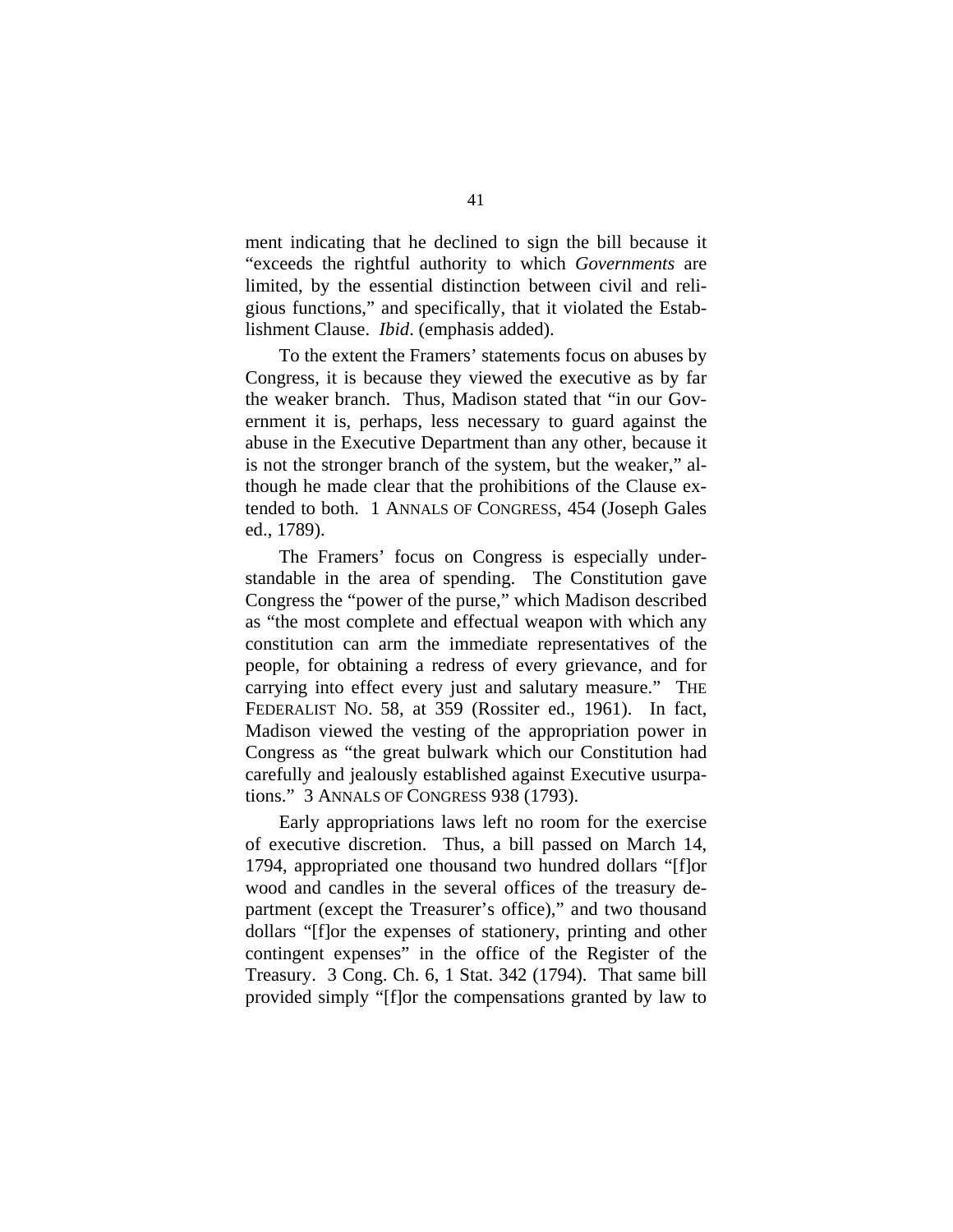<span id="page-52-0"></span>the President and Vice President of the United States, thirty thousand dollars." *Ibid.*

The Framers simply could not have anticipated an appropriations bill allocating \$53,830,000 "to be available for allocation within the Executive Office of the President" (Pub. L. No. 109-115, 119 Stat. 2396, 2472 (2005)) and leaving entirely to the President the decisions about disbursing the funds, subject to limits imposed by generally-applicable laws. They believed such decisions would fall solely within the province of Congress.

For the Framers, therefore, to express concern about Congress's decisions regarding disbursement of federal funds was to express that concern about *all* such disbursement decisions, because the Framers did not believe that any discretionary decisions would be made by the executive branch. Now that the executive branch is exercising some of the discretion previously confined to Congress, the only interpretation faithful to the original meaning of these statements – to capture all discretionary disbursement decisions – is to treat discretionary decisions by the executive branch in the same manner as discretionary decisions by Congress: as a basis for taxpayer standing as long as other applicable requirements are satisfied.

## **C. Taxpayers' Standing To Assert Establishment Clause Challenges Is Not Restricted To Grants Of Government Funds To Third Parties.**

The government also suggests that this Court adopt a new rule allowing taxpayers to challenge *only* disbursements to third parties. Pet. Br. 44. All other expenditures of appropriated funds would be immune from challenge by taxpayers under the Establishment Clause.

There simply is no basis for limiting taxpayer standing to grants to third parties. Other expenditures of government funds impose the very same injury – the "'extract[ion] and spen[ding]' of 'tax money' in aid of religion" (*Daimler-*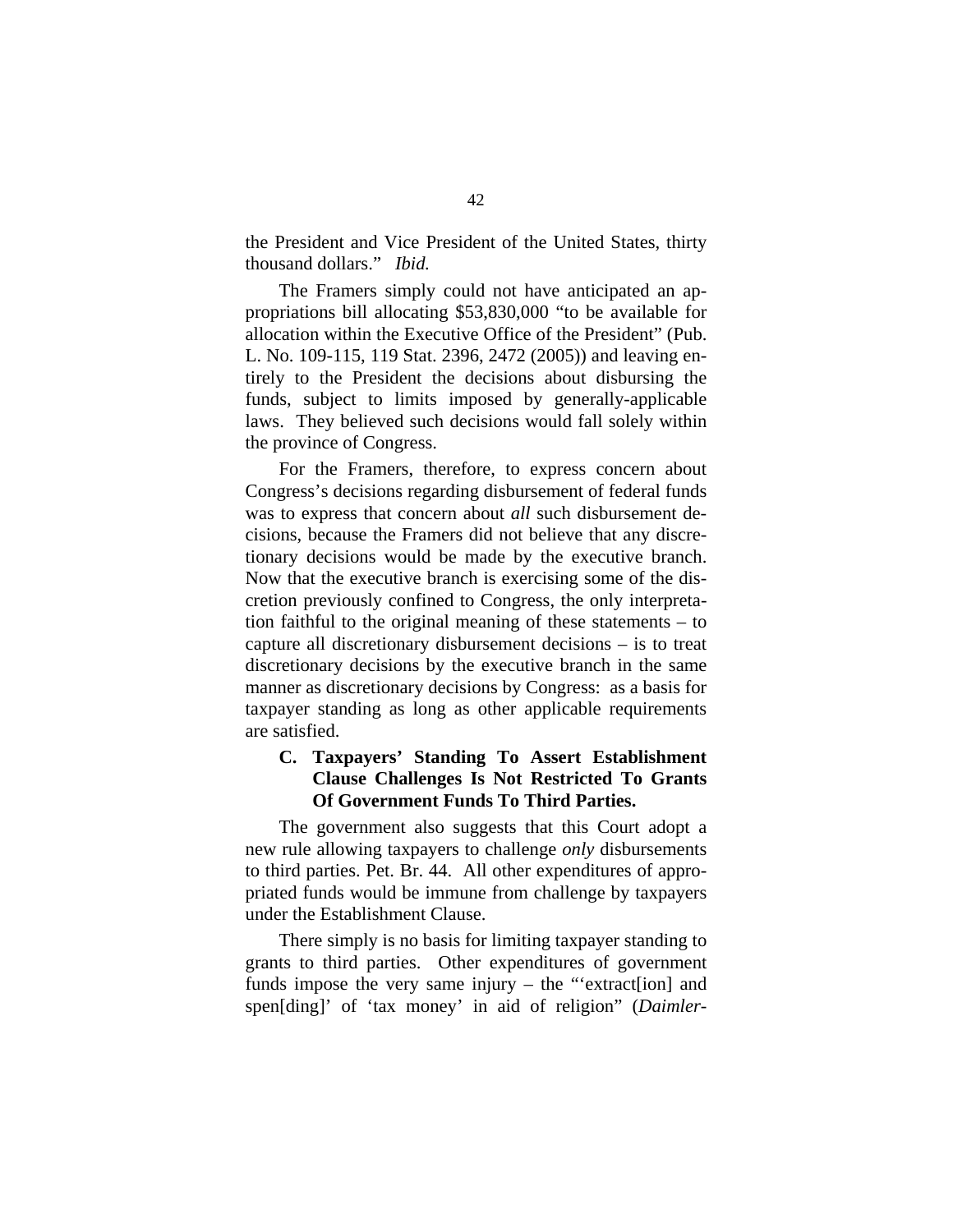*Chrysler*, 126 S. Ct. at 1865) – and have been held to support taxpayer standing. Thus, this Court has recognized that the expenditure of government funds for a chaplain's salary gives rise to taxpayer standing to challenge that disbursement as a violation of the Establishment Clause. *Marsh* v. *Chambers*, 463 U.S. 783, 786 n.4 (1983); see also *Katcoff* v. Marsh, 755 F.2d 223 (2d Cir. 1985) (military chaplain). Most of the examples above that discuss discretionary expenditures (at 21) do not involve grants to religious organizations and would therefore be excluded under the government's rule even though they impose the precise injury targeted in *Flast*. [21](#page-53-0)

As with the government's proposed congressional "program" requirement, moreover, this restriction bears no relationship to the principle underlying *Flast*. Indeed, the government's approach turns the concept of injury identified in *Flast* on its head, prohibiting standing to challenge direct expenditures by government supporting religion, while permitting standing to challenge expenditures of government funds that are filtered through third parties. Plainly the direct expenditures are an equal – or even greater – intrusion on the values protected by the Establishment Clause.

The government relies on history to argue that the sole concern of the Framers of the Establishment Clause was "the provision of funds to churches or other institutions outside the government to subsidize their own religious exercise" (Pet. Br. 39). That contention is plainly wrong.

The government's entire argument is based on a false choice: between a view of the motivating purpose of the Establishment Clause as preventing government officials from "speak[ing] favorably about religion or [from] \* \* \* meet[ing] with representatives of religious groups" (Pet. Br. 39), or as "the fear that Congress would use its power forci-

<span id="page-53-0"></span><sup>&</sup>lt;sup>21</sup> The Court in *Marsh* observed that the plaintiff also had standing as a legislator. 463 U.S. at 786 n.4.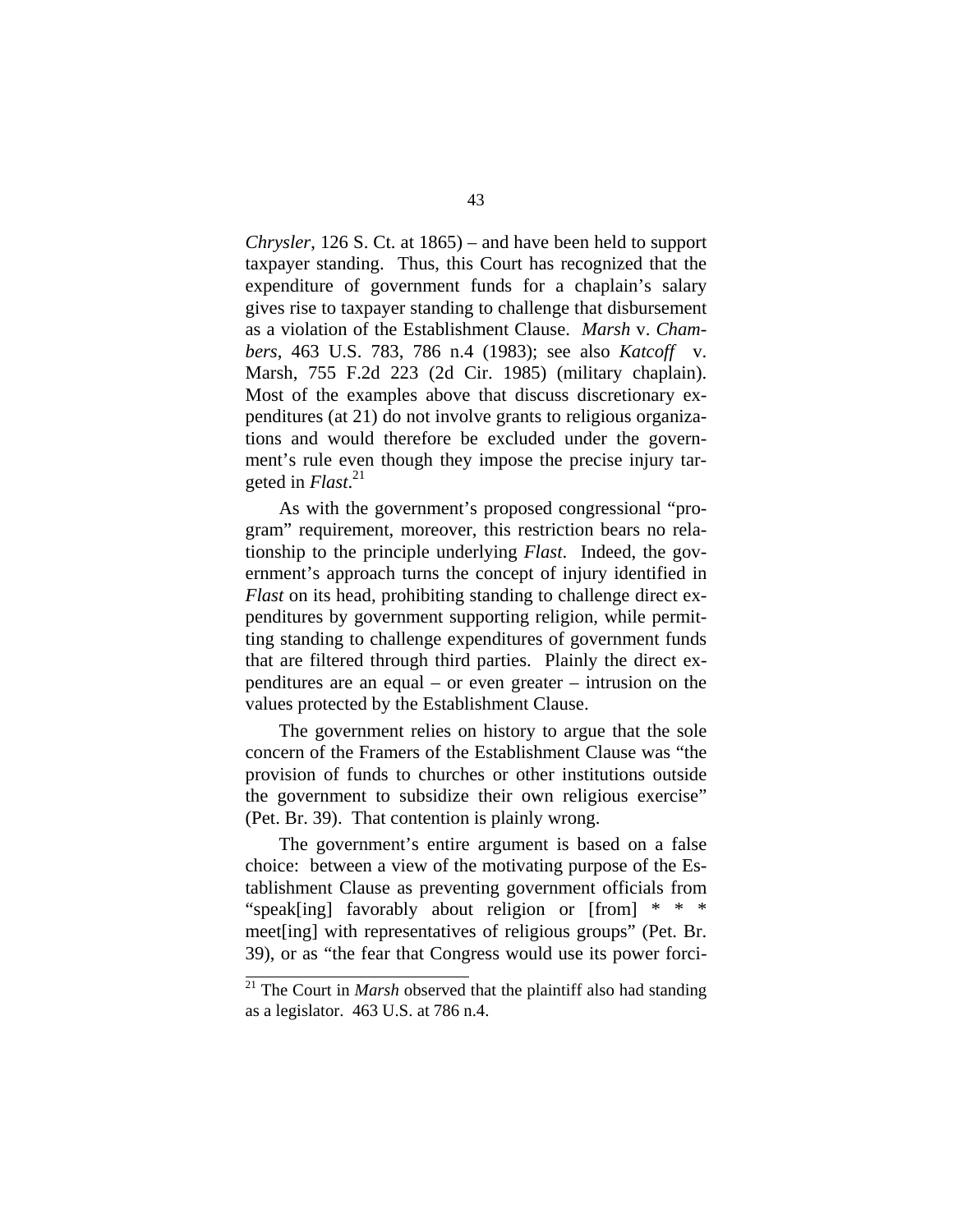bly to transfer funds from taxpayers into the coffers of churches or other institutions" external to the government that then would be used for religious activities (*id*. at 41). Respondents do not espouse the government's straw man position – that the motivating purpose of the Clause was to limit officials' statements about religion. The government's discussion (Pet. Br. 39-41) of the Framers' religious beliefs and the invocation of God in proclamations and speeches is therefore wholly irrelevant.

The real question before the Court is whether the Framers were concerned generally about the use for religious purposes of funds exacted from taxpayers; or whether their concern was limited to grants to churches and other nongovernmental institutions, leaving the government free to use taxpayer funds itself to establish religion.

None of the government's historical evidence supports its assertion that Framers' concern was limited to grants to churches. References to paying ministers' salaries, or building and maintaining churches, or maintaining a particular religion (Pet. Br. 41 nn. 14  $\&$  15) do not help the government, because each of these goals can be accomplished by direct government expenditures as well as by grants to outside entities. Thus, the executive could itself build a church and make the facility available to a chosen religion; the government could put clergy of a particular denomination on its payroll.

Moreover, the Framers were well aware of the dangers that could result from linkage between the executive branch and religion. They were quite familiar with the Church of England, headed by the King. Since the Framers knew that Church and State could literally be commingled, and did not indicate any intent to exclude that situation from the Clause's reach – indeed, it was one of the principal reasons for the Clause – the only possible conclusion is that the Framers intended to reach all expenditures of taxpayer funds that violate the Clause's prohibition. See also pages 39-42, *supra*.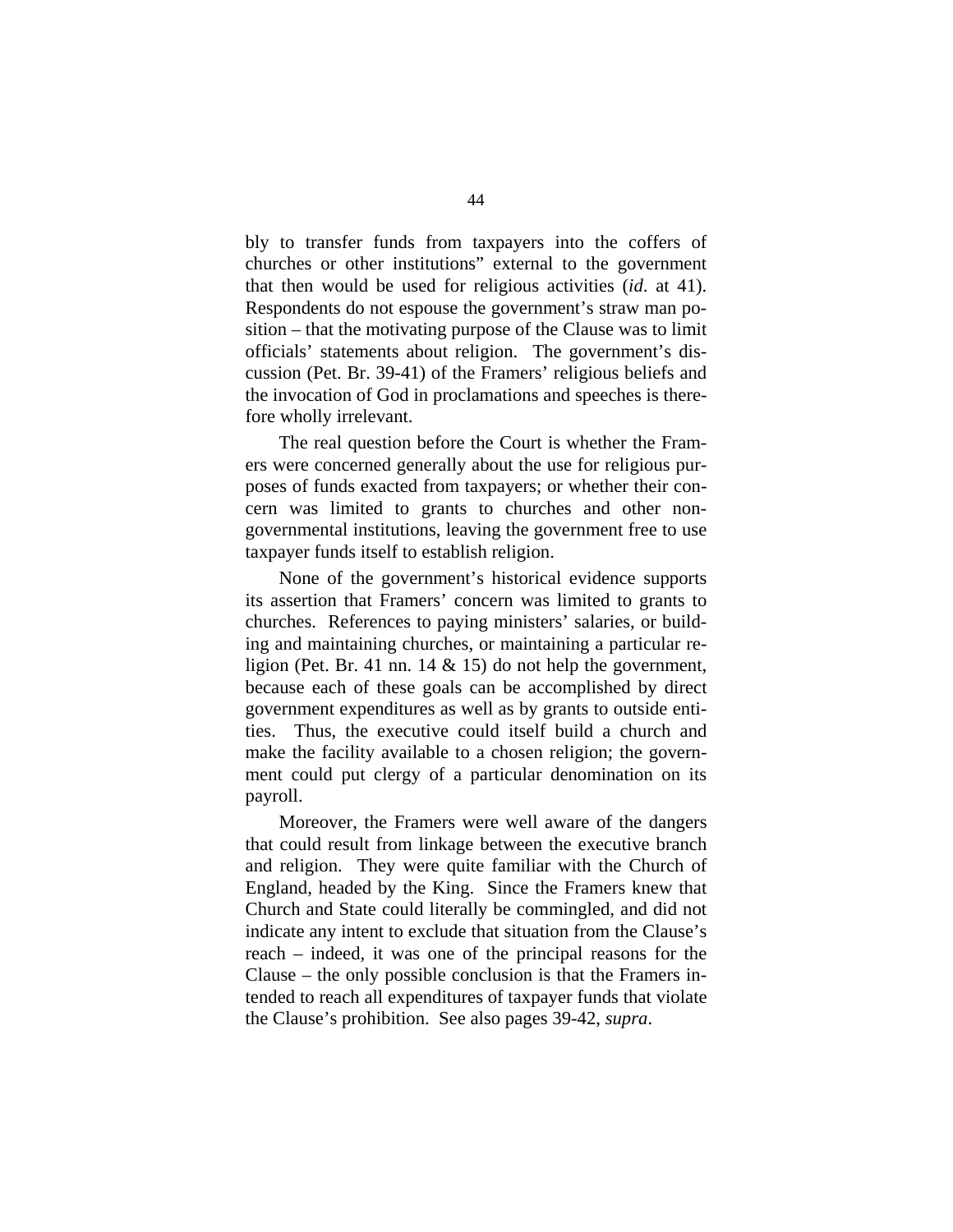Nothing in the materials cited by the government provides the slightest hint that some government actions were exempt from the Framers' concern about use of public funds. Under the government's theory, Madison would have withdrawn his Remonstrance – and had no objection to the Virginia statute providing funds for the hiring of religion teachers – if only the statute had been drafted to make the teachers state employees rather than employees of the church. In fact, of course, it was the use of the government funds to which Madison objected, not the particulars of the employment relationship. There simply is no basis for prohibiting taxpayers from challenging such core violations, violations that impose the precisely same injury – "forc[ing] a citizen to contribute  $*$ \* \* for the support of any one establishment" – as a grant of funds to a church for religious purposes. *DaimlerChrysler,* 126 S. Ct. at 1864.

Finally, the government's approach would elevate form over substance, and allow the government to preclude taxpayer claims by internalizing activities that support religion. The example discussed earlier with respect to grants for curricula development discussed above (see pages 29-30, *supra*) shows how. If the Department of Education issued a grant or contract to a third party for development of the curricula, the government's proposed rule would permit a taxpayer challenge. But if the Department instead gave the task to a newly established office for religious curricula development and hired employees especially for that office, taxpayer standing would be barred. That distinction makes no sense. $2^2$ 

<span id="page-55-0"></span> $\frac{22}{2}$  The government also cites (Pet. Br. 18-19) Justice O'Connor's concurring opinion in *Mitchell* v. *Helms* as support for its focus on grants to third parties. But just after the passage quoted by the government, Justice O'Connor cited the following statement from the Court's decision in *Walz* v. *Tax Commission*, 397 U.S. 664, 668 (1970): "[F]or the men who wrote the Religion Clauses of the First Amendment the 'establishment' of a religion connoted sponsorship, financial support, and active involvement of the sovereign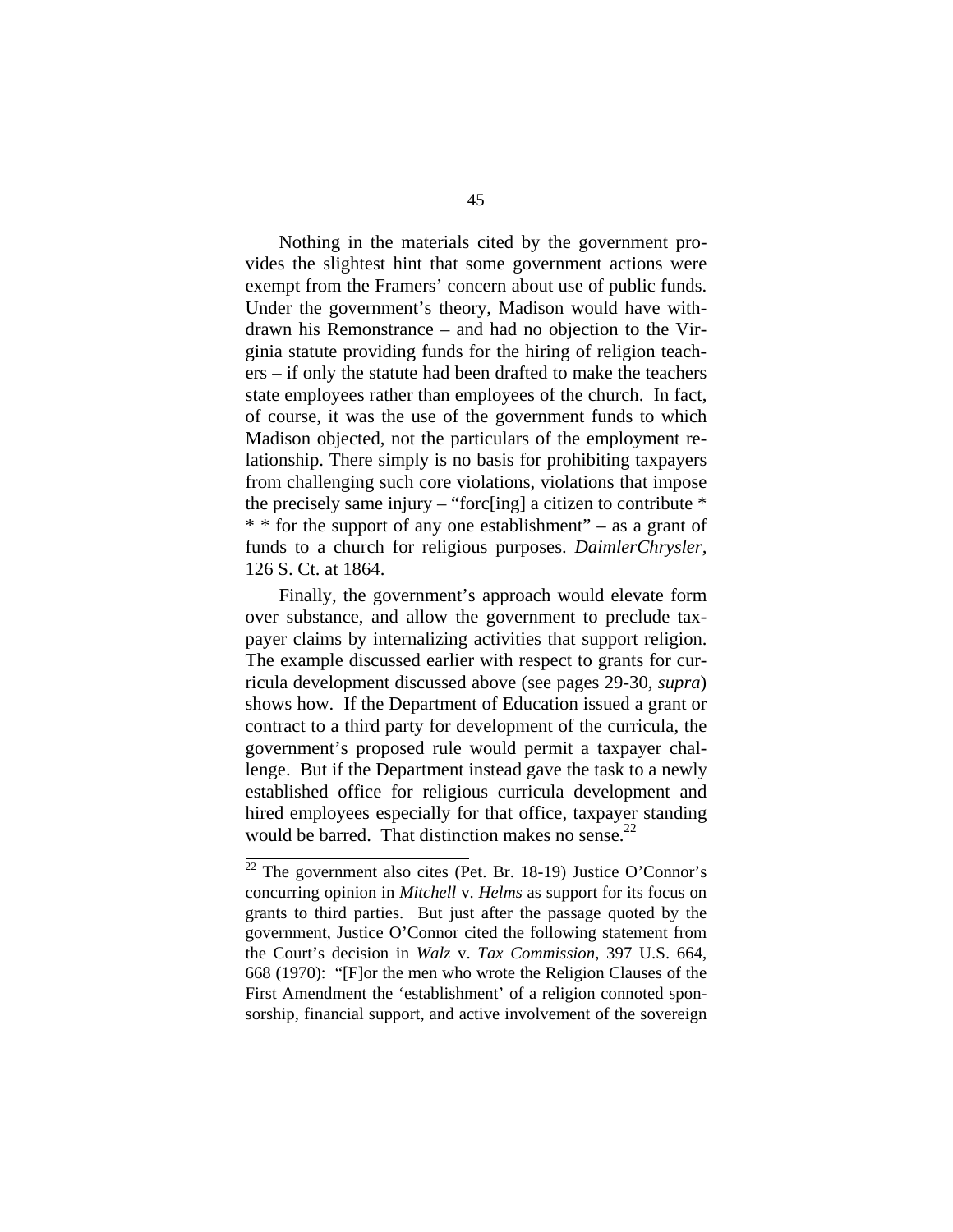## <span id="page-56-0"></span>**D. The Government's Proposed Restrictions Are Not Justified By General Standing Principles Or Separation Of Powers Concerns.**

Underlying the government's two proposed restrictions are its repeated assertions that further limitations on the *Flast* principle are necessary to ensure conformity with general standing doctrine and to prevent intrusion on separation of powers interests. Of course, these assertions ignore the existing limits on taxpayer standing, and the fact that those standards already address these concerns. See pages 19-21, *supra*. Further restrictions are not necessary.

### *1.* **Flast** *Is Entirely Consistent With General Standing Principles.*

This Court in *DaimlerChrysler* explained that *Flast* is fully compatible with general standing principles:

The *Flast* Court discerned in the history of the Establishment Clause 'the specific evils feared by [its drafters] that the taxing and spending power would be used to favor one religion over another or to support religion in general.' The Court therefore understood the 'injury' alleged in the Establishment Clause challenges to federal spending to be the very 'extract[ion] and spen[ding]' of 'tax money' in aid of religion alleged by a plaintiff. And an injunction against the spending would of course redress *that* injury, regardless of whether lawmakers would dispose of the savings in a way that would benefit the taxpayer-plaintiffs personally.

126 S. Ct. at 1865 (citations omitted).

í

Existing standards (see pages 19-21, *supra*) ensure that the taxpayer has suffered the sort of injury required by *Flast*.

in religious activity." That statement makes clear that the Framers' concern went far beyond grants to churches, and included other means of expending federal funds to provide support to religion.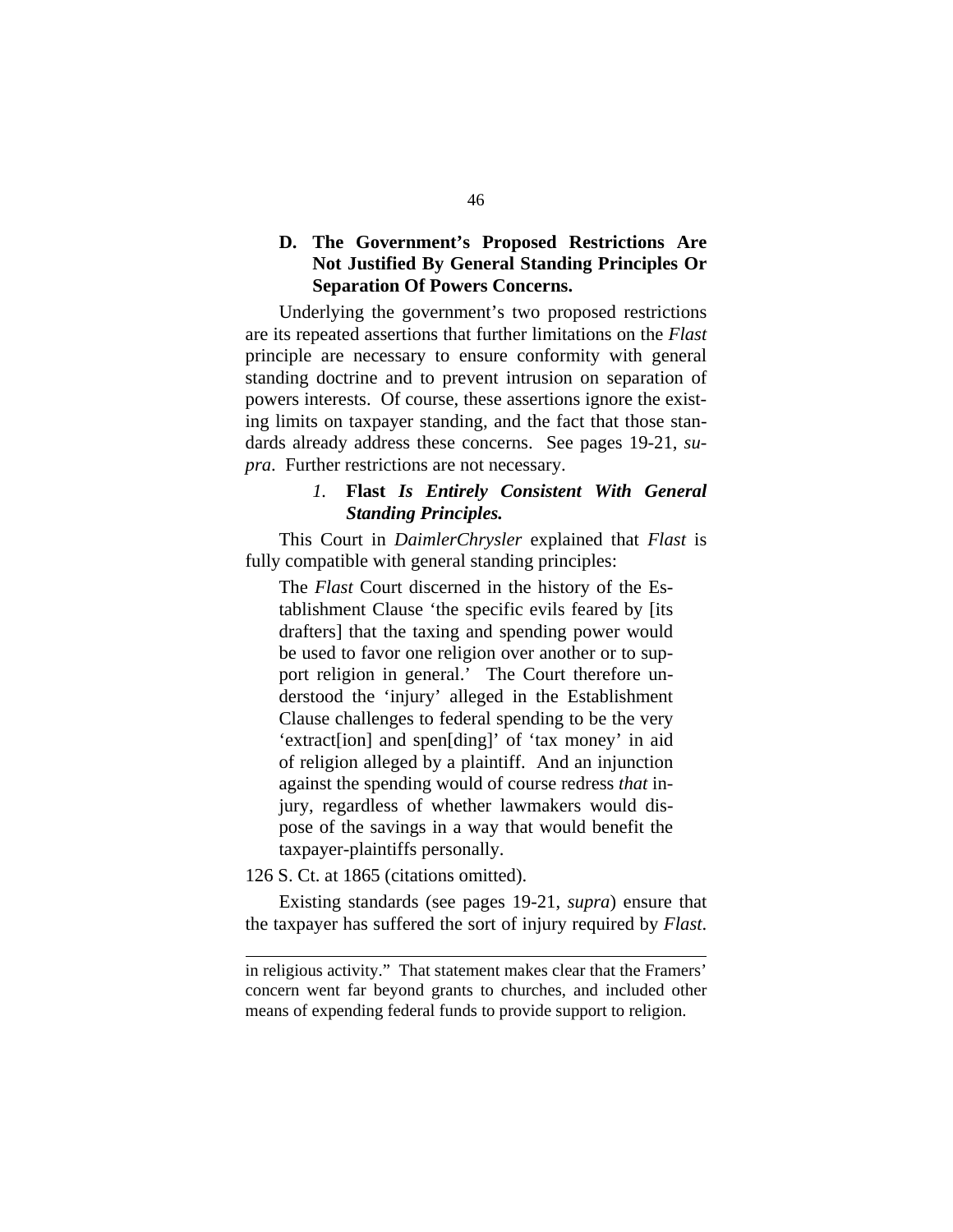<span id="page-57-0"></span>Accordingly, the Government is wrong in suggesting that *Flast* must be narrowed dramatically, with radical new restrictions that are wholly inconsistent with the Framers' concerns and this Court's rationale, in order to ensure the existence of an injury sufficient to satisfy Article III.<sup>23</sup>

## *2. Existing Principles Governing Taxpayer Standing Prevent Intrusion On Legitimate Separation of Powers Interests.*

The government's invocation of separation of powers principles is also inapposite. Conventional standing principles screen out the insubstantial claims that the government fears. They also ensure that taxpayer standing will only be available for the type of injury that was the focus of the Framers' attention. See pages 19-21, *supra*.

The government's concerns that taxpayer claims might force federal courts to adjudicate constitutional claims by plaintiffs without sufficient actual injury are therefore misplaced. Similarly, courts will not be flooded with claims challenging "every governmental encounter with religion" (Pet. Br. 47). Speeches and meetings of executive branch

<span id="page-57-1"></span> $23\,$ 23 Amici urge the Court to overrule *Flast* as inconsistent with Article III's injury-in-fact requirement. See Br. of States of Indiana *et al.* at 14-25; Br. of Foundation for Moral Law at 14-20. In *Flast*, the Court expressly and directly rejected the argument amici now seek to revive, that a taxpayer's assertion of an Establishment Clause injury constitutes "no more than the mere disagreement by the taxpayer with the uses to which tax money is put." 392 U.S. at 98 (citation and internal quotation marks omitted). *Flast* has been applied to uphold standing in nearly a dozen cases in this Court (see pages 16-17, *supra*) and numerous cases in the lower courts. And this Court just reaffirmed this understanding of *Flast* in *DaimlerChrysler*. There simply is no basis for the dramatic step urged by amici.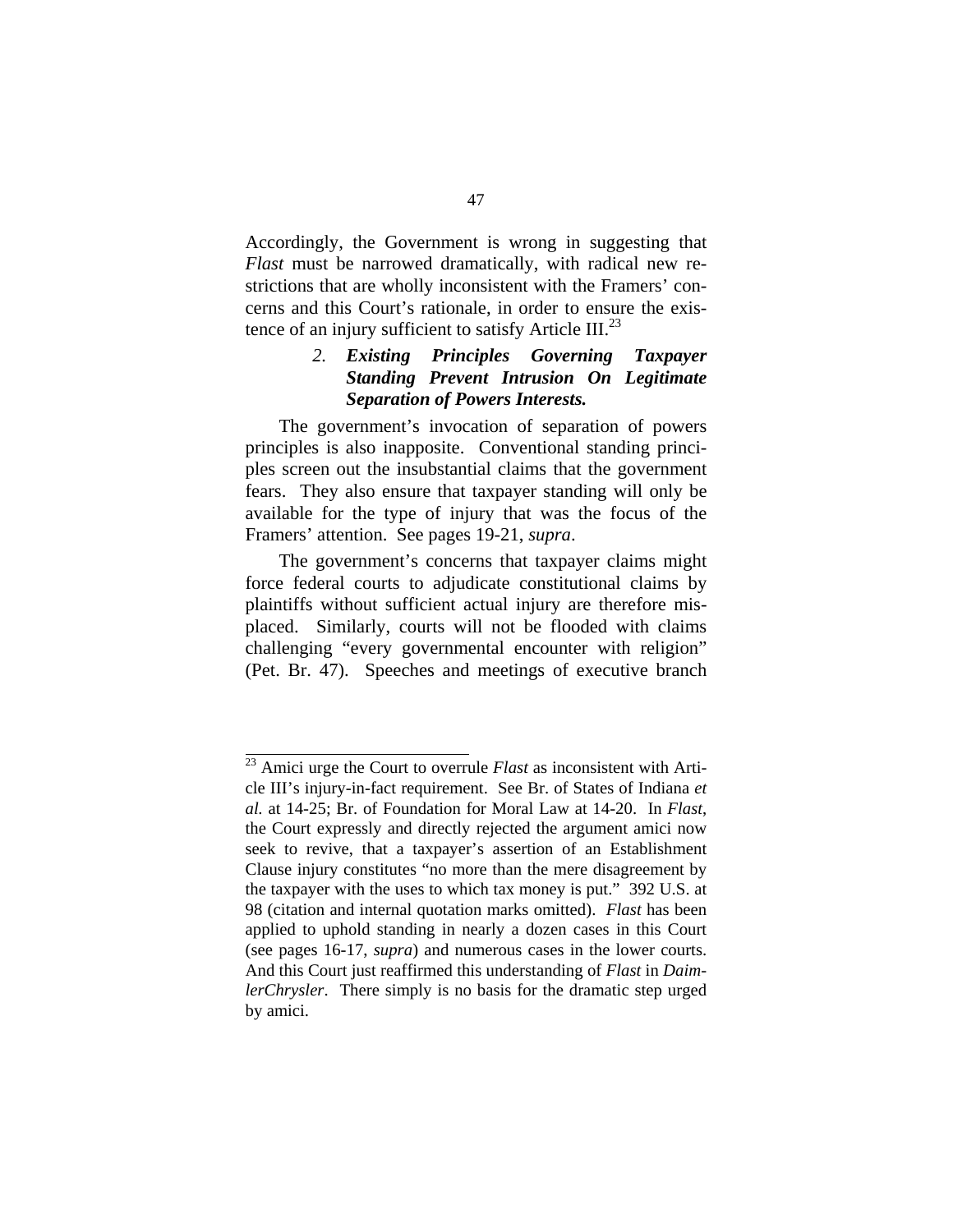<span id="page-58-0"></span>personnel by themselves simply do not satisfy the applicable standing requirement. $^{24}$  $^{24}$  $^{24}$ 

Finally, clearly explaining the rationale underlying *Flast*, reaffirming the existing limits on taxpayer standing, and applying those limits to the facts of this case will provide lower courts with clear guidance for addressing claims of taxpayer standing. Indeed, it is adoption of the government's unprecedented restrictions on standing that would create confusion in an area in which the lower courts have been fairly successful in separating legitimate and illegitimate claims. See page 18 & note 5, *supra*.

## **E. The Amended Complaint Alleges Facts Sufficient To Establish Respondents' Standing As Taxpayers To Challenge The Expenditures At Issue In This Action.**

Here, the alleged violation of the Establishment Clause is petitioners' program of conferences, which respondents allege are designed to give religious organizations a preference in the grant process. See pages 6-7, *supra*. Those allegations are plainly sufficient to establish respondents' standing to sue

<span id="page-58-1"></span> 24 Many States have taxpayer standing rules broader than *Flast* – and with respect to unlawful acts generally. See, *e.g.*, *Williams* v. *Lara*, 52 S.W.3d 171, 179 (Tex. 2000) ("Taxpayers in Texas have standing to enjoin the illegal expenditure of public funds, and need not demonstrate a particularized injury."); *Louisiana Associated Gen. Contractors, Inc.* v. *Calcasieu Parish Sch. Bd.*, 586 So. 2d 1354, 1358 (1991); *Danzl* v. *City of Bismarck*, 451 N.W.2d 127, 129 (N.D. 1990); *Washington ex rel. Boyles* v. *Whatcom County Superior Court*, 694 P.2d 27, 30 (Wash. 1985); *Zeigler* v. *Baker*, 344 So. 2d 761, 763-64 (Ala. 1977); *Kirk* v. *Clark*, 4 S.E.2d 13, 15 (S.C. 1939). In these States, which include some of the amici in this case, a flood of lawsuits has not occurred and state government has neither ground to a halt nor been dominated by judicial decisions. That experience, combined with the existing, much more stringent limitations in this Court's jurisprudence, provides strong evidence that the government's fears are unjustified.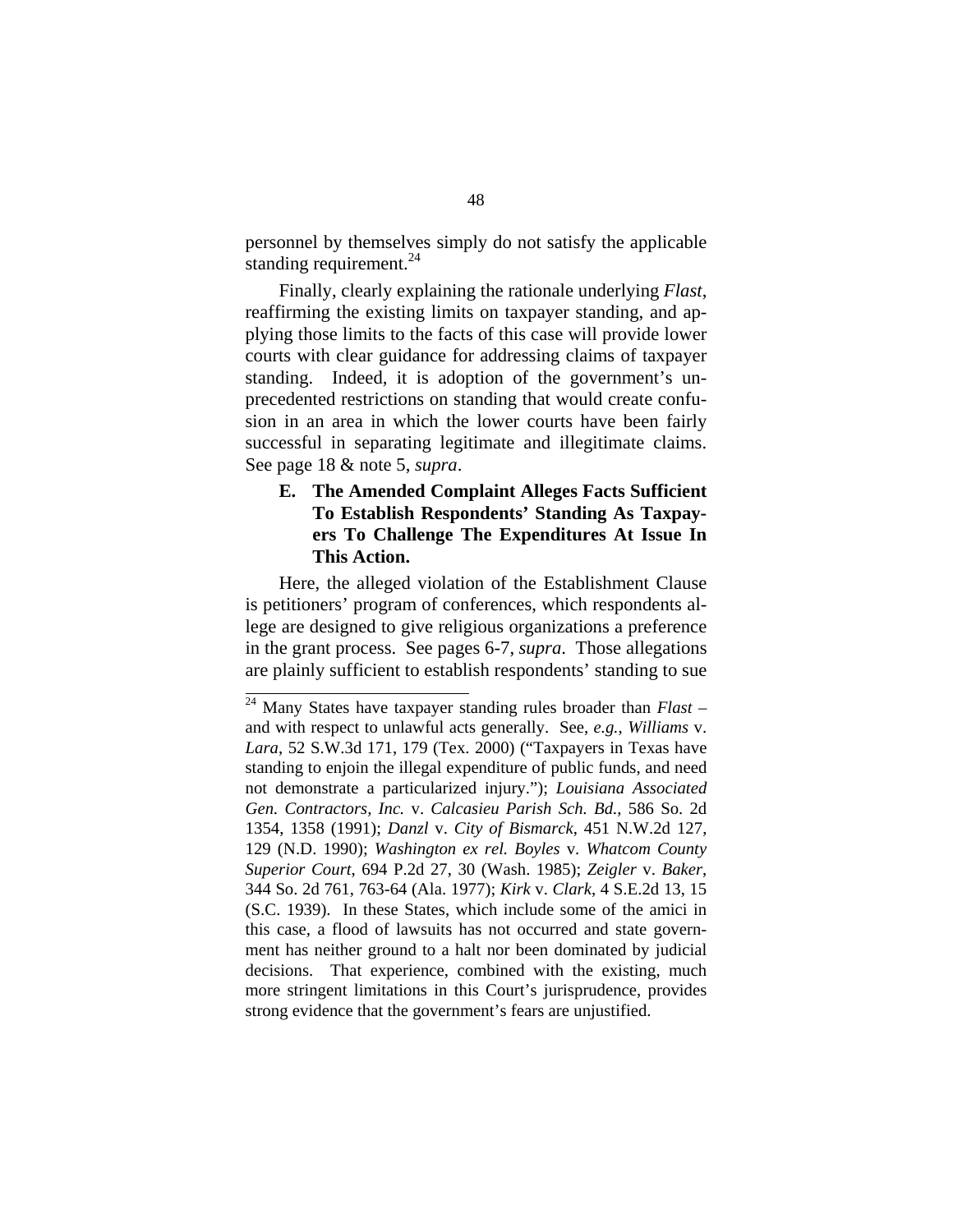<span id="page-59-0"></span>as taxpayers. Indeed, if Congress had authorized the FBCI Office conferences by incorporating the provisions of the executive orders into a statute, and a taxpayer challenged the expenditures for that program on the ground that it granted a preference to religious organizations, standing would be clear. The result should be no different simply because the program was instead created by executive order.

The challenged expenditures plainly are traceable to the alleged unconstitutional conduct. Respondents challenge the entire program. As the court of appeals concluded, "since the program itself is challenged as unconstitutional" (Pet. App. 16a) respondents have shown the requisite link between their injury and the challenged conduct. Because respondents' claim satisfies the standard that this Court has established for taxpayer claims under the Establishment Clause, respondents have standing to pursue this action.

#### **CONCLUSION**

The judgment of the court of appeals should be affirmed. Respectfully submitted.